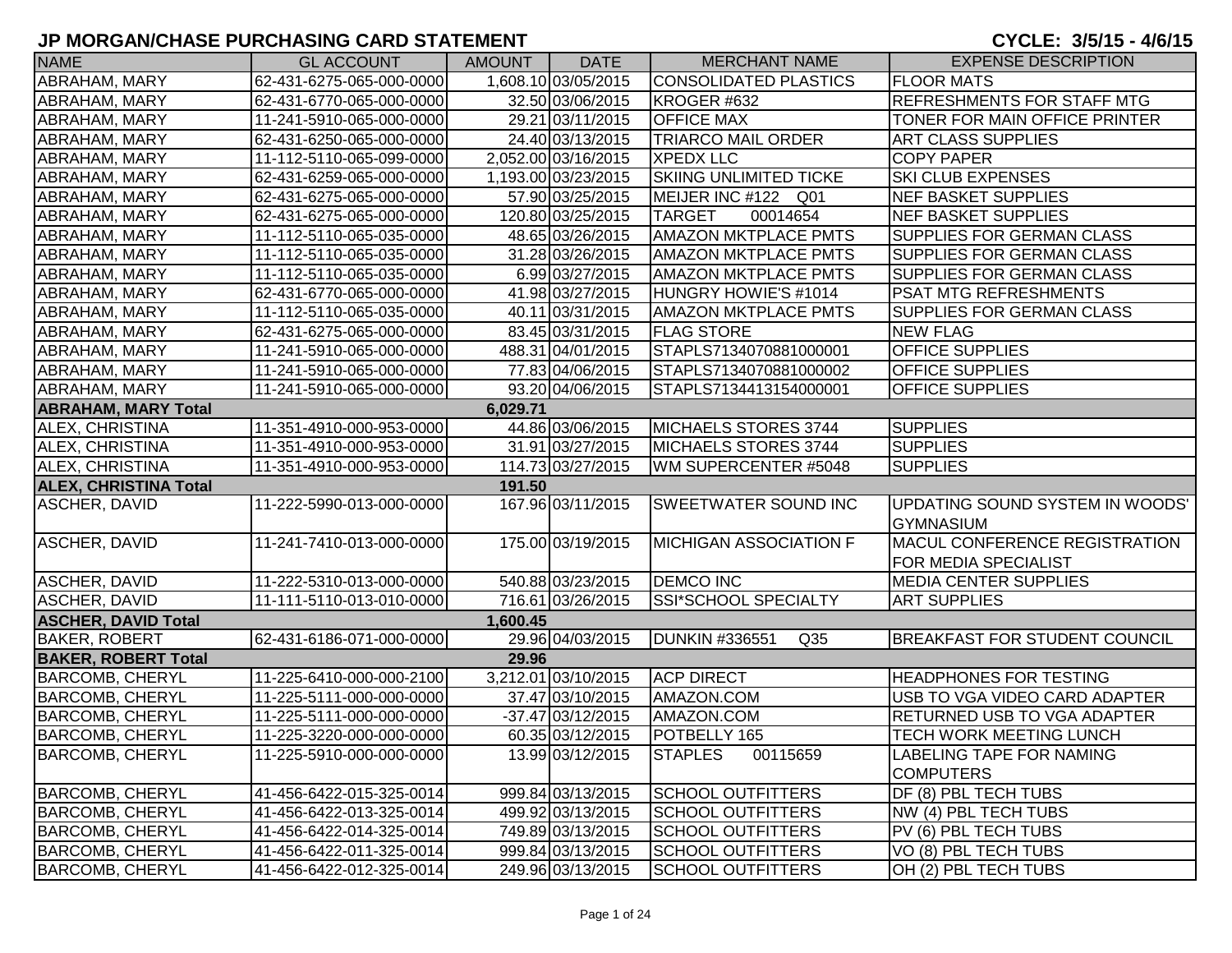| <b>NAME</b>                  | <b>GL ACCOUNT</b>        | <b>AMOUNT</b> | <b>DATE</b>          | <b>MERCHANT NAME</b>               | <b>EXPENSE DESCRIPTION</b>                                            |
|------------------------------|--------------------------|---------------|----------------------|------------------------------------|-----------------------------------------------------------------------|
| <b>BARCOMB, CHERYL</b>       | 41-456-6422-018-325-0014 |               | 499.92 03/13/2015    | <b>SCHOOL OUTFITTERS</b>           | NM (4) PBL TECH TUBS                                                  |
| <b>BARCOMB, CHERYL</b>       | 11-225-4120-000-000-0000 |               | 119.25 03/13/2015    | SQ *THE POD DROP OF NO             | <b>IPAD GLASS REPAIR</b>                                              |
| <b>BARCOMB, CHERYL</b>       | 11-225-5910-000-000-0000 |               | 56.00 03/13/2015     | STAPLS7133110405000001             | LABEL TAPE TO NAME COMPUTERS                                          |
| <b>BARCOMB, CHERYL</b>       | 41-456-6421-003-325-0014 |               | -1,358.00 03/13/2015 | <b>TIERNEY BROTHERS INC</b>        | RETURNED/EXCHANGED PROJECTOR                                          |
| <b>BARCOMB, CHERYL</b>       | 11-225-6410-000-000-2100 |               | 866.55 03/16/2015    | <b>ACP DIRECT</b>                  | <b>HEADPHONES FOR MS TESTING</b>                                      |
| <b>BARCOMB, CHERYL</b>       | 11-225-5111-000-000-0000 |               | $-8.32$ 03/17/2015   | AMAZON.COM                         | <b>REFUND FOR RETURN SHIPPING</b>                                     |
| <b>BARCOMB, CHERYL</b>       | 11-225-6410-000-000-2100 |               | 314.55 03/17/2015    | AMAZON.COM                         | <b>MICE FOR TESTING</b>                                               |
| <b>BARCOMB, CHERYL</b>       | 11-225-5111-000-000-0000 |               | 123.75 03/18/2015    | <b>AMAZON MKTPLACE PMTS</b>        | E 5420 REPLACEMENT KEYBOARDS                                          |
| <b>BARCOMB, CHERYL</b>       | 11-225-5111-000-000-0000 |               | 123.75 03/18/2015    | <b>AMAZON MKTPLACE PMTS</b>        | E 5420 REPLACEMENT KEYBOARDS                                          |
| <b>BARCOMB, CHERYL</b>       | 11-225-5111-000-000-0000 |               | 404.85 03/19/2015    | <b>AMAZON MKTPLACE PMTS</b>        | DELL 2100 REPLACEMENT BATTERIES                                       |
| <b>BARCOMB, CHERYL</b>       | 11-225-5111-000-000-0000 |               | 46.10 03/19/2015     | <b>AMAZON MKTPLACE PMTS</b>        | D520 REPLACEMENT KEYBOARDS                                            |
| <b>BARCOMB, CHERYL</b>       | 11-225-5111-000-000-0000 |               | 45.00 03/20/2015     | <b>COMPLETE BATTERY SOURC</b>      | REPLACEMENT BATTERY BACKUP<br><b>BATTERY</b>                          |
| <b>BARCOMB, CHERYL</b>       | 11-225-5111-000-000-0000 |               | 16.34 03/20/2015     | DMI* DELL K-12 PTR                 | DELL PRINTER TRANSFER ROLLER                                          |
| <b>BARCOMB, CHERYL</b>       | 11-225-5111-000-000-0000 |               | 29.99 03/25/2015     | AMAZON.COM                         | 64GB FLASH CARD FOR NW CAMERA                                         |
| <b>BARCOMB, CHERYL</b>       | 11-225-5910-000-000-0000 |               | 8.50 03/25/2015      | <b>PAYPAL *SAY IT WALL</b>         | <b>CHROMEBOOK CART SLOT LABELS</b>                                    |
| <b>BARCOMB, CHERYL</b>       | 11-225-5111-000-000-0000 |               | 179.91 03/26/2015    | <b>AMAZON MKTPLACE PMTS</b>        | DELL 2100 REPLACEMENT KEYBOARDS                                       |
| <b>BARCOMB, CHERYL</b>       | 11-225-5111-000-000-0000 |               | 66.38 03/30/2015     | <b>AMAZON MKTPLACE PMTS</b>        | <b>EPSON PROJECTOR REPLACEMENT</b><br><b>LAMPS</b>                    |
| <b>BARCOMB, CHERYL</b>       | 11-225-5910-000-000-0409 |               | 27.13 03/30/2015     | AMAZON.COM                         | <b>ID BADGE PROTECTORS</b>                                            |
| <b>BARCOMB, CHERYL</b>       | 11-225-5910-000-000-0000 |               | 36.50 04/01/2015     | <b>PAYPAL *SAY IT WALL</b>         | CHROMEBOOK CART SLOT LABELS                                           |
| <b>BARCOMB, CHERYL</b>       | 11-225-5111-000-000-0000 |               | 10.99 04/03/2015     | <b>AMAZON MKTPLACE PMTS</b>        | <b>DISPLAY PORT TO VGA ADAPTER</b>                                    |
| <b>BARCOMB, CHERYL</b>       | 11-225-5111-000-000-0000 |               | 501.95 04/03/2015    | <b>CDW GOVERNMENT</b>              | <b>REPLACEMET PROJECTOR FOR VO</b><br><b>CLASSROOM</b>                |
| <b>BARCOMB, CHERYL Total</b> |                          | 8,896.89      |                      |                                    |                                                                       |
| <b>BARR, STEVEN</b>          | 11-232-3220-000-000-0000 |               | 75.00 03/05/2015     | <b>MSBO</b>                        | FOIA WEBINAR-ANGE VAUGHAN                                             |
| <b>BARR, STEVEN</b>          | 11-252-7910-000-000-0000 |               | 14.83 03/20/2015     | PANERA BREAD #600667               | <b>CONSTRUCTION TEAM MEETING</b>                                      |
| <b>BARR, STEVEN</b>          | 11-252-7910-000-000-0000 |               | 72.35 03/25/2015     | <b>BRICKS OF NORTHVILLE</b>        | MEETING WITH NEA BARGAINING TEAM-<br>BARR, DIGLIO, EDWARDS, MADAFERRI |
| <b>BARR, STEVEN</b>          | 11-252-5910-000-000-0000 |               | 98.56 04/03/2015     | <b>BEST BUY</b><br>00004127        | <b>IPAD CASE AND MOUSE</b>                                            |
| <b>BARR, STEVEN Total</b>    |                          | 260.74        |                      |                                    |                                                                       |
| <b>BEDFORD, JULIE</b>        | 11-111-5110-015-099-0000 |               | 80.14 03/11/2015     | AMAZON.COM                         | MINI TRAMPOLINE FOR SPECIAL<br><b>EDUCATION</b>                       |
| <b>BEDFORD, JULIE</b>        | 11-111-5110-015-099-0000 |               | 31.60 03/16/2015     | MEIJER INC #046<br>Q <sub>01</sub> | <b>ELEMENTARY PRINCIPALS</b>                                          |
| <b>BEDFORD, JULIE</b>        | 62-431-6275-015-000-0000 |               | 43.84 03/19/2015     | <b>TARGET</b><br>00014654          | <b>STAFF CANDY</b>                                                    |
| <b>BEDFORD, JULIE</b>        | 62-431-6275-015-000-0000 |               | 200.48 03/26/2015    | <b>FITNESS FINDERS INC</b>         | <b>WALKING CLUB</b>                                                   |
| <b>BEDFORD, JULIE</b>        | 62-431-6275-015-000-0000 |               | 115.65 04/02/2015    | POTBELLY 165                       | CONFERENCE DINNER FOR STAFF                                           |
| <b>BEDFORD, JULIE</b>        | 11-111-5110-015-099-0000 |               | 34.97 04/03/2015     | <b>STAPLES</b><br>00115659         | <b>OFFICE SUPPLIES</b>                                                |
| <b>BEDFORD, JULIE</b>        | 62-431-6275-015-000-0000 |               | 8.99 04/06/2015      | <b>AMAZON MKTPLACE PMTS</b>        | <b>BOOKS</b>                                                          |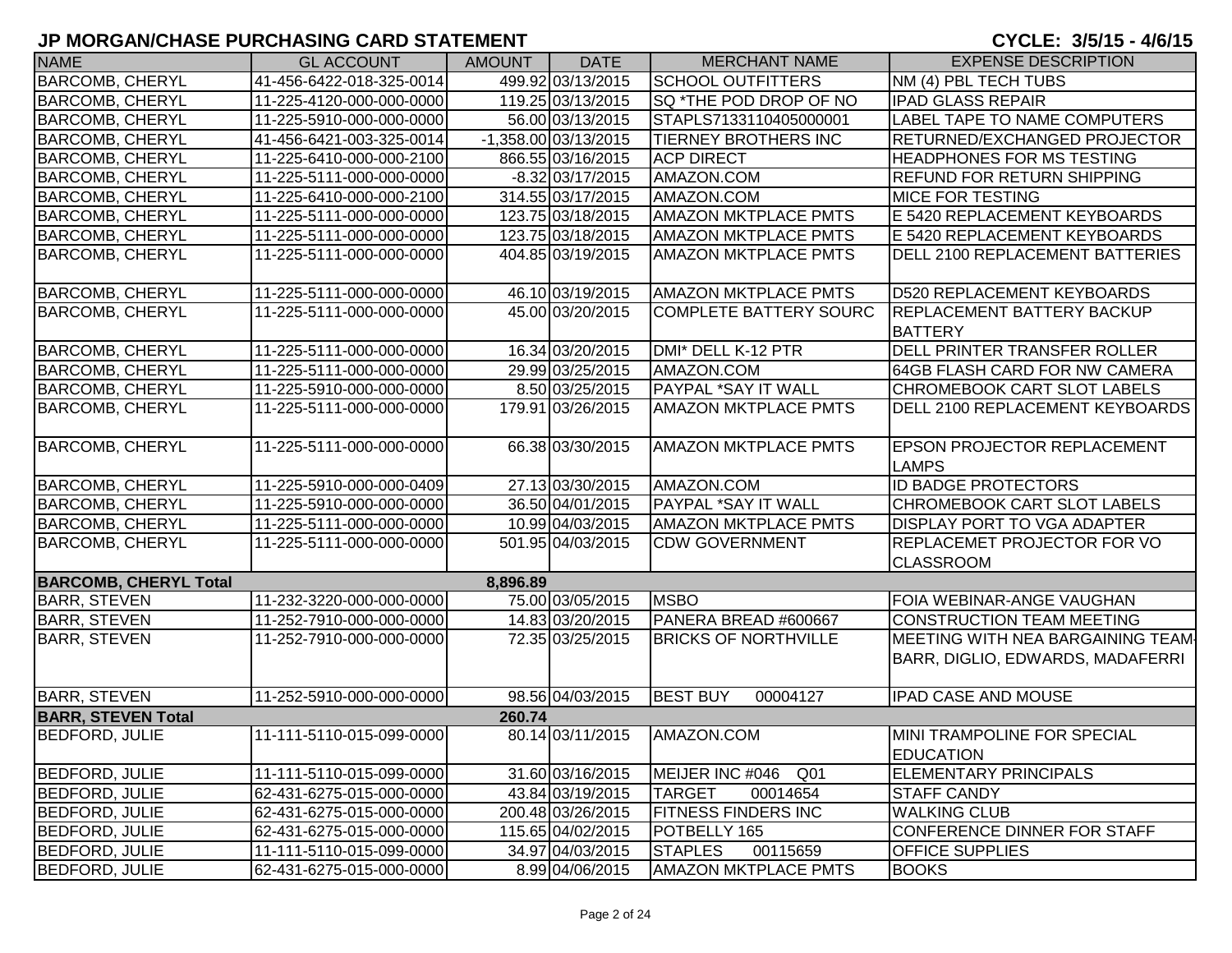| <b>NAME</b>                   | <b>GL ACCOUNT</b>        | AMOUNT   | <b>DATE</b>         | <b>MERCHANT NAME</b>              | <b>EXPENSE DESCRIPTION</b>            |
|-------------------------------|--------------------------|----------|---------------------|-----------------------------------|---------------------------------------|
| <b>BEDFORD, JULIE</b>         | 62-431-6275-015-000-0000 |          | 12.95 04/06/2015    | <b>AMAZON MKTPLACE PMTS</b>       | <b>BOOK</b>                           |
| <b>BEDFORD, JULIE Total</b>   |                          | 528.62   |                     |                                   |                                       |
| <b>BLANCHARD, EVAN</b>        | 62-431-6239-065-000-0000 |          | 12.99 03/17/2015    | <b>JW PEPPER</b>                  | MUSIC SCORE FOR JAZZ BAND             |
| BLANCHARD, EVAN               | 62-431-6239-065-000-0000 |          | 83.49 03/18/2015    | J W PEPPER                        | MUSIC FOR SPRING CONCERTS             |
| <b>BLANCHARD, EVAN</b>        | 62-431-6239-065-000-0000 |          | 3,520.00 03/26/2015 | <b>EPN TRAVEL</b>                 | BUS PAYMENT FOR MUSIC IN THE          |
|                               |                          |          |                     |                                   | <b>PARKS TRIP</b>                     |
| <b>BLANCHARD, EVAN Total</b>  |                          | 3,616.48 |                     |                                   |                                       |
| <b>BLESSED, KATE</b>          | 11-351-5990-000-953-0000 |          | 12.89 03/09/2015    | <b>AMAZON MKTPLACE PMTS</b>       | PLAY-DOH TOYS                         |
| <b>BLESSED, KATE</b>          | 11-351-5990-000-953-0000 |          | 144.67 03/16/2015   | <b>GUILDCRAFT</b>                 | <b>CRAFT SUPPLIES</b>                 |
| <b>BLESSED, KATE</b>          | 11-351-5610-000-953-0000 |          | 35.00 03/30/2015    | LITTLE CAESARS #0057              | PIZZA FOR HALF DAY                    |
| <b>BLESSED, KATE</b>          | 11-351-5990-000-953-0000 |          | 80.40 03/30/2015    | ORIENTAL TRADING CO               | <b>CRAFT SUPPLIES</b>                 |
| <b>BLESSED, KATE Total</b>    |                          | 272.96   |                     |                                   |                                       |
| <b>BLOOM, LYNETTE</b>         | 11-351-5990-000-953-0000 |          | 35.94 03/16/2015    | GFS MKTPLC #1985                  | <b>TEACHING SUPPLIES</b>              |
| <b>BLOOM, LYNETTE</b>         | 11-351-5990-000-953-0000 |          | 44.98 03/27/2015    | MICHAELS STORES 3744              | <b>TEACHING SUPPLIES</b>              |
| <b>BLOOM, LYNETTE</b>         | 11-351-5990-000-953-0000 |          | 41.77 04/01/2015    | <b>TARGET</b><br>00014654         | <b>TEACHING SUPPLIES</b>              |
| <b>BLOOM, LYNETTE Total</b>   |                          | 122.69   |                     |                                   |                                       |
| <b>BRASIL, SANDRA</b>         | 11-111-5110-055-099-0000 |          | 52.50 03/11/2015    | <b>AMAZON MKTPLACE PMTS</b>       | <b>DUST OFF FOR FRONT OFFICE</b>      |
|                               |                          |          |                     |                                   | <b>COMUPTERS</b>                      |
| <b>BRASIL, SANDRA</b>         | 11-111-5110-055-055-0000 |          | 211.99 03/11/2015   | BESTBUYCOM713983030954            | <b>SOUND SYSTEM FOR GYM</b>           |
| <b>BRASIL, SANDRA</b>         | 11-111-5110-055-076-0000 |          | 111.46 03/12/2015   | <b>SUPREME GRAPHICS &amp; SCH</b> | <b>SUPPLIES FOR CLUBS</b>             |
| <b>BRASIL, SANDRA</b>         | 11-111-5110-055-055-0000 |          | -12.00 03/23/2015   | BESTBUYCOM713983030954            | <b>REFUND OF TAX FOR SOUND SYSTEM</b> |
|                               |                          |          |                     |                                   | <b>FOR GYM</b>                        |
| <b>BRASIL, SANDRA</b>         | 11-111-5110-055-045-0000 |          | 30.35 03/23/2015    | STAPLS7133760265000001            | <b>MATH SUPPLIES</b>                  |
| <b>BRASIL, SANDRA</b>         | 11-241-5910-055-000-0000 |          | 2.89 03/24/2015     | <b>AMAZON MKTPLACE PMTS</b>       | <b>WHEEL FOR BROKEN CHAIR</b>         |
| <b>BRASIL, SANDRA</b>         | 11-111-5110-055-045-0000 |          | 28.25 03/24/2015    | <b>DECKER EQUIPMENT</b>           | <b>WHEELS FOR CHAIRS IN OFFICE</b>    |
| <b>BRASIL, SANDRA</b>         | 11-111-5110-055-025-0000 |          | 16.25 03/26/2015    | <b>DECKER EQUIPMENT</b>           | SPECIALITY WHEELS FOR BROKEN          |
|                               |                          |          |                     |                                   | <b>CHAIRS</b>                         |
| <b>BRASIL, SANDRA</b>         | 11-111-5110-055-115-0000 |          | 75.00 03/27/2015    | STAPLS7133994967000001            | FILLER PAPER FOR THE 5TH GRADE        |
|                               |                          |          |                     |                                   | <b>HOUSE</b>                          |
| <b>BRASIL, SANDRA</b>         | 11-111-5110-055-115-0000 |          | 75.00 03/27/2015    | STAPLS7133995088000001            | FILLER PAPER FOR THE 6TH GRADE        |
|                               |                          |          |                     |                                   | <b>HOUSE</b>                          |
| <b>BRASIL, SANDRA</b>         | 11-111-5110-055-115-0000 |          | 17.98 03/30/2015    | <b>AMAZON MKTPLACE PMTS</b>       | <b>GLOVES FOR THE OFFICE</b>          |
| <b>BRASIL, SANDRA</b>         | 11-111-5110-055-025-0000 |          | 28.38 03/30/2015    | <b>AMAZON MKTPLACE PMTS</b>       | <b>CUPS FOR SICK ROOM</b>             |
| <b>BRASIL, SANDRA</b>         | 62-431-6219-055-000-0000 |          | 502.00 03/30/2015   | <b>EAI EDUCATION</b>              | LOST AND DAMAGED ITEMS FOR MATH       |
|                               |                          |          |                     |                                   |                                       |
| <b>BRASIL, SANDRA Total</b>   |                          | 1,140.05 |                     |                                   |                                       |
| <b>BRATNEY, BETHANY</b>       | 11-222-5310-071-000-0000 |          | 522.13 03/17/2015   | <b>FOLLETT SCHOOL SOLUTIO</b>     | NEW MATERIALS FOR LMC                 |
| <b>BRATNEY, BETHANY</b>       | 11-222-5990-071-000-0000 |          | 2.03 04/03/2015     | USPS 25548695520401535            | <b>SHIP ITEM</b>                      |
| <b>BRATNEY, BETHANY</b>       | 11-222-5310-071-000-0000 |          | 81.29 04/06/2015    | AMAZON.COM                        | <b>NEW MATERIALS FOR LMC</b>          |
| <b>BRATNEY, BETHANY Total</b> |                          | 605.45   |                     |                                   |                                       |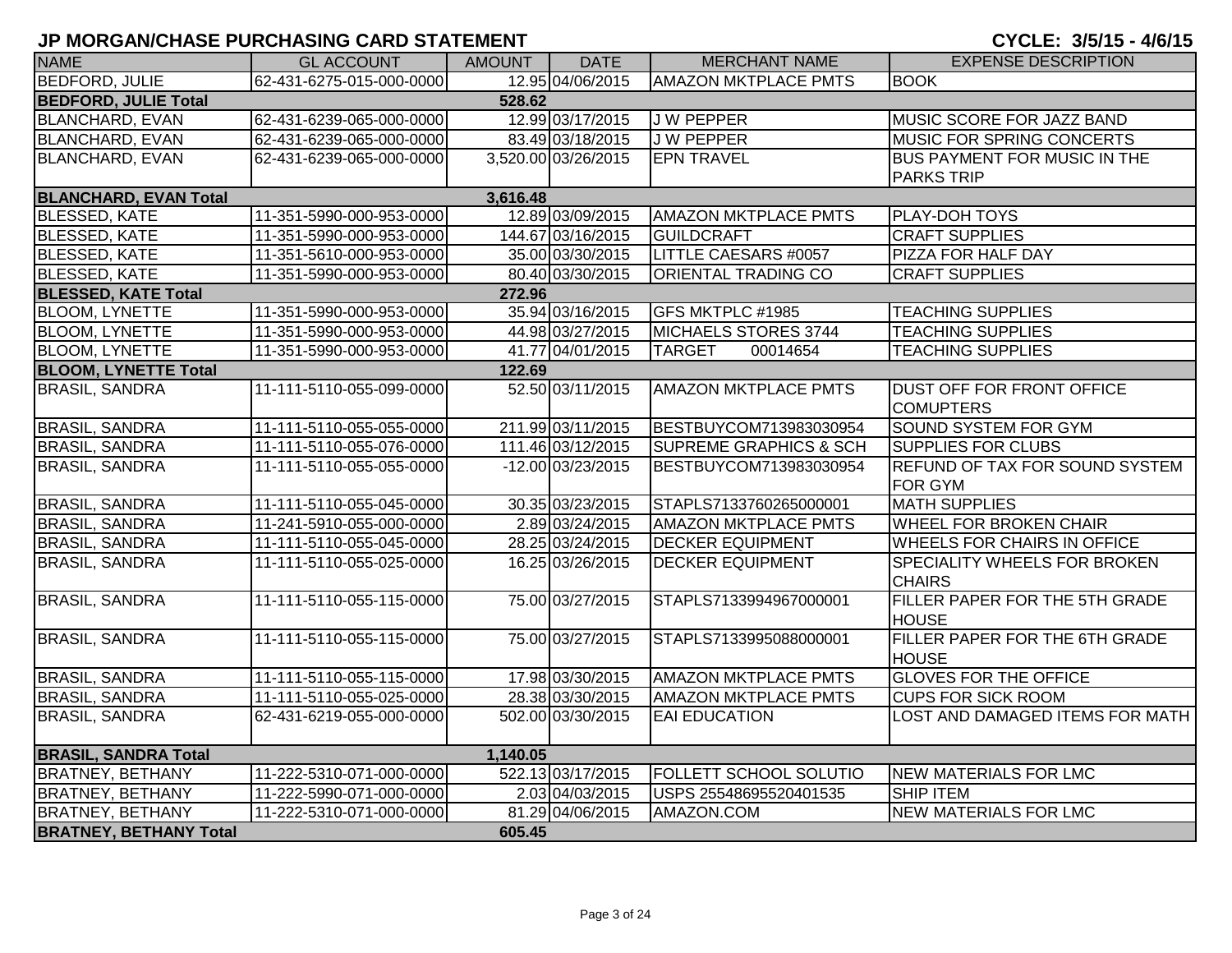| <b>NAME</b>                     | <b>GL ACCOUNT</b>                             | <b>AMOUNT</b> | <b>DATE</b>       | <b>MERCHANT NAME</b>              | <b>EXPENSE DESCRIPTION</b>           |
|---------------------------------|-----------------------------------------------|---------------|-------------------|-----------------------------------|--------------------------------------|
| <b>BRAUN, LISA</b>              | 11-112-5110-065-065-0000                      |               | 33.58 03/13/2015  | <b>TARGET</b><br>00014654         | <b>CONSUMABLE MATERIALS FOR</b>      |
|                                 |                                               |               |                   |                                   | EXPERIMENTS: BAKING SODA, ALKA       |
|                                 |                                               |               |                   |                                   | SELTZER TABLETS, RUBBING ALCOHOL     |
|                                 |                                               |               |                   |                                   |                                      |
| <b>BRAUN, LISA Total</b>        |                                               | 33.58         |                   |                                   |                                      |
| <b>BUNKER, JEFFREY</b>          | 11-261-5993-000-000-0000                      |               | 92.84 03/09/2015  | ANGELO'S WHOLESALE                | <b>GRNDS FORD TRACTOR REPAIRS</b>    |
| <b>BUNKER, JEFFREY</b>          | 11-261-5993-000-000-0000                      |               | 42.58 03/12/2015  | THE HOME DEPOT 2737               | <b>GRNDS FORD TRACTOR REPAIRS</b>    |
| <b>BUNKER, JEFFREY</b>          | 11-261-5993-000-000-0000                      |               | 102.06 03/17/2015 | <b>WW GRAINGER</b>                | <b>GRNDS SOCCER GOAL REPAIRS</b>     |
| <b>BUNKER, JEFFREY</b>          | 11-261-5993-071-000-0000                      |               | 20.80 03/20/2015  | <b>SOUTH LYON FENCE &amp; SUP</b> | HS BASEBALL FENCE REPAIR PARTS       |
| <b>BUNKER, JEFFREY</b>          | 11-261-5993-071-000-0000                      |               | 135.72 03/20/2015 | THE HOME DEPOT 2737               | HS BASEBALL FIELD GATE REPAIR        |
| <b>BUNKER, JEFFREY</b>          | 11-261-5993-000-000-0000                      |               | 5.60 03/30/2015   | THE HOME DEPOT 2737               | <b>GRNDS TRAILER TAILGATE REPAIR</b> |
| <b>BUNKER, JEFFREY</b>          | 11-261-5992-005-000-0000                      |               | 12.97 04/02/2015  | THE HOME DEPOT 2737               | <b>MTCE WORK GLOVES</b>              |
| <b>BUNKER, JEFFREY Total</b>    |                                               | 412.57        |                   |                                   |                                      |
| <b>BURNHAM, SUSAN</b>           | 11-241-5910-011-000-0000                      |               | 66.60 03/05/2015  | AMAZON.COM                        | <b>ENGAGEMENT BOOKS FOR STAFF</b>    |
|                                 |                                               |               |                   |                                   | <b>REFERENCE</b>                     |
| <b>BURNHAM, SUSAN</b>           | 11-111-5110-011-045-0000                      |               | 82.01 03/11/2015  | ADVANCED TEX SCREEN PR            | <b>MATH BANNER</b>                   |
| <b>BURNHAM, SUSAN</b>           | 11-111-5110-011-060-0000                      |               | 160.00 03/11/2015 | <b>BRAINPOP</b>                   | <b>READING TECHNOLOGY</b>            |
| <b>BURNHAM, SUSAN</b>           | 11-111-5110-011-060-0000                      |               | 160.00 03/11/2015 | <b>BRAINPOP</b>                   | <b>READING TECHNOLOGY</b>            |
| <b>BURNHAM, SUSAN</b>           | 11-111-5110-011-060-0000                      |               | 160.00 03/11/2015 | <b>BRAINPOP</b>                   | <b>READING TECHNOLOGY</b>            |
| <b>BURNHAM, SUSAN</b>           | 11-241-5990-011-000-0000                      |               | 113.09 03/23/2015 | GFS STORE #0116                   | <b>CELEBRATION OF LEARNING</b>       |
| <b>BURNHAM, SUSAN</b>           | 11-241-5910-011-000-0000                      |               | 332.85 03/30/2015 | AMAZON.COM                        | 2015-16 BOOK CLUB                    |
| <b>BURNHAM, SUSAN</b>           | 11-241-5910-011-000-0000                      |               | 443.80 03/30/2015 | AMAZON.COM                        | <b>BOOK CLUB 2015-2016</b>           |
| <b>BURNHAM, SUSAN Total</b>     |                                               | 1,518.35      |                   |                                   |                                      |
| <b>CALHOUN, STEPHANIE</b>       | 11-351-5990-000-953-0000                      |               | 13.74 04/02/2015  | WM SUPERCENTER #5893              | <b>CLASSROOM SUPPLIES</b>            |
| <b>CALHOUN, STEPHANIE Total</b> |                                               | 13.74         |                   |                                   |                                      |
| CARTER, NICOLE                  | 62-431-6770-071-000-0000                      |               | 53.88 03/26/2015  | <b>GUERNSEY DAIRY</b>             | COMMIT TO GRIT ICE CREAM SOCIAL      |
| <b>CARTER, NICOLE</b>           | 62-431-6186-071-000-0000                      |               | 382.70 03/30/2015 | <b>GRAND TRAV RESORT &amp; SP</b> | <b>HOTEL ROOMS FOR STUDENT</b>       |
|                                 |                                               |               |                   |                                   | <b>COUNCIL CONFERENCE</b>            |
| CARTER, NICOLE                  | 62-431-6186-071-000-0000                      |               | 319.70 03/30/2015 | <b>GRAND TRAV RESORT &amp; SP</b> | <b>HOTEL ROOMS FOR STUDENT</b>       |
|                                 |                                               |               |                   |                                   | COUNCIL CONFERENCE                   |
| CARTER, NICOLE                  | 62-431-6186-071-000-0000                      |               | 382.70 03/30/2015 | <b>GRAND TRAV RESORT &amp; SP</b> | <b>HOTEL ROOMS FOR STUDENT</b>       |
|                                 |                                               |               |                   |                                   | <b>COUNCIL CONFERENCE</b>            |
| CARTER, NICOLE                  | 62-431-6186-071-000-0000                      |               | 340.70 03/30/2015 | <b>GRAND TRAV RESORT &amp; SP</b> | <b>HOTEL ROOMS FOR STUDENT</b>       |
|                                 |                                               |               |                   |                                   | <b>COUNCIL CONFERENCE</b>            |
| CARTER, NICOLE                  | 62-431-6186-071-000-0000                      |               | 340.70 03/30/2015 | <b>GRAND TRAV RESORT &amp; SP</b> | <b>HOTEL ROOMS FOR STUDENT</b>       |
|                                 |                                               |               |                   |                                   | COUNCIL CONFERENCE                   |
| <b>CARTER, NICOLE</b>           | 62-431-6186-071-000-0000                      |               | 51.82 03/30/2015  | <b>THATSA PIZZA</b>               | PIZZA FOR STUDENT COUNCIL            |
|                                 |                                               |               |                   |                                   | <b>CONFERENCE</b>                    |
| CARTER, NICOLE                  | 62-431-6186-071-000-0000                      |               | 19.08 03/31/2015  | <b>GRAND TRAV RSRT FOOD/B</b>     | <b>FOOD FOR STUDENT COUNCIL</b>      |
|                                 |                                               |               |                   |                                   | <b>CONFERENCE</b>                    |
| <b>CARTER, NICOLE Total</b>     |                                               | 1,891.28      |                   |                                   |                                      |
|                                 | CHRISTOPOULOS, COURTN11-118-5110-000-951-0000 |               | 2.99 03/18/2015   | KROGER #670                       | <b>HOLIDAY PROJECT SUPPLIES</b>      |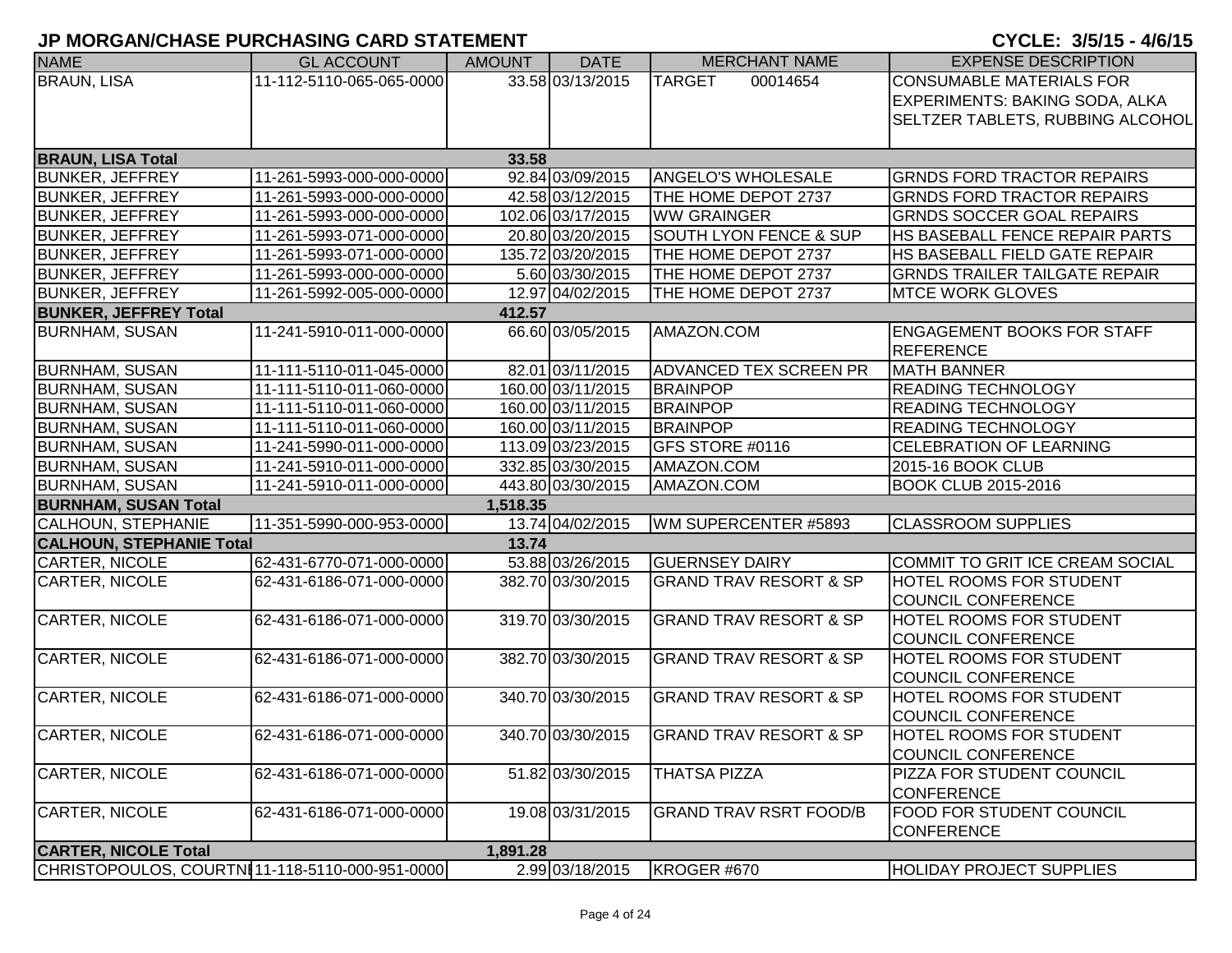| <b>NAME</b>                                    | <b>GL ACCOUNT</b>        | <b>AMOUNT</b> | <b>DATE</b>          | <b>MERCHANT NAME</b>        | <b>EXPENSE DESCRIPTION</b>            |
|------------------------------------------------|--------------------------|---------------|----------------------|-----------------------------|---------------------------------------|
| CHRISTOPOULOS, COURTNI11-118-5110-000-951-0000 |                          |               | 54.25 04/06/2015     | <b>ORIENTAL TRADING CO</b>  | END OF THE YEAR GIFTS FOR             |
|                                                |                          |               |                      |                             | <b>CHILDREN</b>                       |
| <b>CHRISTOPOULOS, COURTNEY Total</b>           |                          | 57.24         |                      |                             |                                       |
| CIANCIO, WANDA                                 | 11-225-3220-000-000-0000 |               | 13.12 03/18/2015     | PANERA BREAD #667           | <b>BREAKFAST FOR EARLY TECH</b>       |
|                                                |                          |               |                      |                             | <b>WORKSHOP TO DEPLOY PBL DEVICES</b> |
|                                                |                          |               |                      |                             |                                       |
| CIANCIO, WANDA                                 | 11-225-3220-000-000-0000 |               | 10.00 03/23/2015     | <b>COBO CENTER</b>          | PARKING FOR MACUL CONFERENCE          |
| CIANCIO, WANDA                                 | 11-225-3220-000-000-0000 |               | 10.00 03/23/2015     | <b>COBO CENTER</b>          | PARKING MACUL CONFERENCE              |
| CIANCIO, WANDA                                 | 11-225-3220-000-000-0000 |               | 12.50 03/24/2015     | COBO CNTR CONC CENTERP      | LUNCH MACUL CONFERENCE                |
| CIANCIO, WANDA                                 | 11-225-3220-000-000-0000 |               | 13.50 03/24/2015     | COBO CNTR CONC CENTERP      | LUNCH MACUL CONFERENCE                |
| <b>CIANCIO, WANDA Total</b>                    |                          | 59.12         |                      |                             |                                       |
| CIANFERRA, LINDA                               | 11-221-3220-000-000-6710 |               | 15.00 03/05/2015     | ACT*MAEPD/NHRD              | WIOA WORKSHOP STATE REQUIRED          |
|                                                |                          |               |                      |                             | <b>TRAINING FOR STAFF</b>             |
| CIANFERRA, LINDA                               | 62-431-6301-033-000-0000 |               | 15.50 03/06/2015     | JIMMY JOHNS - 1659 - M      | LUNCH FOR STAFF MEETING               |
| CIANFERRA, LINDA                               | 11-113-3220-071-012-0000 |               | 500.00 03/09/2015    | ACT*MAEPD/NHRD              | STATE ALT/ADULT ED CONFERENCE -       |
|                                                |                          |               |                      |                             | WILL BE REIMBURSED FOR \$250          |
| CIANFERRA, LINDA                               | 11-131-5110-000-000-6710 |               | 1,115.71 03/27/2015  | STAPLS7133954670000001      | <b>SUPPLIES FOR PROGRAM</b>           |
| <b>CIANFERRA, LINDA</b>                        | 62-431-6301-033-000-0000 |               | 22.64 04/06/2015     | <b>WHIRLY BALL NOVI</b>     | <b>FOOD FOR STUDENTS</b>              |
| <b>CIANFERRA, LINDA Total</b>                  |                          | 1,668.85      |                      |                             |                                       |
| <b>CLARK, KIM</b>                              | 62-431-6217-055-000-0000 |               | 41.97 03/05/2015     | PANERA BREAD #876           | BOOKS AND BAGELS BOOK CLUB            |
| CLARK, KIM                                     | 62-431-6217-055-000-0000 |               | 27.96 03/06/2015     | AMAZON.COM                  | <b>BOOKS FOR MEDIA CENTER</b>         |
| CLARK, KIM                                     | 62-431-6217-055-000-0000 |               | 17.98 03/11/2015     | AMAZON.COM                  | <b>BOOKS FOR MEDIA CENTER</b>         |
| CLARK, KIM                                     | 62-431-6217-055-000-0000 |               | 94.08 03/23/2015     | AMAZON.COM                  | <b>BOOKS FOR MEDIA CENTER</b>         |
| CLARK, KIM                                     | 62-431-6217-055-000-0000 |               | 11.98 03/27/2015     | AMAZON.COM                  | <b>BOOKS FOR MEDIA CENTER</b>         |
| <b>CLARK, KIM</b>                              | 62-431-6217-055-000-0000 |               | 20.97 04/01/2015     | AMAZON.COM                  | <b>BOOKS FOR MEDIA CENTER</b>         |
| <b>CLARK, KIM</b>                              | 62-431-6217-055-000-0000 |               | 8.99 04/01/2015      | AMAZON.COM                  | <b>BOOKS FOR MEDIA CENTER</b>         |
| <b>CLARK, KIM</b>                              | 62-431-6217-055-000-0000 |               | 41.97 04/02/2015     | PANERA BREAD #876           | <b>BOOKS AND BAGELS BOOK CLUB</b>     |
| <b>CLARK, KIM Total</b>                        |                          | 265.90        |                      |                             |                                       |
| <b>COMB, ANDREW</b>                            | 62-431-6415-065-000-0000 |               | 934.00 03/18/2015    | <b>MUSIC THEATRE INTN'L</b> | <b>MATERIALS FOR SPRING MUSICAL</b>   |
| <b>COMB, ANDREW Total</b>                      |                          | 934.00        |                      |                             |                                       |
| <b>COOLMAN, ROBERT</b>                         | 11-261-5992-000-000-0000 |               | 74.72 03/05/2015     | <b>CITY ELECTRIC SUPPLY</b> | <b>MTCE STOCK</b>                     |
| <b>COOLMAN, ROBERT</b>                         | 11-261-5992-065-000-0000 |               | 15.96 03/05/2015     | CONSERVA ELECTRIC SUPP      | <b>MS WOODSHOP LAMP &amp; COVER</b>   |
| <b>COOLMAN, ROBERT</b>                         | 11-261-5992-071-000-0000 |               | 89.70 03/12/2015     | CONSERVA ELECTRIC SUPP      | HS AUDITORIUM LAMPS                   |
| COOLMAN, ROBERT                                | 11-261-5992-000-000-0000 |               | 5.90 03/16/2015      | COMPLETE BATTERY SOURC      | <b>MTCE BATTERY TESTERS</b>           |
| <b>COOLMAN, ROBERT</b>                         | 11-261-5992-000-000-0000 |               | 57.86 03/18/2015     | THE HOME DEPOT 2737         | <b>IMTCE STOCK EXTENSION CORDS</b>    |
| <b>COOLMAN, ROBERT</b>                         | 11-261-5992-012-000-0000 |               | 19.94 03/24/2015     | <b>CITY ELECTRIC SUPPLY</b> | OH KITCHEN                            |
| <b>COOLMAN, ROBERT</b>                         | 11-261-5710-000-000-0000 |               | 83.59 03/24/2015     | SPEEDWAY 02202 10           | MTCE FUEL FOR RED DIESEL DUMP         |
|                                                |                          |               |                      |                             | <b>TRUCK</b>                          |
| <b>COOLMAN, ROBERT</b>                         | 11-261-5992-000-000-0000 |               | 7.47 04/06/2015      | SEARS ROEBUCK 1760          | <b>MTCE TOOLS</b>                     |
| <b>COOLMAN, ROBERT Total</b>                   |                          | 355.14        |                      |                             |                                       |
| <b>DIATIKAR, CHRISTINE</b>                     | 41-456-6422-014-325-0014 |               | 15,176.25 03/05/2015 | <b>CDW GOVERNMENT</b>       | PO 28638, TECHNOLOGY                  |
| <b>DIATIKAR, CHRISTINE</b>                     | 41-456-6422-011-325-0014 |               | 40,470.00 03/05/2015 | <b>CDW GOVERNMENT</b>       | PO 28632, TECHNOLOGY                  |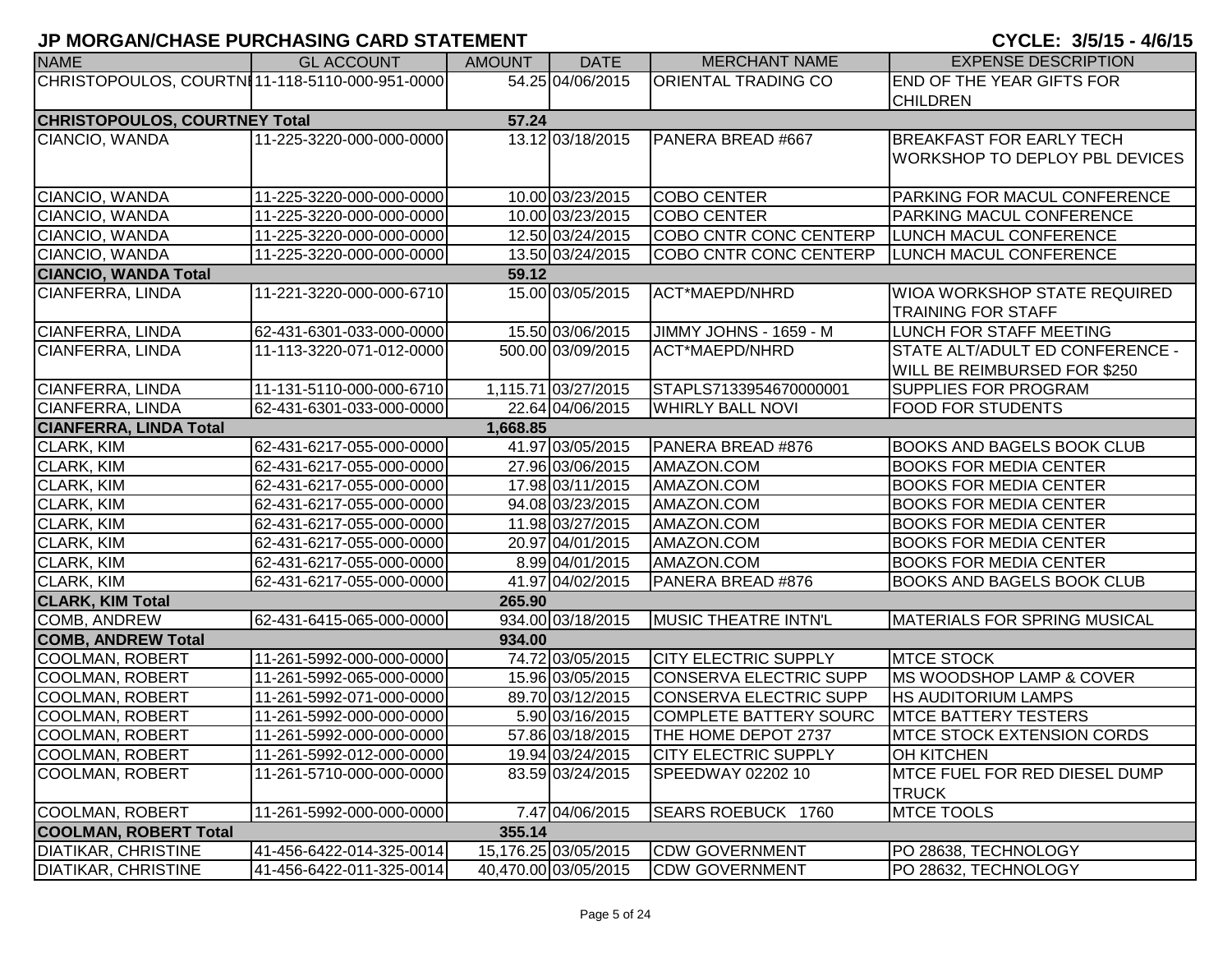| <b>NAME</b>                      | <b>GL ACCOUNT</b>        | <b>AMOUNT</b> | <b>DATE</b>          | <b>MERCHANT NAME</b>          | <b>EXPENSE DESCRIPTION</b>                            |
|----------------------------------|--------------------------|---------------|----------------------|-------------------------------|-------------------------------------------------------|
| <b>DIATIKAR, CHRISTINE</b>       | 41-456-6422-015-325-0014 |               | 15,176.25 03/05/2015 | <b>CDW GOVERNMENT</b>         | PO 28634, TECHNOLOGY                                  |
| <b>DIATIKAR, CHRISTINE</b>       | 41-456-6422-013-325-0014 |               | 20,235.00 03/05/2015 | <b>CDW GOVERNMENT</b>         | PO 28635, TECHNOLOGY                                  |
| <b>DIATIKAR, CHRISTINE</b>       | 62-431-6099-000-000-0000 |               | 4,000.00 03/06/2015  | US FIRST<br>00 OF 00          | STATE COMPETITION REGISTRATION                        |
| <b>DIATIKAR, CHRISTINE</b>       | 62-431-6099-000-000-0000 |               | -90.80 03/12/2015    | <b>AMERICINN</b>              | <b>BAY CITY HOTEL CREDIT FROM</b>                     |
|                                  |                          |               |                      |                               | <b>PREVIOUS CYCLE</b>                                 |
| <b>DIATIKAR, CHRISTINE</b>       | 41-452-6310-022-000-0014 |               | 3,302.20 03/17/2015  | <b>SOIL AND MATERIALS ENG</b> | <b>HS FIELD TESTING</b>                               |
| <b>DIATIKAR, CHRISTINE</b>       | 41-452-6310-018-000-0014 |               | 1,723.06 03/17/2015  | <b>SOIL AND MATERIALS ENG</b> | NM5 FLOOR MOISTURE ASSESSMENT                         |
| <b>DIATIKAR, CHRISTINE</b>       | 11-225-4905-000-000-0000 |               | 19,950.00 03/19/2015 | <b>CDW GOVERNMENT</b>         | <b>TREND MICRO FOR ITC</b>                            |
| <b>DIATIKAR, CHRISTINE</b>       | 11-252-7912-000-000-0000 |               | 337.25 03/20/2015    | <b>CDW GOVERNMENT</b>         | CHARGED IN ERROR, SEE CREDIT                          |
| <b>DIATIKAR, CHRISTINE</b>       | 11-271-5710-000-000-0000 |               | 14,318.63 03/20/2015 | CORRIGAN OIL #2 - BRI         | 7500 GAL DIESEL, 2/9/15                               |
| <b>DIATIKAR, CHRISTINE</b>       | 11-252-7910-000-000-0000 |               | 26.73 03/23/2015     | JETS PIZZA #46                | <b>LUNCH MEETING</b>                                  |
| <b>DIATIKAR, CHRISTINE</b>       | 11-252-7912-000-000-0000 |               | -337.25 03/25/2015   | <b>CDW GOVERNMENT</b>         | <b>CREDIT FOR ERROR</b>                               |
| <b>DIATIKAR, CHRISTINE</b>       | 62-431-6099-000-000-0000 |               | 63.56 03/26/2015     | PITT OHIO                     | <b>EXTRA FREIGHT FROM MCMASTER</b><br><b>CARR</b>     |
| <b>DIATIKAR, CHRISTINE</b>       | 11-252-5910-000-000-0000 |               | 136.26 03/30/2015    | STAPLS7134037441000001        | <b>OFFICE SUPPLIES</b>                                |
| <b>DIATIKAR, CHRISTINE</b>       | 11-271-5710-000-000-0000 |               | 14,629.88 04/02/2015 | CORRIGAN OIL #2 - BRI         | 7500 GAL DIESEL, 3/12/15                              |
| <b>DIATIKAR, CHRISTINE</b>       | 11-271-5710-000-000-0000 |               | 423.85 04/02/2015    | CORRIGAN OIL #2 - BRI         | PO 29189, BULK UREA                                   |
| <b>DIATIKAR, CHRISTINE Total</b> |                          | 149,540.87    |                      |                               |                                                       |
| DIGLIO, CAROL                    | 11-283-3220-000-000-0000 |               | 330.00 03/16/2015    | <b>THE CAREER CENTER</b>      | <b>UOFMI JOB FAIR</b>                                 |
| DIGLIO, CAROL                    | 11-283-3220-000-000-0000 |               | 130.00 03/18/2015    | <b>THE CAREER CENTER</b>      | <b>UOFMI JOB FAIR</b>                                 |
| <b>DIGLIO, CAROL</b>             | 11-283-5610-000-000-0000 |               | 47.67 03/25/2015     | <b>EINSTEIN BROS BAGELS30</b> | <b>BAGELS/MTG</b>                                     |
| DIGLIO, CAROL                    | 11-283-3220-000-000-0000 |               | 420.00 03/26/2015    | <b>EASTERN MICHIGAN UNIV.</b> | <b>EMU JOB FAIR</b>                                   |
| DIGLIO, CAROL                    | 11-283-3220-000-000-0000 |               | 370.00 03/26/2015    | <b>SYMPLICITY CORP</b>        | <b>MSU JOB FAIR</b>                                   |
| <b>DIGLIO, CAROL Total</b>       |                          | 1,297.67      |                      |                               |                                                       |
| <b>DINKELMANN, KATY</b>          | 11-241-5910-071-000-0000 |               | 102.45 03/11/2015    | <b>AMAZON MKTPLACE PMTS</b>   | <b>PARENT TEACHER CONFERENCE</b><br><b>SUPPLIES</b>   |
| <b>DINKELMANN, KATY</b>          | 11-241-5910-071-000-0000 |               | 219.20 03/11/2015    | <b>AMAZON MKTPLACE PMTS</b>   | OFFICE WHEELCHAIR REPLACEMENT<br><b>PARTS</b>         |
| <b>DINKELMANN, KATY</b>          | 62-431-6108-071-000-0000 |               | 310.32 03/25/2015    | <b>ANTONIO'S CUCINA ITALI</b> | FOOD FOR STAFF FOR PARENT<br><b>TEACHERS</b>          |
| <b>DINKELMANN, KATY</b>          | 62-431-6186-071-000-0000 |               | 23.83 04/02/2015     | PANERA BREAD #1153            | <b>FOOD FOR STUDENT COUNCIL STATES</b><br><b>TRIP</b> |
| <b>DINKELMANN, KATY Total</b>    |                          | 655.80        |                      |                               |                                                       |
| DIXON, KAREN                     | 21-297-4120-014-000-0000 |               | 18.93 03/20/2015     | <b>HERITAGE FOOD SERVICE</b>  | <b>PART FOR EQUIPMENT AT MS</b>                       |
| <b>DIXON, KAREN</b>              | 21-297-5910-000-000-0000 |               | 158.09 03/24/2015    | DMI* DELL K-12 PTR            | <b>PRINTER CARTRIDGE FOR NM5</b><br><b>KITCHEN</b>    |
| <b>DIXON, KAREN</b>              | 21-297-5910-000-000-0000 |               | 111.59 03/25/2015    | DMI* DELL K-12 PTR            | PRINTER CARTRIDGE FOR PV KITCHEN                      |
| <b>DIXON, KAREN Total</b>        |                          | 288.61        |                      |                               |                                                       |
| DRAGOO, MICHAEL                  | 11-261-4910-013-000-0000 |               | 2,672.25 03/09/2015  | <b>BASS</b>                   | <b>NW SAGE</b>                                        |
| DRAGOO, MICHAEL                  | 11-261-5992-005-000-0000 |               | 285.78 03/13/2015    | AMAZON.COM                    | <b>MTCE MONITOR</b>                                   |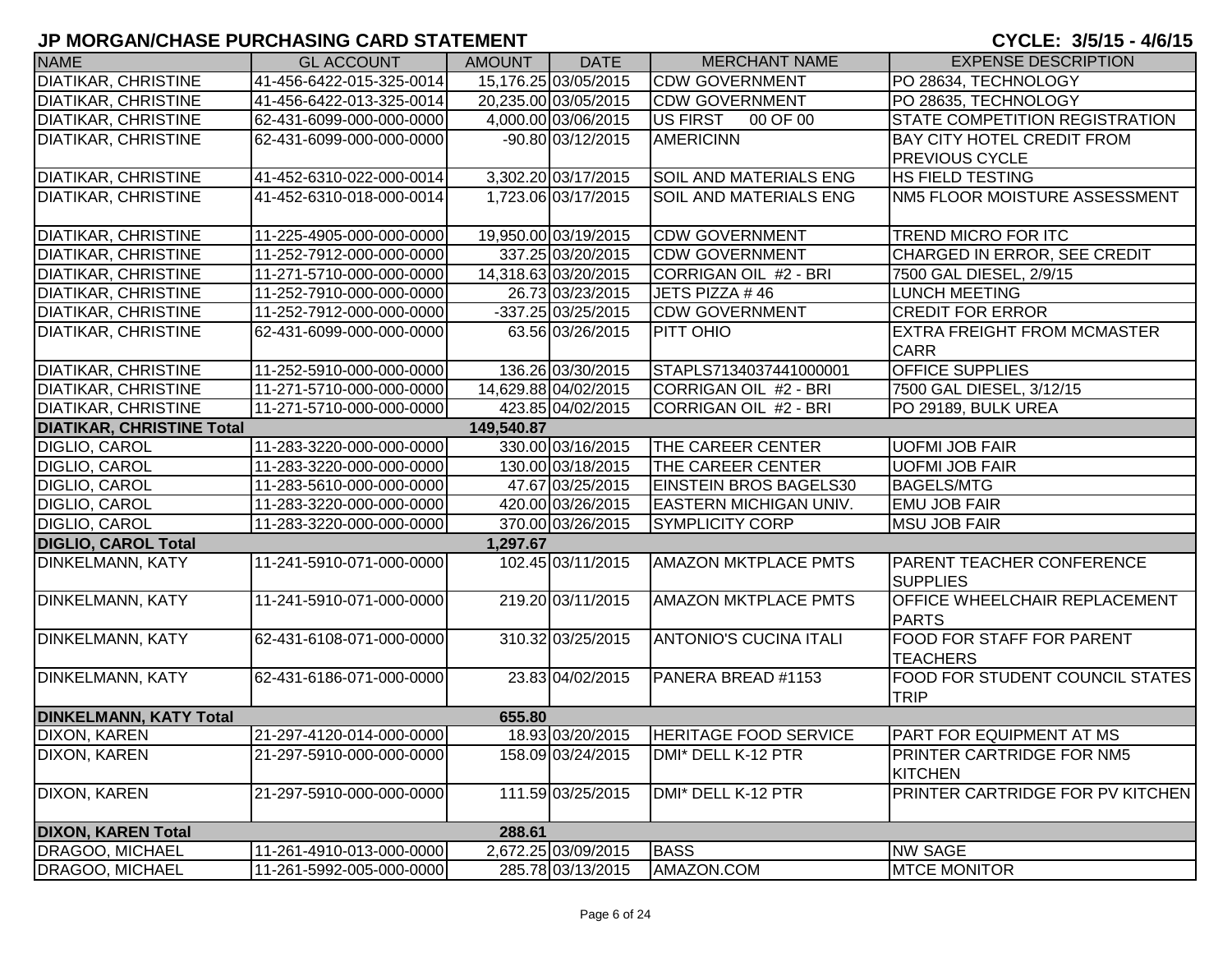| <b>NAME</b>                   | <b>GL ACCOUNT</b>        | AMOUNT    | <b>DATE</b>          | <b>MERCHANT NAME</b>          | <b>EXPENSE DESCRIPTION</b>                    |
|-------------------------------|--------------------------|-----------|----------------------|-------------------------------|-----------------------------------------------|
| DRAGOO, MICHAEL               | 11-261-4910-071-000-0000 |           | 1,136.92 03/16/2015  | <b>REDFORD LOCK COMPANY I</b> | HS DOOR 7                                     |
| DRAGOO, MICHAEL               | 11-261-3220-000-000-0000 |           | 310.00 03/18/2015    | <b>MSBO</b>                   | MTCE APRIL MSBO CONFERENCE                    |
| DRAGOO, MICHAEL               | 11-261-5992-000-000-0000 |           | 389.25 03/18/2015    | <b>SMARTSIGN</b>              | <b>DISTRICT HAZARD SIGNS</b>                  |
| DRAGOO, MICHAEL               | 11-261-5992-071-000-0000 |           | 90.71 03/23/2015     | SHIFFLER EQUIPMENT SAL        | <b>HS CHAIR FEET</b>                          |
| DRAGOO, MICHAEL               | 11-261-4910-071-000-0000 |           | 14,337.75 03/25/2015 | <b>ARCH ENVIRONMENTAL GRO</b> | <b>HS CHEMICAL INVENTORY &amp; DISPOSAL</b>   |
| DRAGOO, MICHAEL               | 11-261-5992-071-000-0000 |           | 192.00 03/25/2015    | <b>COMMERCIAL BUILDING MA</b> | <b>HS CEILING TILES</b>                       |
| DRAGOO, MICHAEL               | 11-261-5992-015-000-0000 |           | 39.16 03/27/2015     | AMAZON.COM                    | <b>DF CONTRUCTION CONTROL</b>                 |
| DRAGOO, MICHAEL               | 11-261-5992-071-000-0000 |           | 715.68 03/27/2015    | COCHRANE SUPPLY AND EN        | <b>HS PNEUMATIC CONTROLS</b>                  |
| DRAGOO, MICHAEL               | 11-261-5992-005-000-0000 |           | 50.00 03/30/2015     | AT&T FM54 5031                | <b>MTCE PHONE CASE</b>                        |
| DRAGOO, MICHAEL               | 11-261-5992-000-000-0000 |           | 156.25 03/30/2015    | SHIFFLER EQUIPMENT SAL        | <b>MTCE TRAFFIC CONES</b>                     |
| DRAGOO, MICHAEL               | 41-261-4110-071-000-4449 |           | 10,546.94 04/03/2015 | <b>DE-CAL INC</b>             | HS SUPPLY FAN #32 VFD                         |
| <b>DRAGOO, MICHAEL Total</b>  |                          | 30,922.69 |                      |                               |                                               |
| <b>EASON, CHRISTINE</b>       | 11-351-5110-000-953-0000 |           | 61.35 03/16/2015     | <b>ORIENTAL TRADING CO</b>    | <b>SUPPLIES</b>                               |
| <b>EASON, CHRISTINE</b>       | 11-351-5110-000-953-0000 |           | 26.00 04/02/2015     | FIVE BELOW 558                | <b>SUPPLIES</b>                               |
| <b>EASON, CHRISTINE</b>       | 11-351-5110-000-953-0000 |           | 18.00 04/02/2015     | WM SUPERCENTER #5893          | <b>SUPPLIES</b>                               |
| <b>EASON, CHRISTINE</b>       | 11-351-5110-000-953-0000 |           | 24.50 04/03/2015     | BIG LOTS STORES - #515        | <b>SUPPLIES</b>                               |
| <b>EASON, CHRISTINE</b>       | 11-351-5110-000-953-0000 |           | 18.00 04/03/2015     | DOLRTREE 3247 00032474        | <b>SUPPLIES</b>                               |
| <b>EASON, CHRISTINE</b>       | 11-351-5110-000-953-0000 |           | 42.11 04/03/2015     | HOBBY-LOBBY #645              | <b>SUPPLIES</b>                               |
| <b>EASON, CHRISTINE Total</b> |                          | 189.96    |                      |                               |                                               |
| <b>FALLONE, MARIA</b>         | 62-431-6501-014-000-0000 |           | 699.00 03/05/2015    | <b>PTO TODAY</b>              | PTO TODAY RENEWAL NOTICE                      |
| <b>FALLONE, MARIA</b>         | 11-111-5110-014-025-0000 |           | 75.63 03/09/2015     | <b>OFFICE DEPOT #1170</b>     | <b>CLASS ROOM MATERIALS</b>                   |
| <b>FALLONE, MARIA</b>         | 11-111-5110-014-025-0000 |           | 6.34 03/09/2015      | OFFICE DEPOT #5910            | <b>CLASS MATERIALS</b>                        |
| <b>FALLONE, MARIA</b>         | 62-431-6501-014-000-0000 |           | 196.00 03/09/2015    | SCHOLASTIC BOOK CLUB          | <b>3RD GRADE LITERACY ITEMS</b>               |
| <b>FALLONE, MARIA</b>         | 11-111-5110-014-025-0000 |           | 94.98 03/12/2015     | <b>DRAPHIX/TEACHER DIRECT</b> | <b>LITERACY ITEMS MISS TASKER</b>             |
| <b>FALLONE, MARIA</b>         | 11-111-5110-014-025-0000 |           | 150.70 03/12/2015    | LAKESHORE LEARNING MAT        | LITERACY SETS MRS. GRISA CLASS<br><b>ROOM</b> |
| <b>FALLONE, MARIA</b>         | 62-431-6501-014-000-0000 |           | 30.46 03/13/2015     | <b>AMAZON MKTPLACE PMTS</b>   | <b>CLASS ROOM MATERIALS</b>                   |
| <b>FALLONE, MARIA</b>         | 11-111-5110-014-025-0000 |           | 144.06 03/13/2015    | <b>DRAPHIX/TEACHER DIRECT</b> | <b>CLASS ROOM MATERIALS</b>                   |
| <b>FALLONE, MARIA</b>         | 11-111-5110-014-025-0000 |           | 179.63 03/13/2015    | <b>SCHOOL OUTFITTERS</b>      | <b>SUPPLIES</b>                               |
| <b>FALLONE, MARIA</b>         | 62-431-6501-014-000-0000 |           | 179.63 03/13/2015    | <b>SCHOOL OUTFITTERS</b>      | <b>SUPPLIES</b>                               |
| FALLONE, MARIA                | 62-431-6275-014-000-0000 |           | 8.00 03/16/2015      | <b>AMAZON MKTPLACE PMTS</b>   | <b>SCOOP FOR ICE MACHINE</b>                  |
| FALLONE, MARIA                | 62-431-6501-014-000-0000 |           | 100.00 03/16/2015    | <b>AMAZON MKTPLACE PMTS</b>   | <b>SUPPLIES</b>                               |
| <b>FALLONE, MARIA</b>         | 62-431-6275-014-000-0000 |           | 14.17 03/16/2015     | <b>AMAZON MKTPLACE PMTS</b>   | <b>SUPPLIES</b>                               |
| <b>FALLONE, MARIA</b>         | 62-431-6501-014-000-0000 |           | 65.88 03/16/2015     | <b>AMAZON MKTPLACE PMTS</b>   | MATERIALS FOR CLASS ROOM MRS.<br><b>BURRY</b> |
| <b>FALLONE, MARIA</b>         | 62-431-6501-014-000-0000 |           | 235.42 03/16/2015    | LAKESHORE LEARNING MAT        | <b>WRITING CENTER MATERIALS</b>               |
| <b>FALLONE, MARIA</b>         | 62-431-6501-014-000-0000 |           | 15.00 03/16/2015     | <b>SCHOLASTIC BOOK CLUB</b>   | <b>BOOKS</b>                                  |
| <b>FALLONE, MARIA</b>         | 62-431-6501-014-000-0000 |           | 43.00 03/16/2015     | <b>SCHOLASTIC BOOK CLUB</b>   | <b>BOOKS</b>                                  |
| <b>FALLONE, MARIA</b>         | 62-431-6501-014-000-0000 |           | 72.00 03/16/2015     | <b>SCHOLASTIC BOOK CLUB</b>   | <b>BOOKS</b>                                  |
| <b>FALLONE, MARIA</b>         | 62-431-6501-014-000-0000 |           | 179.63 03/16/2015    | <b>SCHOOL OUTFITTERS</b>      | <b>LISTENING CENTER</b>                       |
| <b>FALLONE, MARIA</b>         | 11-111-5110-014-025-0000 |           | 50.98 03/18/2015     | SSI*SCHOOL SPECIALTY          | <b>CLASS ROOM MATERIALS</b>                   |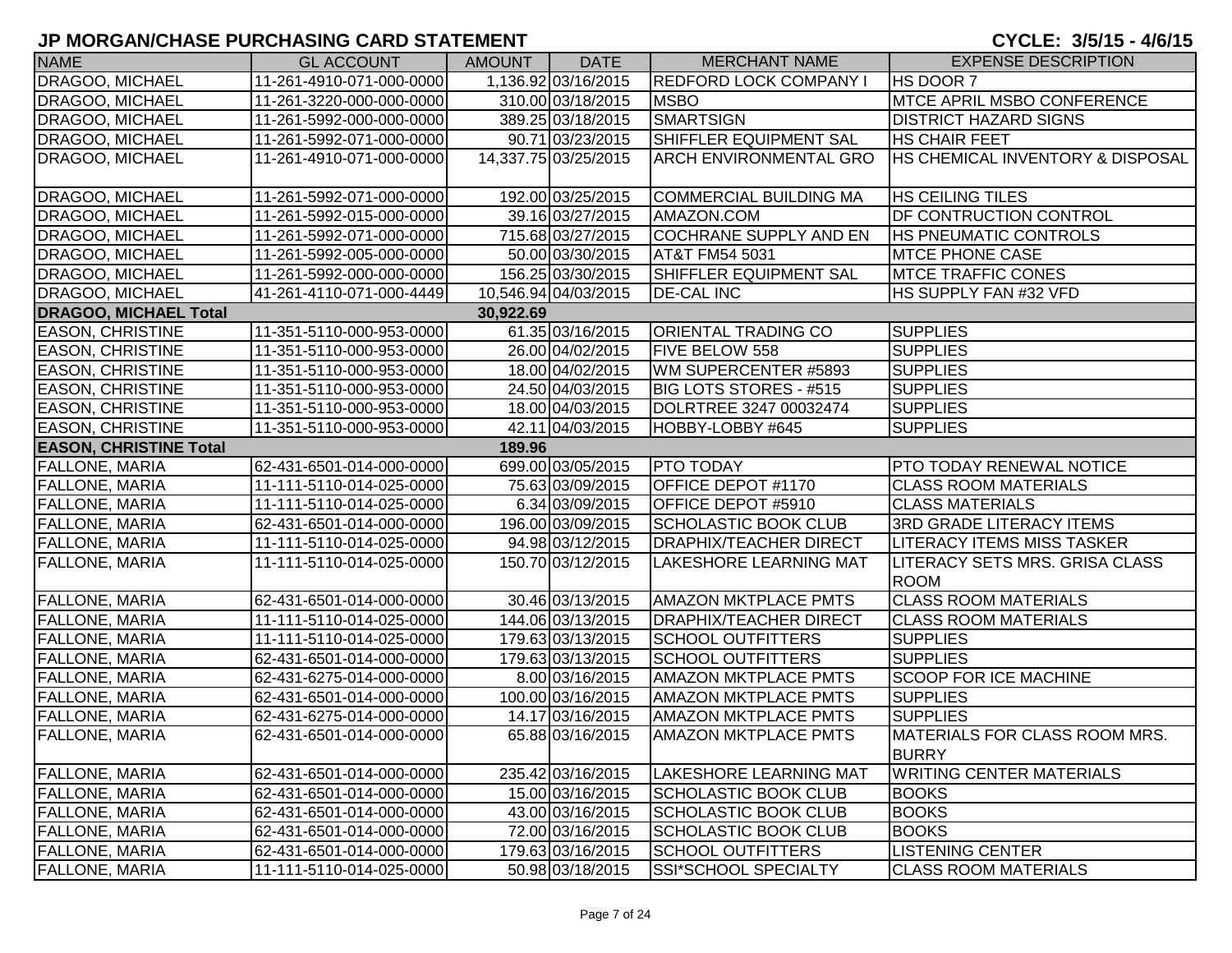| <b>NAME</b>                 | <b>GL ACCOUNT</b>        | AMOUNT   | <b>DATE</b>         | <b>MERCHANT NAME</b>                         | <b>EXPENSE DESCRIPTION</b>                                     |
|-----------------------------|--------------------------|----------|---------------------|----------------------------------------------|----------------------------------------------------------------|
| <b>FALLONE, MARIA</b>       | 62-431-6501-014-000-0000 |          | 892.44 03/19/2015   | <b>BSN*SPORT SUPPLY GROUP</b>                | P. E. EQUIPMENT                                                |
| <b>FALLONE, MARIA</b>       | 62-431-6501-014-000-0000 |          | 310.00 03/19/2015   | GCI*MSCN-FRND-WB                             | <b>INSTRUMENTS FOR MUSIC</b>                                   |
| <b>FALLONE, MARIA</b>       | 62-431-6501-014-000-0000 |          | 976.23 03/19/2015   | <b>GOPHER SPORT</b>                          | P. E. EQUIPMENT                                                |
| <b>FALLONE, MARIA</b>       | 62-431-6275-014-000-0000 |          | 101.09 03/19/2015   | 00115659<br><b>STAPLES</b>                   | <b>FOLDERS FOR K SCREENING</b>                                 |
| <b>FALLONE, MARIA</b>       | 62-431-6275-014-000-0000 |          | 39.23 03/20/2015    | <b>SCHOLASTIC INC. KEY 6</b>                 | <b>BOOKS</b>                                                   |
| <b>FALLONE, MARIA</b>       | 62-431-6275-014-000-0000 |          | 39.25 03/20/2015    | STAPLS7133473108000001                       | <b>LEGAL SIZE PAPER</b>                                        |
| <b>FALLONE, MARIA</b>       | 62-431-6501-014-000-0000 |          | 63.92 03/23/2015    | <b>AMAZON MKTPLACE PMTS</b>                  | <b>INSTRUMENTS FOR MUSIC</b>                                   |
| <b>FALLONE, MARIA</b>       | 62-431-6501-014-000-0000 |          | 191.96 03/23/2015   | <b>AMAZON MKTPLACE PMTS</b>                  | <b>INSTRUMENTS FOR MUSIC</b>                                   |
| <b>FALLONE, MARIA</b>       | 62-431-6275-014-000-0000 |          | 25.00 03/23/2015    | PAYPAL *CALIFONEINT                          | <b>HEAD PHONES</b>                                             |
| FALLONE, MARIA              | 11-241-7410-014-000-0000 |          | 95.00 03/23/2015    | PHI DELTA KAPPA INTL I                       | PDK MEMBERSHIP DUES PAID TO 2016                               |
| <b>FALLONE, MARIA</b>       | 62-431-6501-014-000-0000 |          | 112.35 03/25/2015   | <b>AMAZON MKTPLACE PMTS</b>                  | <b>INSTRUMENTS FOR MUSIC</b>                                   |
| <b>FALLONE, MARIA</b>       | 62-431-6501-014-000-0000 |          | 29.48 03/25/2015    | <b>AMAZON MKTPLACE PMTS</b>                  | <b>INSTRUMENTS FOR MUSIC</b>                                   |
| <b>FALLONE, MARIA</b>       | 62-431-6501-014-000-0000 |          | 272.70 03/26/2015   | SSI*SCHOOL SPECIALTY                         | LIGHT TABLE AND BUILDING BLOCKS<br>FOR MRS. HODGE'S CLASS ROOM |
| <b>FALLONE, MARIA</b>       | 62-431-6275-014-000-0000 |          | 236.66 03/30/2015   | SSI*SCHOOL SPECIALTY                         | <b>ITEMS FOR DATA BOARD</b>                                    |
| <b>FALLONE, MARIA</b>       | 62-431-6501-014-000-0000 |          | 2,343.00 03/30/2015 | <b>TICKETS* DETROIT TIGR</b>                 | <b>TIGER TICKETS FUNRAISER</b>                                 |
| <b>FALLONE, MARIA Total</b> |                          | 8,268.82 |                     |                                              |                                                                |
| FRANK, KELLY                | 11-118-5110-000-000-3430 |          | 16.00 03/05/2015    | DOLRTREE 3806 00038067                       | <b>SUPPLIES</b>                                                |
| FRANK, KELLY                | 11-118-5110-000-000-3430 |          | 123.18 03/09/2015   | BARNES & NOBLE #2830                         | <b>SUPPLIES</b>                                                |
| <b>FRANK, KELLY</b>         | 11-118-5110-000-000-3430 |          | 175.19 03/09/2015   | <b>LAKESHORE LEARNING #45</b>                | <b>SUPPLIES</b>                                                |
| FRANK, KELLY                | 11-118-5110-000-000-3430 |          | 151.55 03/09/2015   | LAKESHORE LEARNING #45                       | <b>SUPPLIES</b>                                                |
| FRANK, KELLY                | 11-118-5110-000-000-3430 |          | 46.66 03/11/2015    | <b>TARGET</b><br>00022541                    | <b>SUPPLIES</b>                                                |
| FRANK, KELLY                | 11-118-5110-000-000-3430 |          | 59.96 03/16/2015    | <b>LAKESHORE LEARNING #45</b>                | <b>SUPPLIES</b>                                                |
| <b>FRANK, KELLY</b>         | 11-118-5110-000-000-3430 |          | 38.15 03/16/2015    | WAL-MART #2692                               | <b>SUPPLIES</b>                                                |
| FRANK, KELLY                | 11-118-5110-000-000-3430 |          | 116.35 03/23/2015   | LAKESHORE LEARNING #45                       | <b>SUPPLIES</b>                                                |
| FRANK, KELLY                | 11-118-5110-000-000-3430 |          | 30.10 03/23/2015    | THE SCRAP BOX                                | <b>SUPPLIES</b>                                                |
| FRANK, KELLY                | 11-118-5110-000-000-3430 |          | 68.00 03/30/2015    | DOLRTREE 179 00001792                        | <b>SUPPLIES</b>                                                |
| <b>FRANK, KELLY</b>         | 11-118-5110-000-000-3430 |          | 79.88 03/30/2015    | LAKESHORE LEARNING #45                       | <b>SUPPLIES</b>                                                |
| FRANK, KELLY                | 11-118-5110-000-000-3430 |          | 104.97 03/30/2015   | <b>LAKESHORE LEARNING #45</b>                | <b>SUPPLIES</b>                                                |
| FRANK, KELLY                | 11-118-5110-000-000-3430 |          | 37.42 03/30/2015    | THE SALVATION ARMY 32                        | <b>SUPPLIES</b>                                                |
| FRANK, KELLY                | 11-118-5110-000-000-3430 |          | 116.87 03/30/2015   | TOYS R US #9269 QPS                          | <b>SUPPLIES</b>                                                |
| FRANK, KELLY                | 11-118-5110-000-000-3430 |          | 77.98 04/01/2015    | LAKESHORE LEARNING #45                       | <b>SUPPLIES</b>                                                |
| FRANK, KELLY                | 11-118-5110-000-000-3430 |          | 18.39 04/01/2015    | LAKESHORE LEARNING #45                       | <b>SUPPLIES</b>                                                |
| FRANK, KELLY                | 11-118-5110-000-000-3430 |          | 32.96 04/02/2015    | KMART 3327                                   | <b>SUPPLIES</b>                                                |
| FRANK, KELLY                | 11-118-5110-000-000-3430 |          | 44.35 04/02/2015    | <b>TARGET</b><br>00014654                    | <b>SUPPLIES</b>                                                |
| <b>FRANK, KELLY Total</b>   |                          | 1,337.96 |                     |                                              |                                                                |
| <b>FULAR, JAMES</b>         | 11-261-5992-005-000-0000 |          | 38.27 03/11/2015    | THE HOME DEPOT 2737                          | <b>MTCE SUPPLIES</b>                                           |
| <b>FULAR, JAMES</b>         | 11-261-5992-000-000-0000 |          | 25.00 03/12/2015    | <b>MID-MICHIGAN RECYCLING</b>                | <b>DISTRICT PALLET DISPOSAL</b>                                |
| FULAR, JAMES                | 11-261-5993-000-000-0000 |          | 44.25 03/16/2015    | MARKS OUTDOOR POWER EQ GRNDS EQUIPMENT PARTS |                                                                |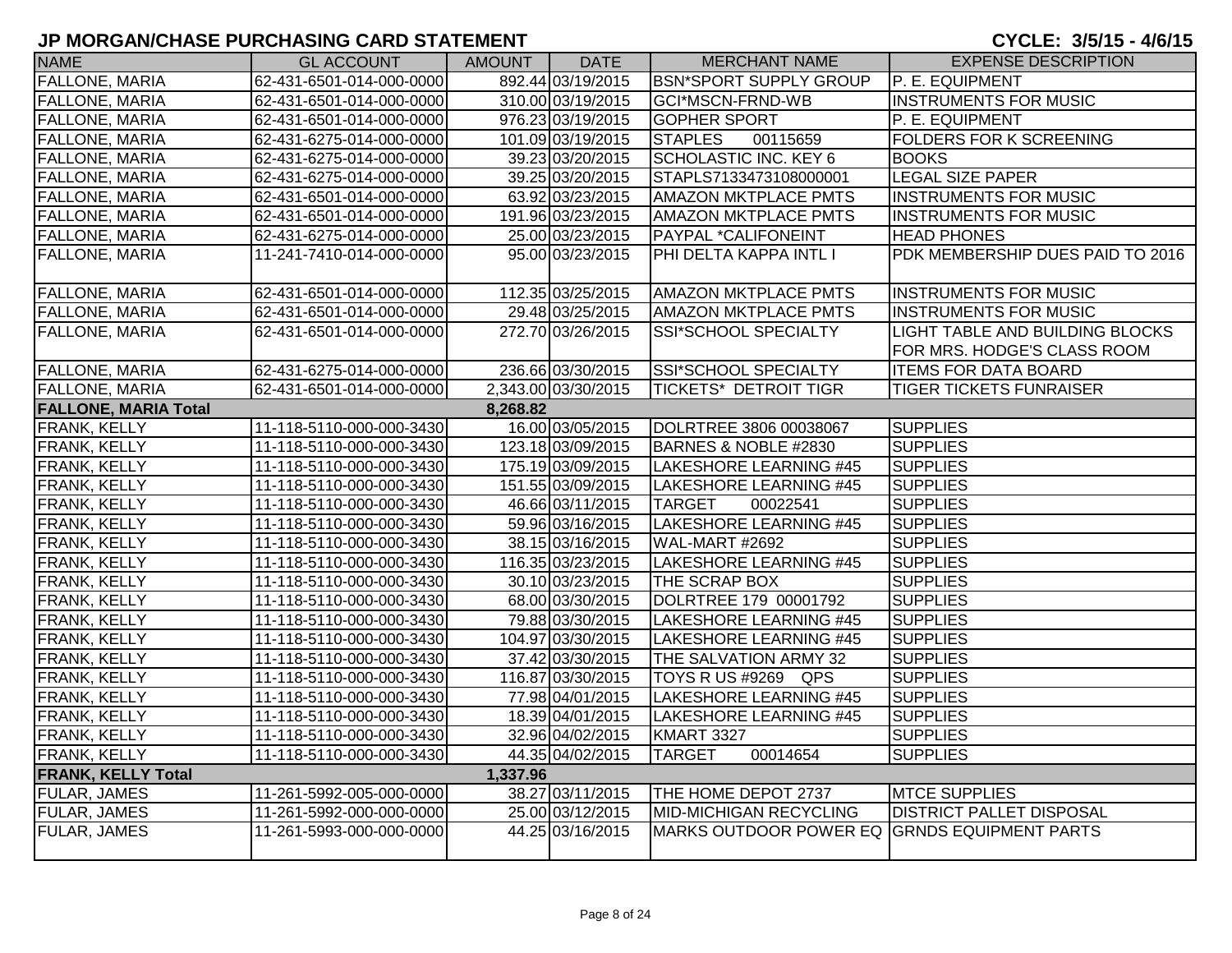| <b>NAME</b>                                    | <b>GL ACCOUNT</b>        | <b>AMOUNT</b> | <b>DATE</b>         | <b>MERCHANT NAME</b>             | <b>EXPENSE DESCRIPTION</b>                  |
|------------------------------------------------|--------------------------|---------------|---------------------|----------------------------------|---------------------------------------------|
| <b>FULAR, JAMES</b>                            | 11-261-5992-065-000-0000 |               | 179.70 03/17/2015   | <b>COUGAR SALES &amp; RENTAL</b> | <b>MS PATCH FOR PARKING LOT</b>             |
|                                                |                          |               |                     |                                  | <b>POTHOLES</b>                             |
| <b>FULAR, JAMES</b>                            | 11-261-5992-071-000-0000 |               | 119.80 03/18/2015   | <b>COUGAR SALES &amp; RENTAL</b> | <b>HS PATCH FOR STADIUM LOT</b>             |
|                                                |                          |               |                     |                                  | <b>POTHOLES</b>                             |
| FULAR, JAMES                                   | 11-261-5993-000-000-0000 |               | 596.00 03/19/2015   | <b>BADER AND SONS CO.</b>        | <b>GRNDS LAWN ROLLER</b>                    |
| FULAR, JAMES                                   | 11-261-5993-071-000-0000 |               | 25.75 03/20/2015    | <b>FASTENAL COMPANY01</b>        | <b>HS FENCE REPAIR</b>                      |
| FULAR, JAMES                                   | 11-261-5993-000-000-0000 |               | 1,659.95 03/23/2015 | <b>COUGAR SALES &amp; RENTAL</b> | <b>GRNDS COMPACTOR</b>                      |
| FULAR, JAMES                                   | 11-261-5993-071-000-0000 |               | 149.75 03/23/2015   | <b>COUGAR SALES &amp; RENTAL</b> | HS STADIUM LOT PATCH                        |
| FULAR, JAMES                                   | 11-261-5993-000-000-0000 |               | 86.39 03/26/2015    | <b>RESIDEX, LLC</b>              | <b>DISTRICT CRABGRASS PREVENTOR</b>         |
| <b>FULAR, JAMES</b>                            | 11-261-5993-000-000-0000 |               | 3,445.28 03/26/2015 | <b>RESIDEX, LLC</b>              | <b>DISTRICT HERBICIDE, FERTILIZER &amp;</b> |
|                                                |                          |               |                     |                                  | <b>GROWTH REGULATOR</b>                     |
| FULAR, JAMES                                   | 11-261-5993-000-000-0000 |               | 285.60 03/27/2015   | <b>BEACON ATHLETICS</b>          | <b>GRNDS DRAG MAT FOR</b>                   |
|                                                |                          |               |                     |                                  | BASEBALL/SOFTBALL FIELD GROOMER             |
|                                                |                          |               |                     |                                  |                                             |
| <b>FULAR, JAMES</b>                            | 11-261-5993-000-000-0000 |               | 15.97 03/30/2015    | THE HOME DEPOT 2737              | <b>GRNDS SEALANT FOR LEAKY TIRES</b>        |
| <b>FULAR, JAMES</b>                            | 11-261-5992-071-000-0000 |               | 179.70 04/01/2015   | COUGAR SALES & RENTAL            | HS PARKING LOT REPAIRS                      |
| FULAR, JAMES                                   | 11-261-5993-000-000-0000 |               | 308.95 04/02/2015   | GEMPLER*1020565463               | <b>MTCE RUST PREVENTER FOR SALT</b>         |
|                                                |                          |               |                     |                                  | <b>TRUCK BEDS</b>                           |
| <b>FULAR, JAMES Total</b>                      |                          | 7,160.36      |                     |                                  |                                             |
| <b>FURLOW, SETH</b>                            | 11-113-5110-071-414-0000 |               | 45.20 03/12/2015    | <b>FLINN SCIENTIFIC, I</b>       | HUMAN TASTE TEST PEDIGREE LAB IB            |
|                                                |                          |               |                     |                                  | <b>BIO</b>                                  |
| <b>FURLOW, SETH</b>                            | 11-113-5110-071-414-0000 |               | 60.00 03/19/2015    | <b>BIO RAD*</b>                  | <b>IB BIO PGLO LAB DNA</b>                  |
| FURLOW, SETH                                   | 11-113-5110-071-414-0000 |               | 90.95 04/06/2015    | <b>FLINN SCIENTIFIC, I</b>       | <b>MICROBIOLOGY UNIT IB BIO</b>             |
| <b>FURLOW, SETH Total</b>                      |                          | 196.15        |                     |                                  |                                             |
| <b>GILMORE, MEGAN</b>                          | 11-118-5110-000-951-0000 |               | 10.38 03/13/2015    | <b>TARGET</b><br>00014654        | <b>SUPPLIES</b>                             |
| <b>GILMORE, MEGAN Total</b>                    |                          | 10.38         |                     |                                  |                                             |
| GONZALEZ-SHEERAN, MARO62-431-6645-065-000-0000 |                          |               | 425.00 03/06/2015   | <b>FUN SERVICES</b>              | <b>RENTAL FEE FOR CARNIVAL GAMES</b>        |
|                                                |                          |               |                     |                                  | POKEET TRIBE FUND RAISER                    |
| <b>GONZALEZ-SHEERAN, MARGARET Total</b>        |                          | 425.00        |                     |                                  |                                             |
| <b>GORDON, BRIAN</b>                           | 62-431-6104-061-000-0000 |               | 20.76 03/06/2015    | <b>SOUTH LYON HOTEL</b>          | <b>LUNCH KLAA</b>                           |
| <b>GORDON, BRIAN</b>                           | 62-431-6104-061-000-0000 |               | 37.13 03/09/2015    | <b>BENITOS PIZZA-NOVI</b>        | <b>DINNER FOR WORKERS STATE</b>             |
|                                                |                          |               |                     |                                  | <b>TOURNAMENT</b>                           |
| <b>GORDON, BRIAN</b>                           | 62-431-6104-061-000-0000 |               | 35.36 03/09/2015    | PANERA BREAD #667                | <b>BAGELS FOR CAPTAINS</b>                  |
| <b>GORDON, BRIAN</b>                           | 62-431-6104-061-000-0000 |               | 45.81 03/09/2015    | SAMSCLUB #6664                   | <b>SUPPLIES FOR OFFICE</b>                  |
| <b>GORDON, BRIAN</b>                           | 62-431-6275-061-000-0000 |               | 495.00 03/09/2015   | <b>USA WEIGHTLIFTING INC</b>     | <b>WEIGHT TRAINING INSTRUCTION FOR</b>      |
|                                                |                          |               |                     |                                  | <b>COACHES</b>                              |
| <b>GORDON, BRIAN</b>                           | 62-431-6104-061-000-0000 |               | 68.11 03/16/2015    | <b>EINSTEIN BROS BAGELS30</b>    | <b>BAGELS FOR TOURNAMENT</b>                |
| <b>GORDON, BRIAN</b>                           | 62-431-6103-061-000-0000 |               | 1,670.00 03/19/2015 | <b>LIDS TEAM SPORTS 621</b>      | UNIFORM TOPS FOR TENNIS GIRLS               |
| <b>GORDON, BRIAN</b>                           | 62-431-6103-061-000-0000 |               | 354.25 03/19/2015   | <b>TEAM CONNECTIONS INC</b>      | <b>TENNIS UNIFORMS</b>                      |
| <b>GORDON, BRIAN</b>                           | 62-431-6275-061-000-0000 |               | 1,400.00 03/20/2015 | <b>TRINITY INC</b>               | <b>BUS FOR TRACK</b>                        |
| <b>GORDON, BRIAN</b>                           | 62-431-6104-061-000-0000 |               | 32.86 03/23/2015    | <b>APACHE TROUT GRILL</b>        | <b>DINNER MIAAA</b>                         |
| <b>GORDON, BRIAN</b>                           | 62-431-6104-061-000-0000 |               | 37.56 03/23/2015    | <b>APACHE TROUT GRILL</b>        | <b>DINNER MIAAA</b>                         |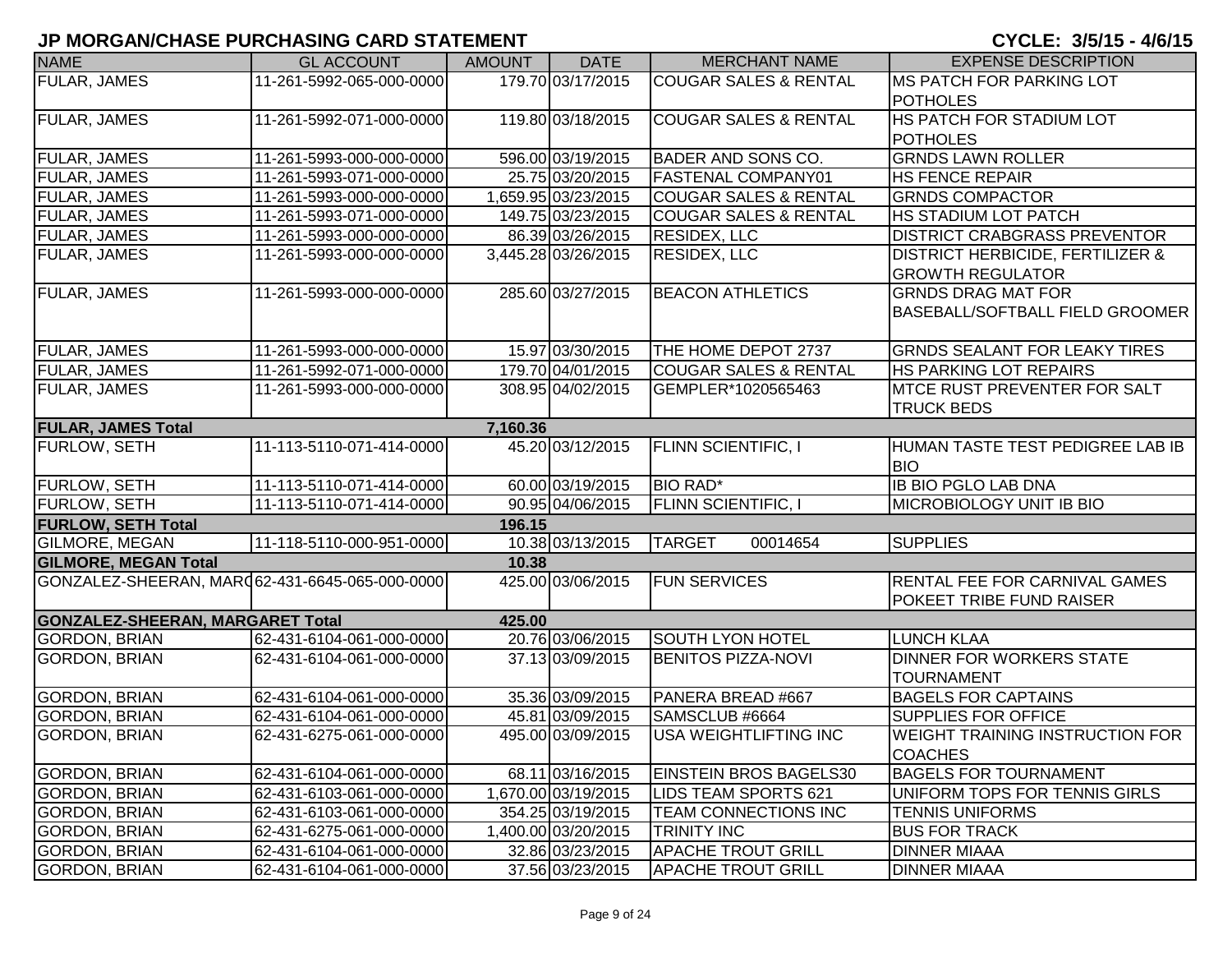| <b>NAME</b>                     | <b>GL ACCOUNT</b>        | <b>AMOUNT</b> | <b>DATE</b>         | <b>MERCHANT NAME</b>          | <b>EXPENSE DESCRIPTION</b>                          |
|---------------------------------|--------------------------|---------------|---------------------|-------------------------------|-----------------------------------------------------|
| <b>GORDON, BRIAN</b>            | 11-293-3610-000-000-0000 |               | 46.25 03/23/2015    | <b>KWIK PRINT</b>             | <b>SUPPLIES FOR MIAAA</b>                           |
| <b>GORDON, BRIAN</b>            | 62-431-6104-061-000-0000 |               | 21.83 03/23/2015    | <b>RED MESA GRILL-TRAV CI</b> | <b>ILUNCH MIAAA</b>                                 |
| <b>GORDON, BRIAN</b>            | 62-431-6275-061-000-0000 |               | 1,939.50 04/02/2015 | PP*JORDANOGRAP                | <b>WALL DISPLAY</b>                                 |
| <b>GORDON, BRIAN</b>            | 11-293-5990-000-000-0000 |               | 78.76 04/03/2015    | <b>LAX WORLD</b>              | GOALIE EQUIPMENT MIDDLE SCHOOL                      |
| <b>GORDON, BRIAN</b>            | 62-431-6178-061-000-0000 |               | 500.00 04/03/2015   | <b>MID AMERICAN STUDIO</b>    | POM CAMP                                            |
| <b>GORDON, BRIAN</b>            | 62-431-6104-061-000-0000 |               | 33.43 04/06/2015    | <b>BENITOS PIZZA-NOVI</b>     | <b>DINNER FOR WORKERS</b>                           |
| <b>GORDON, BRIAN Total</b>      |                          | 6,816.61      |                     |                               |                                                     |
| <b>GREBINSKI, KRISTEN</b>       | 62-431-6243-065-000-0000 |               | 270.19 03/09/2015   | HUNGRY HOWIES #544            | <b>REHEARSAL DINNER</b>                             |
| <b>GREBINSKI, KRISTEN</b>       | 62-431-6243-065-000-0000 |               | 5.95 03/19/2015     | MUSICNOTES.COM                | <b>CHOIR FESTIVAL MUSIC</b>                         |
| <b>GREBINSKI, KRISTEN</b>       | 62-431-6243-065-000-0000 |               | 11.80 03/20/2015    | MUSICNOTES.COM                | <b>MUSIC</b>                                        |
| <b>GREBINSKI, KRISTEN</b>       | 62-431-6243-065-000-0000 |               | 35.95 03/23/2015    | MUSICNOTES.COM                | <b>MUSIC</b>                                        |
| <b>GREBINSKI, KRISTEN</b>       | 62-431-6243-065-000-0000 |               | 66.00 03/23/2015    | <b>PHOTO CHECKOUT</b>         | CHOIR FESTIVAL PHOTOS                               |
| <b>GREBINSKI, KRISTEN</b>       | 62-431-6243-065-000-0000 |               | 11.00 03/25/2015    | MUSICNOTES.COM                | <b>MUSIC</b>                                        |
| <b>GREBINSKI, KRISTEN</b>       | 62-431-6243-065-000-0000 |               | 5.50 03/25/2015     | MUSICNOTES.COM                | <b>MUSIC</b>                                        |
| <b>GREBINSKI, KRISTEN Total</b> |                          | 406.39        |                     |                               |                                                     |
| HANSEN, ANN                     | 11-351-3220-000-953-0000 |               | 201.00 03/13/2015   | <b>APPELBAUM TRAINING INS</b> | <b>STAFF TRAINING</b>                               |
| <b>HANSEN, ANN Total</b>        |                          | 201.00        |                     |                               |                                                     |
| HARVEY, JENNIFER                | 11-113-5110-071-414-0000 |               | 55.06 03/13/2015    | <b>DBC*BLICK ART MATERIAL</b> | <b>SUPPLIES</b>                                     |
| HARVEY, JENNIFER                | 11-113-5110-071-414-0000 |               | 92.34 03/13/2015    | MISTERART.COM LP              | <b>SUPPLIES</b>                                     |
| HARVEY, JENNIFER                | 11-113-5110-071-414-0000 |               | 256.12 03/18/2015   | SSI*SCHOOL SPECIALTY          | <b>SUPPLIES</b>                                     |
| HARVEY, JENNIFER                | 11-113-5110-071-414-0000 |               | 7.61 03/27/2015     | WALGREENS #4454               | <b>SUPPLIES</b>                                     |
| HARVEY, JENNIFER                | 11-113-5110-071-414-0000 |               | 201.55 03/30/2015   | <b>DBC*BLICK ART MATERIAL</b> | <b>SUPPLIES</b>                                     |
| HARVEY, JENNIFER                | 11-113-5110-071-414-0000 |               | 53.52 04/02/2015    | <b>AMAZON MKTPLACE PMTS</b>   | <b>SUPPLIES</b>                                     |
| HARVEY, JENNIFER                | 11-113-5110-071-414-0000 |               | 67.12 04/03/2015    | <b>AMAZON MKTPLACE PMTS</b>   | <b>SUPPLIES</b>                                     |
| HARVEY, JENNIFER                | 11-113-5110-071-414-0000 |               | 197.99 04/06/2015   | <b>AMAZON MKTPLACE PMTS</b>   | <b>SUPPLIES</b>                                     |
| HARVEY, JENNIFER                | 11-113-5110-071-414-0000 |               | 135.62 04/06/2015   | <b>WENSCOSIGNSUPPLY</b>       | <b>SUPPLIES</b>                                     |
| <b>HARVEY, JENNIFER Total</b>   |                          | 1,066.93      |                     |                               |                                                     |
| HAYNES, DEBORAH                 | 11-351-5990-000-953-0000 |               | 126.99 03/16/2015   | <b>ORIENTAL TRADING CO</b>    | <b>SCHOOL EXPENSES</b>                              |
| <b>HAYNES, DEBORAH Total</b>    |                          | 126.99        |                     |                               |                                                     |
| <b>HENDERSON, BETH</b>          | 11-111-5110-013-025-0000 |               | $-6.00$ 03/09/2015  | STAPLS7132590577001001        | NW - SUPPLY RETURN                                  |
| <b>HENDERSON, BETH</b>          | 11-111-5110-013-025-0000 |               | -4.00 03/09/2015    | STAPLS7132590577002001        | NW - SUPPLY RETURN                                  |
| <b>HENDERSON, BETH Total</b>    |                          | $-10.00$      |                     |                               |                                                     |
| <b>HOLLY, SHEILA</b>            | 11-125-5110-011-000-6015 |               | 270.60 03/06/2015   | <b>BENCHMARK EDUCATION CO</b> | VO TITLE I LEVELED BOOK SUPPLY; 6-6<br><b>PACKS</b> |
| HOLLY, SHEILA                   | 11-125-5110-012-000-6015 |               | 128.21 03/06/2015   | PAYPAL *SET ENTERPR           | OH TITLE I MATH MANIPULATIVES                       |
| HOLLY, SHEILA                   | 11-125-5110-012-000-6015 |               | 16.43 03/09/2015    | AMAZON.COM                    | OH TITLE I MATH MANIPULATIVES                       |
| HOLLY, SHEILA                   | 11-125-5110-012-000-6015 |               | 68.99 03/09/2015    | <b>LAKESHORE LEARNING MAT</b> | OH TITLE I MATH MANIPULATIVES                       |
| <b>HOLLY, SHEILA</b>            | 11-125-5110-011-000-6015 |               | 5,974.85 03/09/2015 | <b>LAKESHORE LEARNING MAT</b> | VO TITLE I LEVELED BOOKS FOR<br><b>GRADES K-3</b>   |
| HOLLY, SHEILA                   | 11-125-5110-011-000-6015 |               | 82.79 03/09/2015    | RGS PAY*                      | <b>VO TITLE I TAKE HOME BOOK</b><br><b>POUCHES</b>  |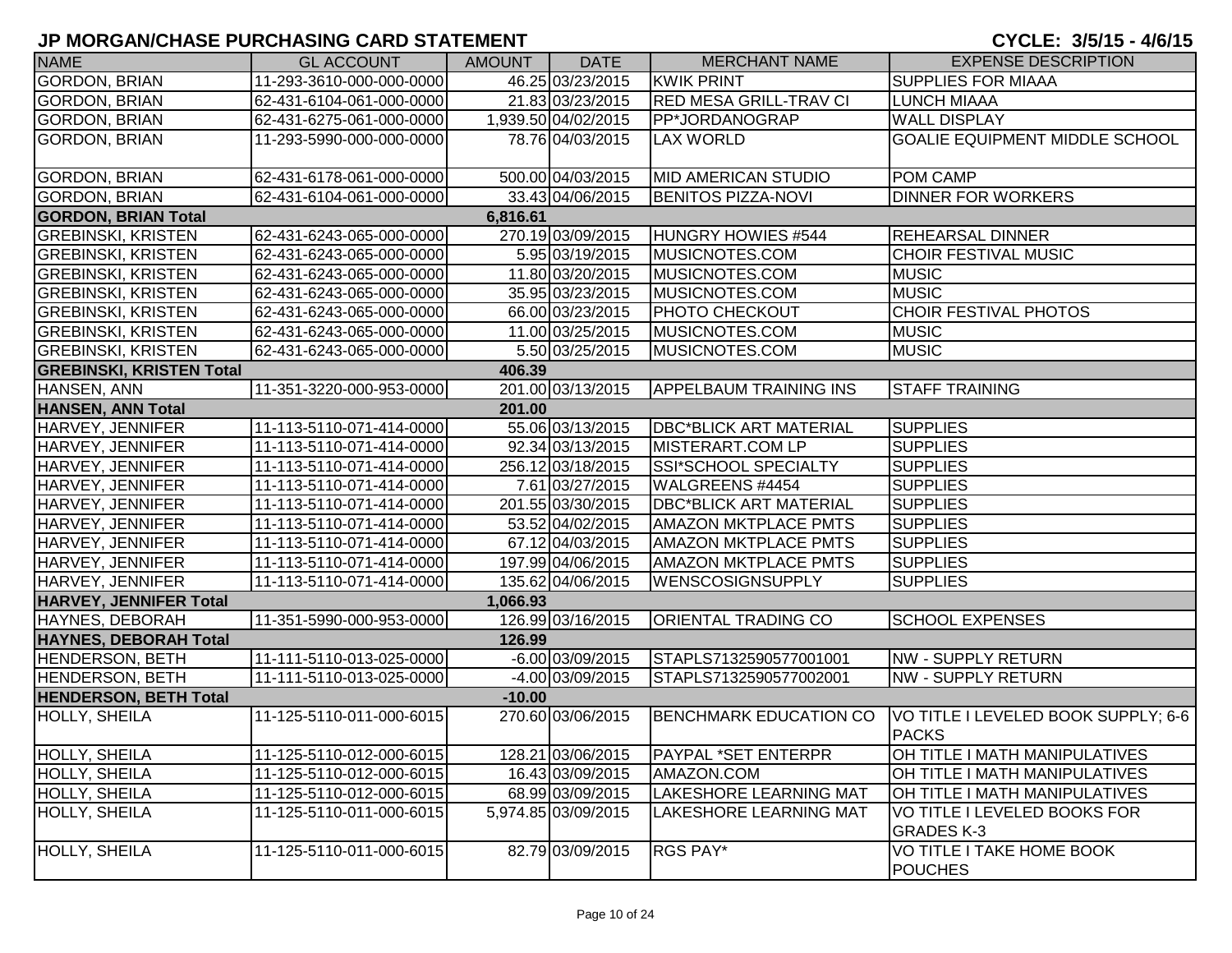| <b>NAME</b>          | <b>GL ACCOUNT</b>        | <b>AMOUNT</b> | <b>DATE</b>        | <b>MERCHANT NAME</b>         | <b>EXPENSE DESCRIPTION</b>                                                                                                                                                                |
|----------------------|--------------------------|---------------|--------------------|------------------------------|-------------------------------------------------------------------------------------------------------------------------------------------------------------------------------------------|
| <b>HOLLY, SHEILA</b> | 11-221-3220-000-000-6845 |               | 15.00 03/11/2015   | OAKLAND SCHOOLS-RC INT       | TITLE III - SPECIAL EDUCATION EVALS<br>OF ELS WORKSHOP; OAKLAND<br>SCHOOLS; 5.8.15; ALICE SMITH<br><b>REGISTRATION</b>                                                                    |
| <b>HOLLY, SHEILA</b> | 11-125-5110-012-000-6015 |               | 806.98 03/13/2015  | <b>EAI EDUCATION</b>         | OH TITLE I MATH MANIPULATIVES                                                                                                                                                             |
| <b>HOLLY, SHEILA</b> | 11-221-7910-000-411-0000 |               | 259.00 03/13/2015  | <b>MARIA'S DELI</b>          | <b>ESB LUNCHEON MEETING; NICK</b><br><b>KALAKAILO</b>                                                                                                                                     |
| HOLLY, SHEILA        | 11-125-5110-012-000-6015 |               | 42.89 03/16/2015   | TREND ENTERPRISES INC        | OH TITLE I MATH MANIPULATIVE AND<br><b>TEST PREPS</b>                                                                                                                                     |
| <b>HOLLY, SHEILA</b> | 11-221-3220-000-411-0000 |               | 650.00 03/17/2015  | <b>IIRP</b>                  | DISPRO GRANT WORKSHOP; BASIC<br>RESTORATIVE PRACTICES (4 DAY<br>EVENT); APR. 28-MAY 1, 2015; ANDY<br><b>COMB</b>                                                                          |
| <b>HOLLY, SHEILA</b> | 11-221-3220-000-411-0000 |               | 650.00 03/17/2015  | <b>IIRP</b>                  | DISPRO GRANT WORKSHOP; BASIC<br>RESTORATIVE PRACTICES (4 DAY<br>EVENT); APR. 28-MAY 1, 2015; AMY<br><b>KILGORE</b>                                                                        |
| <b>HOLLY, SHEILA</b> | 11-125-5110-011-000-6015 |               | 22.50 03/18/2015   | <b>SCHOLASTIC INC. KEY 6</b> | VO TITLE I K-2 BOOKS                                                                                                                                                                      |
| <b>HOLLY, SHEILA</b> | 11-221-3220-000-411-0000 |               | 650.00 03/20/2015  | <b>IIRP</b>                  | DISPRO GRANT WORKSHOP; BASIC<br><b>RESTORATIVE PRACTICES (4 DAY</b><br>EVENT); APR. 28-MAY 1, 2015; KATY<br><b>DINKELMANN</b>                                                             |
| <b>HOLLY, SHEILA</b> | 11-221-3220-012-000-6015 |               | 854.85 03/20/2015  |                              | JETBLUE AIRWAYS (JETBLUE) OH TITLE I AIRFARE FOR PAM<br>QUITIQUIT, ERIN DAMON, BARBARA<br>ZIMMERMAN; FOCUS SCHOOL<br>CONFERENCE; SCHOOL TURN-<br>AROUND LEADERS; MAY 31 - JUNE 5,<br>2015 |
| <b>HOLLY, SHEILA</b> | 11-112-5110-065-411-0000 |               | 49.83 03/20/2015   | STAPLS7133596051000001       | <b>COACHING OFFICE SUPPLIES</b>                                                                                                                                                           |
| <b>HOLLY, SHEILA</b> | 11-221-7410-000-411-0000 |               | 800.00 03/26/2015  | MI INST FOR ED MGT           | <b>ASCD MEMBERSHIP FOR CHARLES</b><br><b>LACLEAR</b>                                                                                                                                      |
| HOLLY, SHEILA        | 11-125-5110-011-000-6015 |               | 7.50 03/26/2015    | SCHOLASTIC INC. KEY 6        | <b>VO TITLE I BOOK ORDER</b>                                                                                                                                                              |
| HOLLY, SHEILA        | 11-112-5110-065-411-0000 |               | $-6.15$ 03/26/2015 | STAPLS7133596051001001       | RETURNED DEFECTIVE COACHING<br><b>SUPPLIES</b>                                                                                                                                            |
| <b>HOLLY, SHEILA</b> | 11-112-5110-065-411-0000 |               | 6.15 03/26/2015    | STAPLS7133596051002001       | <b>COACHING OFFICE SUPPLIES</b>                                                                                                                                                           |
| <b>HOLLY, SHEILA</b> | 11-221-5110-000-000-6845 |               | 39.45 03/30/2015   | <b>LRP PUBLICATIONS</b>      | TITLE III ELLS WITH DISABILITIES BOOK<br>FOR ALICE SMITH                                                                                                                                  |
| <b>HOLLY, SHEILA</b> | 11-221-3220-000-411-0000 |               | 650.00 04/01/2015  | <b>IIRP</b>                  | <b>DISPRO GRANT WORKSHOP; BASIC</b><br><b>RESTORATIVE PRACTICES (4 DAY</b><br>EVENT); APR. 28-MAY 1, 2015; HEYDIE<br><b>ORR</b>                                                           |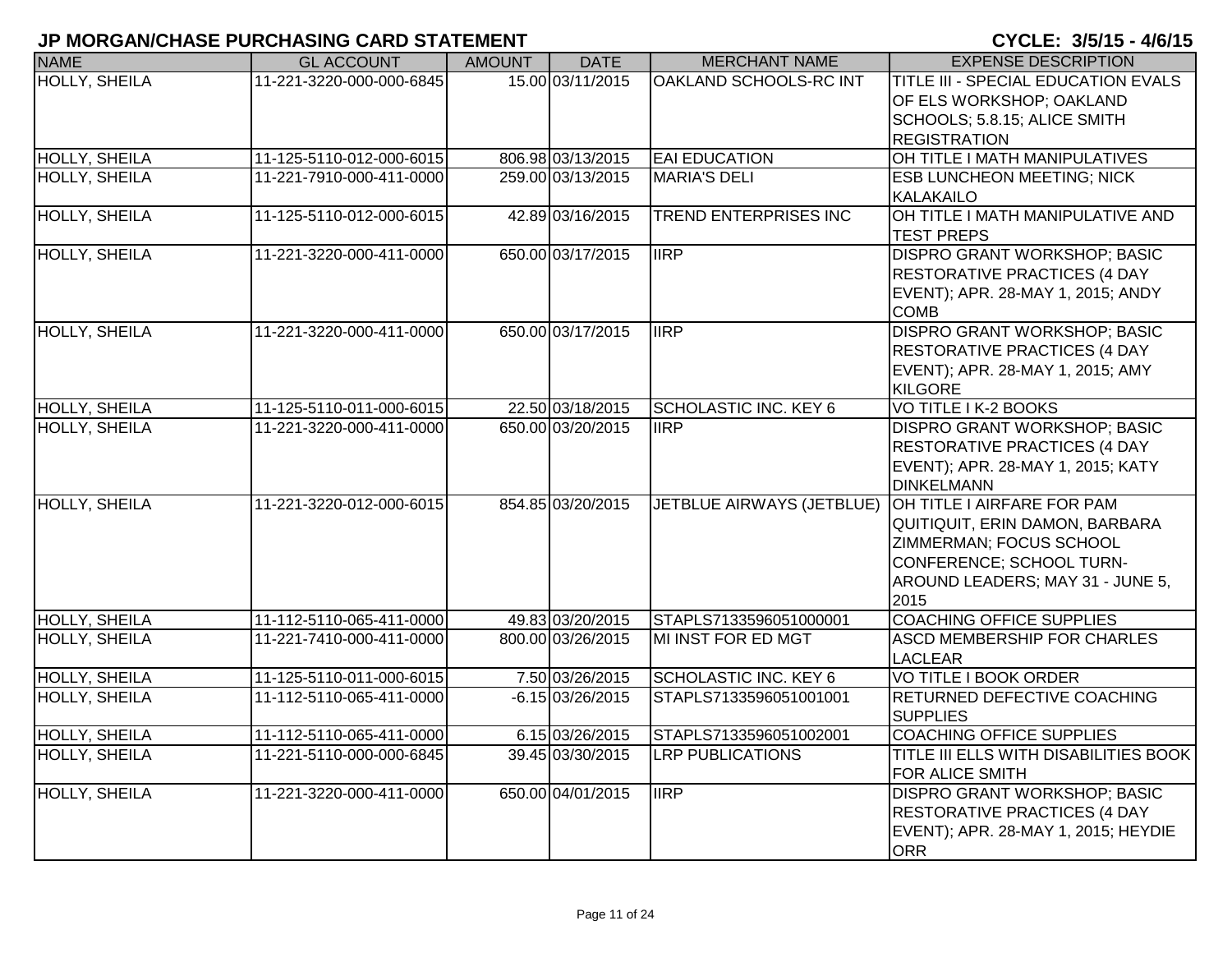| <b>NAME</b>                 | <b>GL ACCOUNT</b>        | <b>AMOUNT</b> | <b>DATE</b>        | <b>MERCHANT NAME</b>               | <b>EXPENSE DESCRIPTION</b>            |
|-----------------------------|--------------------------|---------------|--------------------|------------------------------------|---------------------------------------|
| <b>HOLLY, SHEILA</b>        | 11-221-3220-000-411-0000 |               | 50.00 04/03/2015   | <b>OAKLAND SCHOOLS-RC INT</b>      | MTSS/504 WORKSHOP; LEADERSHIP &       |
|                             |                          |               |                    |                                    | <b>FACILITATION SKILLS</b>            |
| <b>HOLLY, SHEILA Total</b>  |                          | 12,089.87     |                    |                                    |                                       |
| <b>HOSKINS, DIANE</b>       | 62-431-6301-033-000-0000 |               | 86.40 03/10/2015   | <b>GUIDOS PREMIUM PIZZA I</b>      | <b>STUDENT FOOD</b>                   |
| HOSKINS, DIANE              | 62-431-6301-033-000-0000 |               | 92.98 03/11/2015   | <b>RED OLIVE XV</b>                | <b>STUDENT FOOD</b>                   |
| HOSKINS, DIANE              | 62-431-6301-033-000-0000 |               | 105.70 03/18/2015  | <b>RED OLIVE XV</b>                | <b>STUDENT FOOD</b>                   |
| HOSKINS, DIANE              | 11-132-5210-000-912-3310 |               | 210.87 03/19/2015  | <b>AWL*PEARSON EDUCATION</b>       | <b>CLASSROOM BOOKS</b>                |
| <b>HOSKINS, DIANE</b>       | 11-132-5210-000-912-3310 |               | 41.58 03/23/2015   | AMAZON.COM                         | <b>CLASSROOM BOOKS</b>                |
| HOSKINS, DIANE              | 62-431-6301-033-000-0000 |               | 104.77 03/24/2015  | <b>GUIDOS PREMIUM PIZZA I</b>      | <b>STUDENT FOOD</b>                   |
| <b>HOSKINS, DIANE</b>       | 62-431-6301-033-000-0000 |               | 59.92 03/25/2015   | MEIJER INC #122<br>Q01             | <b>STUDENT FOOD</b>                   |
| <b>HOSKINS, DIANE</b>       | 62-431-6301-033-000-0000 |               | 103.88 03/25/2015  | <b>RED OLIVE XV</b>                | <b>STUDENT FOOD</b>                   |
| <b>HOSKINS, DIANE</b>       | 11-132-5110-000-914-6710 |               | 364.44 03/26/2015  | NEW READERS PRESS                  | <b>BRIGHTON TEACHER SUPPLY</b>        |
| <b>HOSKINS, DIANE</b>       | 11-131-5110-000-000-6710 |               | 735.44 03/26/2015  | STAPLS7133667394000001             | <b>TEACHER SUPPLIES</b>               |
| <b>HOSKINS, DIANE</b>       | 62-431-6301-033-000-0000 |               | 29.23 03/30/2015   | PANERA BREAD #608009               | <b>STAFF MEETING BAGELS</b>           |
| <b>HOSKINS, DIANE</b>       | 62-431-6301-033-000-0000 |               | 136.74 03/31/2015  | <b>RED OLIVE XV</b>                | <b>STUDENT FOOD</b>                   |
| <b>HOSKINS, DIANE</b>       | 11-132-5110-000-914-6710 |               | 294.81 04/01/2015  | HMCO *BOOKS                        | <b>GED MATERIALS - BRIGHTON</b>       |
| <b>HOSKINS, DIANE</b>       | 62-431-6301-033-000-0000 |               | 92.98 04/01/2015   | <b>RED OLIVE XV</b>                | <b>STUDENT FOOD</b>                   |
| <b>HOSKINS, DIANE</b>       | 62-431-6301-033-000-0000 |               | 12.41 04/02/2015   | MEIJER INC #122<br>Q <sub>01</sub> | <b>STUDENT FOOD</b>                   |
| <b>HOSKINS, DIANE Total</b> |                          | 2,472.15      |                    |                                    |                                       |
| <b>HOURIGAN, MARK</b>       | 11-113-5110-071-050-0000 |               | 211.02 03/18/2015  | <b>SQ *THE HINDSLEY TRANS</b>      | <b>PURCHASE OF PICTURES AT AN</b>     |
|                             |                          |               |                    |                                    | <b>EXHIBITION TRANSCRIPTION FOR</b>   |
|                             |                          |               |                    |                                    | <b>WIND ENSEMBLE</b>                  |
| <b>HOURIGAN, MARK</b>       | 11-113-5110-071-050-0000 |               | 14.95 03/20/2015   | SHEETMUSICDIRECT.COM               | <b>PURCHASE OF INTONATION CHARTS</b>  |
|                             |                          |               |                    |                                    | <b>FOR EVERY WIND INSTRUMENT</b>      |
|                             |                          |               |                    |                                    | (APPROVED FOR DISTRIBUTION)           |
| <b>HOURIGAN, MARK</b>       | 11-113-5110-071-050-0000 |               | 127.99 03/25/2015  | <b>JW PEPPER</b>                   | PURCHASE OF I GET A KICK OUT OF       |
|                             |                          |               |                    |                                    | YOU AND MOANIN FOR JAZZ               |
|                             |                          |               |                    |                                    | <b>ENSEMBLE</b>                       |
| <b>HOURIGAN, MARK</b>       | 11-113-5110-071-050-0000 |               | 105.99 03/26/2015  | <b>JW PEPPER</b>                   | PURCHASE OF ELEMENTS FOR              |
|                             |                          |               |                    |                                    | <b>SYMPHONY BAND</b>                  |
| <b>HOURIGAN, MARK</b>       | 11-113-5110-071-050-0000 |               | 16.42 04/02/2015   | WALGREENS #4454                    | PURCHASE OF BLANK CD'S FOR            |
|                             |                          |               |                    |                                    | <b>AUDITION RECORDINGS</b>            |
| <b>HOURIGAN, MARK Total</b> |                          | 476.37        |                    |                                    |                                       |
| JUOPPERI, JOHN              | 11-261-5992-010-000-0000 |               | 89.96 03/25/2015   | <b>REDFORD LOCK COMPANY I</b>      | <b>TRANS/MTCE GATE</b>                |
| JUOPPERI, JOHN              | 11-261-5992-000-000-0000 |               | 116.21 03/25/2015  | THE HOME DEPOT 2737                | OH, PV, HS, NM5 & NM6 ROOFS           |
| JUOPPERI, JOHN              | 11-261-5992-011-000-0000 |               | 86.00 03/27/2015   | <b>SUPERIOR PLAY LLC</b>           | VO SAFETY STRAP FOR BUCKET SEAT       |
|                             |                          |               |                    |                                    | ON PLAYGROUND                         |
| JUOPPERI, JOHN              | 11-261-5992-000-000-0000 |               | 232.36 03/30/2015  | <b>LAWSON PRODUCTS</b>             | <b>IMTCE STOCK DRILL BITS, SCREWS</b> |
| JUOPPERI, JOHN              | 11-261-5992-011-000-0000 |               | 45.00 04/02/2015   | <b>REDFORD LOCK COMPANY I</b>      | <b>VO LOCK</b>                        |
| JUOPPERI, JOHN Total        |                          | 569.53        |                    |                                    |                                       |
| KNIAZ, SHARON               | 11-112-5110-065-065-0000 |               | $-2.38$ 03/10/2015 | MEIJER INC #109<br>Q <sub>01</sub> | <b>LAB SUPPLIES</b>                   |
| KNIAZ, SHARON               | 11-112-5110-065-065-0000 |               | 45.69 03/10/2015   | MEIJER INC #109<br>Q <sub>01</sub> | <b>LAB SUPPLIES</b>                   |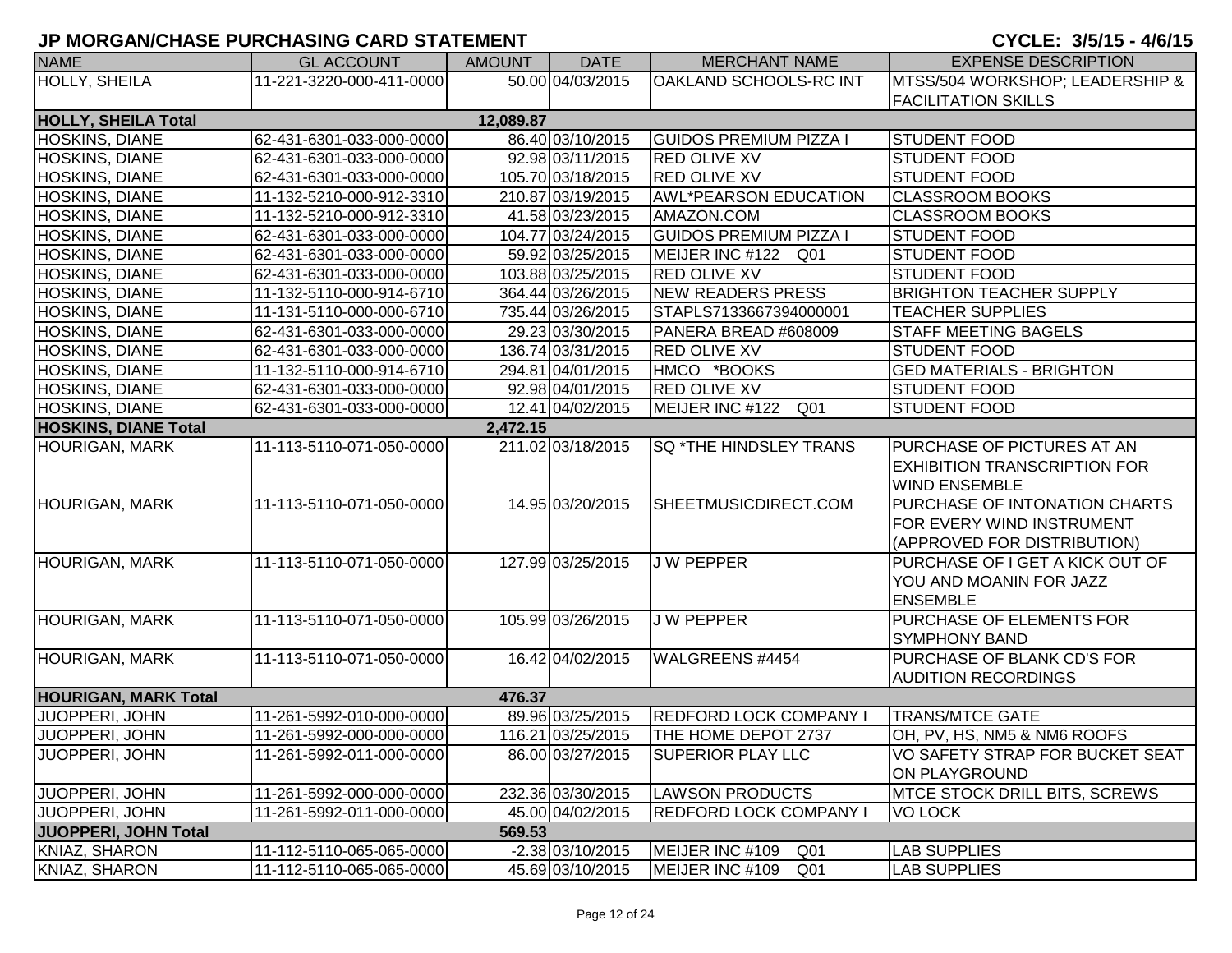| <b>NAME</b>                      | <b>GL ACCOUNT</b>        | <b>AMOUNT</b> | <b>DATE</b>         | <b>MERCHANT NAME</b>          | <b>EXPENSE DESCRIPTION</b>                                                               |
|----------------------------------|--------------------------|---------------|---------------------|-------------------------------|------------------------------------------------------------------------------------------|
| <b>KNIAZ, SHARON</b>             | 11-112-5110-065-065-0000 |               | 165.84 03/25/2015   | <b>FLINN SCIENTIFIC, I</b>    | <b>LAB SUPPLIES</b>                                                                      |
| <b>KNIAZ, SHARON Total</b>       |                          | 209.15        |                     |                               |                                                                                          |
| KORTLANDT, PATRICIA              | 62-431-6275-011-000-0000 |               | 980.00 03/06/2015   | PLUSHINARU2146309988          | <b>WILDCATS FOR KINDERGARTEN</b><br>VISITATION - CLASS OF 2028                           |
| <b>KORTLANDT, PATRICIA</b>       | 11-241-5910-011-000-0000 |               | 351.28 03/06/2015   | <b>SSI*SCHOOL SPECIALTY</b>   | <b>OFFICE SUPPLIES</b>                                                                   |
| KORTLANDT, PATRICIA              | 11-111-5110-011-060-0000 |               | 196.00 03/16/2015   | <b>SCHOLASTIC BOOK CLUB</b>   | SECOND GRADE NON-FICTION<br><b>LIBRARY MATERIALS</b>                                     |
| <b>KORTLANDT, PATRICIA Total</b> |                          | 1,527.28      |                     |                               |                                                                                          |
| LACLEAR, CHARLES                 | 11-113-5110-071-044-0000 |               | 39.19 03/19/2015    | GFS MKTPLC #0116              | LIFE SKILLS MANAGEMENT COOKING<br><b>SUPPLIES</b>                                        |
| LACLEAR, CHARLES                 | 11-113-5110-071-044-0000 |               | 6.68 03/20/2015     | MEIJER INC #122 Q01           | LIFE SKILLS MANAGEMENT COOKING<br><b>SUPPLIES</b>                                        |
| LACLEAR, CHARLES                 | 11-113-3220-071-000-0000 |               | 29.91 03/27/2015    | AMWAY GRAND PLZ HTL F         | UNABLE TO FIND RECEIPT.<br>REIMBURSEMENT CHECK ATTACHED<br>TO TAKE CARE OF THIS EXPENSE. |
| <b>LACLEAR, CHARLES</b>          | 11-113-3220-071-000-0000 |               | 158.35 03/30/2015   | AMWAY GRAND PLAZA HOTE        | <b>HOTEL EXPENSE FOR READING</b><br><b>CONFERENCE</b>                                    |
| <b>LACLEAR, CHARLES Total</b>    |                          | 234.13        |                     |                               |                                                                                          |
| LAINE, MARGARET                  | 62-431-6105-071-000-0000 |               | 393.05 03/06/2015   | AMAZON.COM                    | AP COMPUTER SCIENCE TEST<br><b>PREPARATION BOOKS</b>                                     |
| LAINE, MARGARET                  | 62-431-6105-071-000-0000 |               | 119.63 03/09/2015   | AMAZON.COM                    | AP CALCULUS TEST PREPARATION<br><b>BOOKS</b>                                             |
| LAINE, MARGARET                  | 62-431-6105-071-000-0000 |               | 91.85 03/17/2015    | <b>FLINN SCIENTIFIC, I</b>    | AP BIOLOGY TEST PREPARATION FREE<br><b>RESPONSE BOOKLETS</b>                             |
| LAINE, MARGARET                  | 11-221-3220-000-414-0000 |               | 890.00 03/19/2015   | <b>FLORIDA LEAGUE OF IB S</b> | <b>IB TRAINING REGISTRATION FOR</b><br><b>JENNIFER HARVEY</b>                            |
| LAINE, MARGARET                  | 62-431-6105-071-000-0000 |               | 169.56 03/19/2015   | <b>KOSS CORPORATION</b>       | HEADPHONES FOR AP FOREIGN<br><b>LANGUAGE TESTING</b>                                     |
| LAINE, MARGARET                  | 11-221-3220-000-414-0000 |               | 798.00 03/24/2015   | SQ *IB SCHOOLS OF MICH        | <b>IB TRAINING CHRIS CAPUANO AND</b><br>PAUL SCHMID FOR IB HISTORY                       |
| LAINE, MARGARET                  | 62-431-6105-071-000-0000 |               | 406.96 03/31/2015   | <b>VWR INTERNATIONAL INC</b>  | AP BIOLOGY SUPPLIES                                                                      |
| <b>LAINE, MARGARET Total</b>     |                          | 2,869.05      |                     |                               |                                                                                          |
| LAMBERT, ELIZABETH               | 11-261-5710-000-000-0000 |               | 501.68 03/05/2015   | CORRIGAN OIL #2 - BRI         | <b>MTCE FUEL</b>                                                                         |
| LAMBERT, ELIZABETH               | 11-261-5992-071-000-0000 |               | 103.00 03/05/2015   | IN *AQUATIC SOURCE, LL        | <b>HS POOL CHEMICALS</b>                                                                 |
| LAMBERT, ELIZABETH               | 11-261-3840-000-000-0000 |               | 3,402.27 03/05/2015 | <b>WM EZPAY</b>               | <b>DISTRICT WASTE REMOVAL</b>                                                            |
| LAMBERT, ELIZABETH               | 21-261-3840-000-000-0023 |               | 1,134.09 03/05/2015 | <b>WM EZPAY</b>               | <b>DISTRICT WASTE REMOVAL - REC</b><br><b>MILLAGE</b>                                    |
| LAMBERT, ELIZABETH               | 11-261-5992-000-000-0000 |               | 8,188.84 03/11/2015 | <b>COMPASS MINERALS AMER</b>  | <b>DISTRICT ROAD SALT</b>                                                                |
| LAMBERT, ELIZABETH               | 11-261-5992-000-000-0000 |               | 7,248.84 03/11/2015 | <b>COMPASS MINERALS AMER</b>  | <b>DISTRICT ROAD SALT</b>                                                                |
| LAMBERT, ELIZABETH               | 11-261-5992-000-000-0000 |               | 7,448.79 03/11/2015 | <b>COMPASS MINERALS AMER</b>  | <b>DISTRICT ROAD SALT</b>                                                                |
| LAMBERT, ELIZABETH               | 11-261-4910-001-000-0000 |               | 148.00 03/11/2015   | <b>DETROIT ELEVATOR COMPA</b> | <b>ESB MARCH MTCE</b>                                                                    |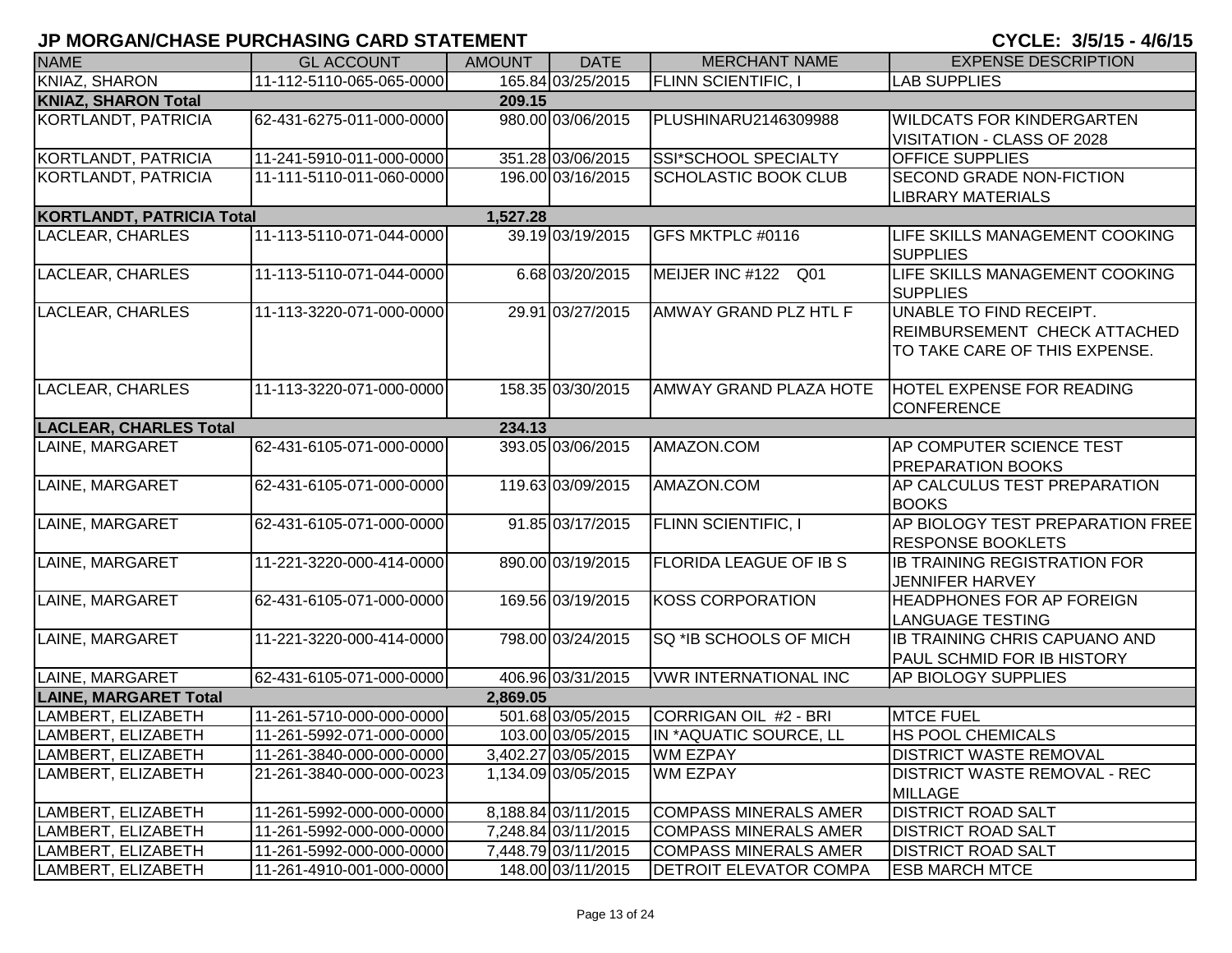| <b>NAME</b>        | <b>GL ACCOUNT</b>        | <b>AMOUNT</b> | <b>DATE</b>         | <b>MERCHANT NAME</b>              | <b>EXPENSE DESCRIPTION</b>                         |
|--------------------|--------------------------|---------------|---------------------|-----------------------------------|----------------------------------------------------|
| LAMBERT, ELIZABETH | 11-261-4910-015-000-0000 |               | 25.00 03/11/2015    | <b>ERADICO SERVICES INC</b>       | <b>DF PEST CONTROL</b>                             |
| LAMBERT, ELIZABETH | 11-261-4910-065-000-0000 |               | 34.00 03/11/2015    | <b>ERADICO SERVICES INC</b>       | <b>MS PEST CONTROL</b>                             |
| LAMBERT, ELIZABETH | 11-261-4910-071-000-0000 |               | 30.00 03/11/2015    | <b>ERADICO SERVICES INC</b>       | <b>HS PEST CONTROL</b>                             |
| LAMBERT, ELIZABETH | 11-261-4910-014-000-0000 |               | 25.00 03/11/2015    | <b>ERADICO SERVICES INC</b>       | PV PEST CONTROL                                    |
| LAMBERT, ELIZABETH | 11-261-4910-013-000-0000 |               | 25.00 03/11/2015    | <b>ERADICO SERVICES INC</b>       | <b>NW PEST CONTROL</b>                             |
| LAMBERT, ELIZABETH | 11-261-4910-055-000-0000 |               | 25.00 03/11/2015    | <b>ERADICO SERVICES INC</b>       | <b>NM6 PEST CONTROL</b>                            |
| LAMBERT, ELIZABETH | 11-261-4910-001-000-0000 |               | 40.00 03/11/2015    | <b>ERADICO SERVICES INC</b>       | <b>ESB PEST CONTROL</b>                            |
| LAMBERT, ELIZABETH | 11-261-4910-055-000-0000 |               | 25.00 03/11/2015    | <b>ERADICO SERVICES INC</b>       | NM5 PEST CONTROL                                   |
| LAMBERT, ELIZABETH | 11-261-4910-011-000-0000 |               | 25.00 03/11/2015    | <b>ERADICO SERVICES INC</b>       | <b>VO PEST CONTROL</b>                             |
| LAMBERT, ELIZABETH | 11-261-4910-012-000-0000 |               | 25.00 03/11/2015    | <b>ERADICO SERVICES INC</b>       | OH PEST CONTROL                                    |
| LAMBERT, ELIZABETH | 11-261-4910-060-000-0000 |               | 25.00 03/11/2015    | <b>ERADICO SERVICES INC</b>       | <b>ITC PEST CONTROL</b>                            |
| LAMBERT, ELIZABETH | 11-261-4910-003-000-0000 |               | 28.00 03/11/2015    | <b>ERADICO SERVICES INC</b>       | <b>PS PEST CONTROL</b>                             |
| LAMBERT, ELIZABETH | 11-261-4910-071-000-0000 |               | 192.29 03/11/2015   | IN *AQUATIC SOURCE, LL            | HS POOL MTCE VISIT                                 |
| LAMBERT, ELIZABETH | 11-261-4910-071-000-0000 |               | -46.20 03/11/2015   | LAVANWAY SIGN CO., INC            | HS TAX REFUND FROM PURCHASE                        |
| _AMBERT, ELIZABETH | 11-261-4910-071-000-0000 |               | 691.20 03/11/2015   | LAVANWAY SIGN CO., INC            | HS LED BOARD FOR SIGN                              |
| LAMBERT, ELIZABETH | 11-261-4910-000-000-0000 |               | 1,386.50 03/12/2015 | <b>ARCH ENVIRONMENTAL GRO</b>     | <b>DISTRICT RADON SAMPLING</b>                     |
| LAMBERT, ELIZABETH | 11-261-4910-010-000-0000 |               | 61.58 03/12/2015    | <b>QUALITY FIRST AID &amp; SA</b> | <b>TRANS FIRST AID KIT</b>                         |
| LAMBERT, ELIZABETH | 11-261-4910-005-000-0000 |               | 46.45 03/12/2015    | <b>QUALITY FIRST AID &amp; SA</b> | <b>MTCE FIRST AID KIT</b>                          |
| LAMBERT, ELIZABETH | 11-261-5992-000-000-0000 |               | 83.80 03/18/2015    | <b>AIRGASS NORTH</b>              | <b>DISTRICT WELDING</b>                            |
| LAMBERT, ELIZABETH | 11-261-4910-071-000-0000 |               | 1,220.00 03/18/2015 | <b>DE-CAL INC</b>                 | HS GAS LEAK IN BOILER ROOM                         |
| LAMBERT, ELIZABETH | 11-261-4910-071-000-0000 |               | 165.00 03/18/2015   | IN *ALL CITY ROOTER               | <b>HS DRAIN CLEANING</b>                           |
| LAMBERT, ELIZABETH | 11-261-4910-005-000-0000 |               | 230.00 03/18/2015   | IN *ALL CITY ROOTER               | <b>MTCE DRAIN CLEANING</b>                         |
| LAMBERT, ELIZABETH | 11-261-5992-071-000-0000 |               | 137.32 03/18/2015   | NUCO <sub>2</sub>                 | HS POOL CO <sub>2</sub>                            |
| LAMBERT, ELIZABETH | 11-261-5710-000-000-0000 |               | 436.74 03/19/2015   | CORRIGAN OIL #2 - BRI             | <b>MTCE FUEL</b>                                   |
| LAMBERT, ELIZABETH | 11-261-4910-000-000-0611 |               | 2,088.50 03/23/2015 | <b>ARCH ENVIRONMENTAL GRO</b>     | <b>DISTRICT STORMWATER</b>                         |
|                    |                          |               |                     |                                   | <b>MANAGEMENT</b>                                  |
| LAMBERT, ELIZABETH | 11-261-4910-005-000-0000 |               | 812.72 03/23/2015   | IN *SECURE DOORS LLC              | MTCE KEYLESS ENTRY ON DOORS                        |
| LAMBERT, ELIZABETH | 11-261-4910-010-000-0000 |               | 685.25 03/23/2015   | IN *SECURE DOORS LLC              | <b>TRANS BUS WASH REPAIRS</b>                      |
| LAMBERT, ELIZABETH | 11-261-4910-000-000-0000 |               | 429.00 03/25/2015   | <b>ARCH ENVIRONMENTAL GRO</b>     | <b>DISTRICT HAZARDOUS MATERIALS</b>                |
| LAMBERT, ELIZABETH | 11-261-5992-000-000-0000 |               | 485.00 03/25/2015   | IN *AQUATIC SOURCE, LL            | <b>HS POOL CHLORINE</b>                            |
| LAMBERT, ELIZABETH | 11-261-5710-000-000-0000 |               | 682.57 03/25/2015   | <b>SUBURBAN PROPANE LP</b>        | <b>BOSCO FUEL</b>                                  |
| LAMBERT, ELIZABETH | 11-261-4910-010-000-0000 |               | 587.51 03/26/2015   | <b>HYDRO CHEM SYSTEMS INC</b>     | TRANS REWIRE OF HCS CONTROLS ON<br><b>BUS WASH</b> |
| LAMBERT, ELIZABETH | 11-261-4910-071-000-0000 |               | 425.40 03/27/2015   | <b>ICOMM</b>                      | HS LOW AUDIO ON PA SYSTEM                          |
| LAMBERT, ELIZABETH | 11-266-4934-000-000-0000 |               | 949.25 03/27/2015   | <b>PROTECTION ONE ALARM</b>       | <b>DISTRICT ALARM SERVICE</b>                      |
| LAMBERT, ELIZABETH | 11-266-4934-000-000-0000 |               | 10.00 03/27/2015    | <b>PROTECTION ONE ALARM</b>       | <b>ESB ALARM SERVICE</b>                           |
| LAMBERT, ELIZABETH | 11-261-4910-071-000-0000 |               | 537.95 03/31/2015   | THYSSENKRUPPELEVATOR W            | <b>HS ELEVATOR MAINTENANCE 4/01/15</b>             |
|                    |                          |               |                     |                                   | TO 6/30/15                                         |
| LAMBERT, ELIZABETH | 11-261-4910-011-000-0000 |               | 734.00 04/01/2015   | <b>DE-CAL INC</b>                 | <b>VO EAST HEATING BOILER</b>                      |
| LAMBERT, ELIZABETH | 11-261-4910-071-000-0000 |               | 152.50 04/01/2015   | MARSH POWER TOOLS (LIV            | <b>HS SANDER REPAIR</b>                            |
| LAMBERT, ELIZABETH | 11-261-5991-011-000-0000 |               | 384.92 04/01/2015   | <b>NICHOLS</b>                    | <b>VO CUSTODIAL SUPPLIES</b>                       |
| LAMBERT, ELIZABETH | 11-261-5991-005-000-0000 |               | 347.26 04/01/2015   | <b>NICHOLS</b>                    | <b>MTCE/TRANS CUSTODIAL SUPPLIES</b>               |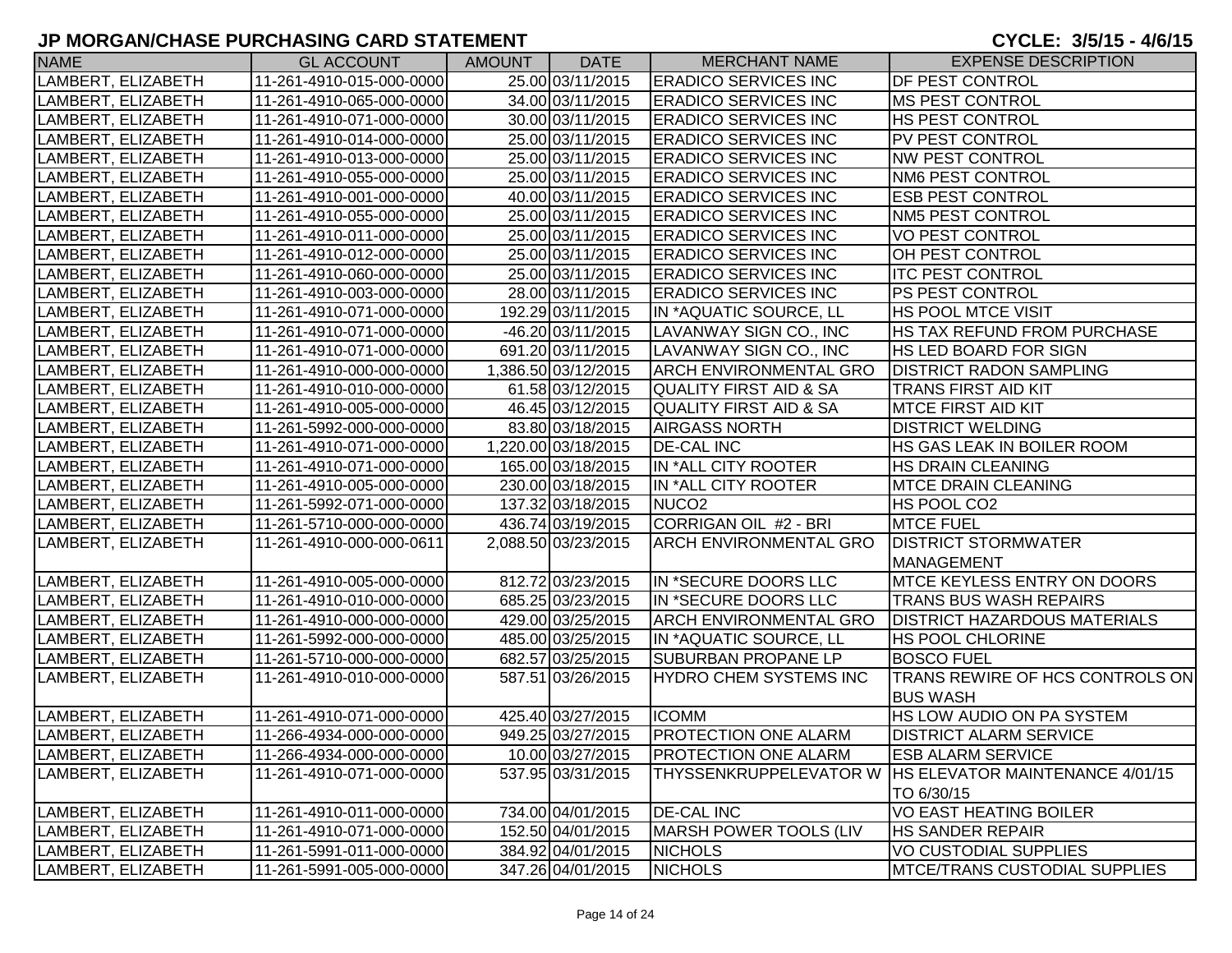| <b>NAME</b>                     | <b>GL ACCOUNT</b>        | AMOUNT    | <b>DATE</b>         | <b>MERCHANT NAME</b>   | <b>EXPENSE DESCRIPTION</b>                                     |
|---------------------------------|--------------------------|-----------|---------------------|------------------------|----------------------------------------------------------------|
| LAMBERT, ELIZABETH              | 11-261-5991-055-000-0000 |           | 1,092.46 04/01/2015 | <b>NICHOLS</b>         | <b>NM5 CUSTODIAL SUPPLIES</b>                                  |
| LAMBERT, ELIZABETH              | 11-261-5991-065-000-0000 |           | 668.97 04/01/2015   | <b>NICHOLS</b>         | <b>MS CUSTODIAL SUPPLIES</b>                                   |
| LAMBERT, ELIZABETH              | 11-261-5991-071-000-0000 |           | 3,773.90 04/01/2015 | <b>NICHOLS</b>         | <b>HS CUSTODIAL SUPPLIES</b>                                   |
| LAMBERT, ELIZABETH              | 11-261-5991-013-000-0000 |           | 380.21 04/01/2015   | <b>NICHOLS</b>         | <b>NW CUSTODIAL SUPPLIES</b>                                   |
| LAMBERT, ELIZABETH              | 11-261-5991-014-000-0000 |           | 682.08 04/01/2015   | <b>NICHOLS</b>         | PV CUSTODIAL SUPPLIES                                          |
| LAMBERT, ELIZABETH              | 11-261-5991-012-000-0000 |           | 433.77 04/01/2015   | <b>NICHOLS</b>         | OH CUSTODIAL SUPPLIES                                          |
| LAMBERT, ELIZABETH              | 11-261-5991-015-000-0000 |           | 410.20 04/01/2015   | <b>NICHOLS</b>         | <b>DF CUSTODIAL SUPPLIES</b>                                   |
| LAMBERT, ELIZABETH              | 11-261-5991-055-000-0000 |           | 712.32 04/01/2015   | <b>NICHOLS</b>         | <b>NM6 CUSTODIAL SUPPLIES</b>                                  |
| LAMBERT, ELIZABETH              | 11-261-5710-000-000-0000 |           | 396.63 04/02/2015   | CORRIGAN OIL #2 - BRI  | <b>MTCE FUEL</b>                                               |
| LAMBERT, ELIZABETH              | 11-261-3840-000-000-0000 |           | 3,132.27 04/02/2015 | <b>WM EZPAY</b>        | <b>DISTRICT WASTE REMOVAL</b>                                  |
| LAMBERT, ELIZABETH              | 21-261-3840-000-000-0023 |           | 1,044.09 04/02/2015 | <b>WM EZPAY</b>        | <b>DISTRICT WASTE REMOVAL - REC</b>                            |
|                                 |                          |           |                     |                        | <b>MILLAGE</b>                                                 |
| <b>LAMBERT, ELIZABETH Total</b> |                          | 55,150.92 |                     |                        |                                                                |
| LANEY, CHRISTOPHER              | 62-431-6247-065-000-0000 |           | 23.92 03/13/2015    | THE HOME DEPOT 2737    | COPING SAW BLADES FOR 7TH GRADE<br><b>PROJECT</b>              |
| LANEY, CHRISTOPHER              | 62-431-6247-065-000-0000 |           | 22.19 04/02/2015    | WALGREENS #11456       | <b>BALLOONS FOR A STEM ACTIVITY IN</b><br>8TH GRADE            |
| <b>LANEY, CHRISTOPHER Total</b> |                          | 46.11     |                     |                        |                                                                |
| LUDWIG, CORINA                  | 11-112-5110-065-041-0000 |           | 597.98 03/12/2015   | <b>HAAN CRAFTS</b>     | <b>SEWING PROJECTS</b>                                         |
| LUDWIG, CORINA                  | 11-112-5110-065-041-0000 |           | 652.60 04/06/2015   | <b>HAAN CRAFTS</b>     | <b>SEWING PROJECTS</b>                                         |
| <b>LUDWIG, CORINA Total</b>     |                          | 1,250.58  |                     |                        |                                                                |
| LUMLEY, SHERYL                  | 62-431-6301-033-000-0000 |           | 27.32 03/05/2015    | MEIJER INC #122<br>Q01 | <b>FOOD FOR STUDENTS</b>                                       |
| LUMLEY, SHERYL                  | 62-431-6301-033-000-0000 |           | 36.24 03/05/2015    | SAMS CLUB #6657        | <b>FOOD FOR STUDENTS</b>                                       |
| LUMLEY, SHERYL                  | 62-431-6301-033-000-0000 |           | 38.93 03/10/2015    | MEIJER INC #122<br>Q01 | <b>FOOD FOR STUDENTS</b>                                       |
| LUMLEY, SHERYL                  | 62-431-6301-033-000-0000 |           | 13.98 03/12/2015    | MEIJER INC #054<br>Q01 | <b>FOOD FOR STUDENTS</b>                                       |
| LUMLEY, SHERYL                  | 62-431-6301-033-000-0000 |           | 66.48 03/12/2015    | SAMSCLUB #6657         | <b>FOOD FOR STUDENTS</b>                                       |
| LUMLEY, SHERYL                  | 62-431-6301-033-000-0000 |           | 100.00 03/13/2015   | <b>SAMS MEMBERSHIP</b> | <b>SAMS CLUB MEMBERSHIP TO</b>                                 |
|                                 |                          |           |                     |                        | PURCHASE FOOD FOR STUDENTS                                     |
| LUMLEY, SHERYL                  | 62-431-6301-033-000-0000 |           | 53.52 03/17/2015    | WM SUPERCENTER #5893   | <b>FOOD FOR STUDENTS</b>                                       |
| LUMLEY, SHERYL                  | 62-431-6301-033-000-0000 |           | 12.26 03/18/2015    | SAMSCLUB #6657         | <b>FOOD FOR STUDENTS</b>                                       |
| LUMLEY, SHERYL                  | 11-131-5110-000-000-6710 |           | 451.01 03/19/2015   | DMI* DELL K-12 PTR     | <b>PRINTER INK</b>                                             |
| LUMLEY, SHERYL                  | 11-131-5110-000-000-6710 |           | 65.45 03/24/2015    | VISTAPR*VISTAPRINT.COM | <b>GRADUATION BANNER &amp; RETURN</b><br><b>ADDRESS STAMPS</b> |
| LUMLEY, SHERYL                  | 11-131-5110-000-000-6710 |           | 380.07 03/25/2015   | <b>SAMS INTERNET</b>   | <b>PAPER</b>                                                   |
| LUMLEY, SHERYL                  | 62-431-6301-033-000-0000 |           | 92.72 03/25/2015    | SAMSCLUB #6657         | <b>FOOD FOR STUDENTS</b>                                       |
| <b>LUMLEY, SHERYL Total</b>     |                          | 1,337.98  |                     |                        |                                                                |
| LUSSENDEN, ASHLEY               | 11-118-5110-000-951-0000 |           | 11.96 03/09/2015    | MEIJER INC #122<br>Q01 | <b>CLASSROOM SUPPLIES</b>                                      |
| LUSSENDEN, ASHLEY               | 11-118-5110-000-951-0000 |           | 50.00 04/02/2015    | DOLRTREE 846 00008466  | <b>END OF THE YEAR SUPPLIES</b>                                |
| LUSSENDEN, ASHLEY               | 11-118-5110-000-951-0000 |           | 3.29 04/02/2015     | MEIJER INC #122<br>Q01 | CENTER TIME SCIENCE SUPPLIES                                   |
| <b>LUSSENDEN, ASHLEY Total</b>  |                          | 65.25     |                     |                        |                                                                |
| MATTHEWS, STEVEN                | 11-232-7910-000-000-0000 |           | 24.12 03/09/2015    | <b>MOES ON TEN</b>     | LUNCH WITH SCOTT OLSON, NOVI.ORG                               |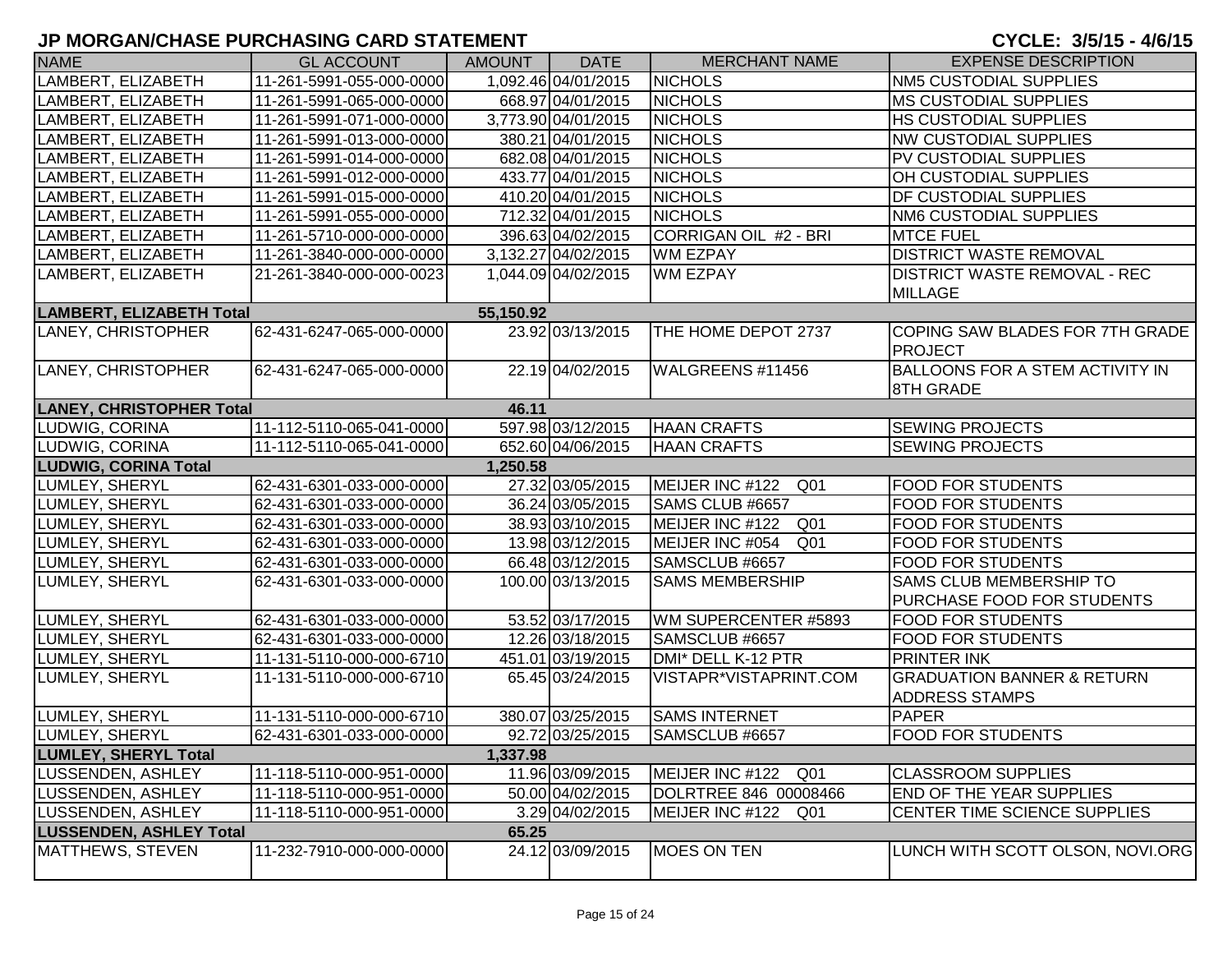| <b>NAME</b>                     | <b>GL ACCOUNT</b>        | <b>AMOUNT</b> | <b>DATE</b>         | <b>MERCHANT NAME</b>          | <b>EXPENSE DESCRIPTION</b>              |
|---------------------------------|--------------------------|---------------|---------------------|-------------------------------|-----------------------------------------|
| <b>MATTHEWS, STEVEN</b>         | 11-232-3220-000-000-0000 |               | 65.00 03/19/2015    | THE HORACE MANN LEAGUE        | <b>HORACE MANN LEAGUE LUNCHEON AT</b>   |
|                                 |                          |               |                     |                               | <b>AASA</b>                             |
| <b>MATTHEWS, STEVEN Total</b>   |                          | 89.12         |                     |                               |                                         |
| MCDOUGALL, BARBARA              | 62-431-6104-061-000-0000 |               | 109.96 03/06/2015   | <b>BENITOS PIZZA-NOVI</b>     | <b>HOSPITATLITY SUITE FOR EVENT</b>     |
|                                 |                          |               |                     |                               | WORKERS - DISTRICT G BKB 3/4/15         |
| MCDOUGALL, BARBARA              | 62-431-6104-061-000-0000 |               | 17.50 03/23/2015    | <b>GRAND TRAV RSRT FOOD/B</b> | <b>BREAKFAST MIAAA CONFERENCE</b>       |
| MCDOUGALL, BARBARA              | 62-431-6104-061-000-0000 |               | 30.50 03/23/2015    | <b>GRAND TRAV RSRT FOOD/B</b> | <b>DINNER MIAAA CONFERENCE</b>          |
| MCDOUGALL, BARBARA              | 62-431-6104-061-000-0000 |               | 17.71 03/23/2015    | <b>RED MESA GRILL-TRAV CI</b> | DINNER AT MIAAA CONFERENCE              |
| MCDOUGALL, BARBARA              | 62-431-6102-061-000-0000 |               | 9.99 03/23/2015     | <b>RUBY TUESDAY #7045</b>     | LUNCH AT MIAAA CONFERENCE               |
| MCDOUGALL, BARBARA              | 62-431-6104-061-000-0000 |               | 15.50 03/24/2015    | <b>GRAND TRAV RSRT FOOD/B</b> | <b>BREAKFAST - MIAAA</b>                |
| MCDOUGALL, BARBARA              | 62-431-6104-061-000-0000 |               | 6.35 03/24/2015     | <b>HALO BURGER #8</b>         | LUNCH - MIAAA CONFERENCE                |
| MCDOUGALL, BARBARA              | 62-431-6104-061-000-0000 |               | 135.70 03/30/2015   | SAMSCLUB #6657                | <b>WATER AND SNACKS FOR THE</b>         |
|                                 |                          |               |                     |                               | <b>ATHLETIC OFFICE</b>                  |
| <b>MCDOUGALL, BARBARA Total</b> |                          | 343.21        |                     |                               |                                         |
| <b>MCKAIG, HEATHER</b>          | 62-431-6194-071-000-0000 |               | 23.97 03/11/2015    | <b>AMAZON MKTPLACE PMTS</b>   | MIC CLIPS - CAT'S EYE                   |
| <b>MCKAIG, HEATHER</b>          | 62-431-6194-071-000-0000 |               | 29.60 03/12/2015    | <b>AMAZON MKTPLACE PMTS</b>   | LIGHTING DIFFUSION PACK - CAT'S EYE     |
|                                 |                          |               |                     |                               |                                         |
| <b>MCKAIG, HEATHER</b>          | 62-431-6169-071-000-0000 |               | 14.40 03/20/2015    | <b>AMAZON MKTPLACE PMTS</b>   | <b>PROP TRICK KNIVES - MUSICAL</b>      |
| <b>MCKAIG, HEATHER</b>          | 62-431-6169-071-000-0000 |               | 42.19 03/25/2015    | THE HOME DEPOT 2737           | <b>SET SUPPLIES - MUSICAL</b>           |
| <b>MCKAIG, HEATHER</b>          | 62-431-6169-071-000-0000 |               | 179.36 03/25/2015   | THE HOME DEPOT 2737           | <b>SET SUPPLIES - MUSICAL</b>           |
| <b>MCKAIG, HEATHER</b>          | 62-431-6169-071-000-0000 |               | 38.56 03/30/2015    | THE HOME DEPOT 2737           | <b>SET SUPPLIES - MUSICAL</b>           |
| <b>MCKAIG, HEATHER</b>          | 62-431-6143-071-000-0000 |               | 100.00 04/01/2015   | <b>ACT*MYAF REGISTRATION</b>  | <b>CHAPERONE REGISTRATION -</b>         |
|                                 |                          |               |                     |                               | <b>MICHIGAN YOUTH ARTS FESTIVAL</b>     |
| <b>MCKAIG, HEATHER Total</b>    |                          | 428.08        |                     |                               |                                         |
| MILLER, HELEN                   | 62-431-6770-001-000-0000 |               | 49.95 03/05/2015    | <b>TLF VANESSAS FLOWERS</b>   | <b>FUNERAL FLOWERS/DONOVAN</b>          |
| MILLER, HELEN                   | 11-221-7910-000-411-0000 |               | 18.63 03/13/2015    | SAMS CLUB #6657               | CAKE/KALAKAILO                          |
| MILLER, HELEN                   | 11-283-5610-000-000-0000 |               | 2.73 03/17/2015     | SAMS CLUB #6657               | <b>WATER/CS</b>                         |
| MILLER, HELEN                   | 11-283-5610-000-000-0000 |               | 7.58 03/31/2015     | SAMSCLUB #6657                | <b>CANDY</b>                            |
| MILLER, HELEN                   | 11-283-5910-000-000-0000 |               | 41.40 04/01/2015    | STAPLS7134151902000001        | <b>OFFICE SUPPLIES</b>                  |
| <b>MILLER, HELEN Total</b>      |                          | 120.29        |                     |                               |                                         |
| MILLER, WILLIAM                 | 11-261-5992-000-000-0000 |               | 570.53 03/05/2015   | <b>COCHRANE SUPPLY AND EN</b> | <b>MTCE TRUCK STOCK</b>                 |
| MILLER, WILLIAM                 | 11-261-5992-065-000-0000 |               | 299.58 03/06/2015   | THE TRANE COMPANY             | MS ROOM 130 MOTOR                       |
| MILLER, WILLIAM                 | 11-261-5992-000-000-0000 |               | 23.56 03/13/2015    | THE HOME DEPOT 2737           | <b>HS EVAPORATOR BARRELL</b>            |
| MILLER, WILLIAM                 | 11-261-5992-071-000-0000 |               | 20.24 03/19/2015    | DOWNRIVER REFRIG SUP C        | <b>HS EXHAUST FANS</b>                  |
| MILLER, WILLIAM                 | 11-261-5992-000-000-0000 |               | 135.07 03/23/2015   | <b>COCHRANE SUPPLY AND EN</b> | <b>MTCE STOCK</b>                       |
| MILLER, WILLIAM                 | 11-261-5992-071-000-0000 |               | 54.37 03/23/2015    | COCHRANE SUPPLY AND EN        | <b>HS AUDITORIUM</b>                    |
| MILLER, WILLIAM                 | 11-261-5992-055-000-0000 |               | 251.76 03/30/2015   | THE TRANE COMPANY             | NM6 ROOM 653 MOTOR                      |
| <b>MILLER, WILLIAM Total</b>    |                          | 1,355.11      |                     |                               |                                         |
| NESMITH, RUSSELL                | 11-261-5992-000-000-0000 |               | 256.02 03/09/2015   | <b>BEST PLUMBING SPECIALT</b> | <b>MTCE SERVICE SINKS FOR CUSTODIAL</b> |
|                                 |                          |               |                     |                               | <b>CLOSETS</b>                          |
| NESMITH, RUSSELL                | 11-261-5993-000-000-0000 |               | 2,982.00 03/11/2015 | PIONEER REVERE 8008771        | <b>GRNDS FIELD PAINT</b>                |
| <b>NESMITH, RUSSELL</b>         | 11-261-5993-000-000-0000 |               | 2,037.00 03/11/2015 | PIONEER REVERE 8008771        | <b>GRNDS FIELD PAINT</b>                |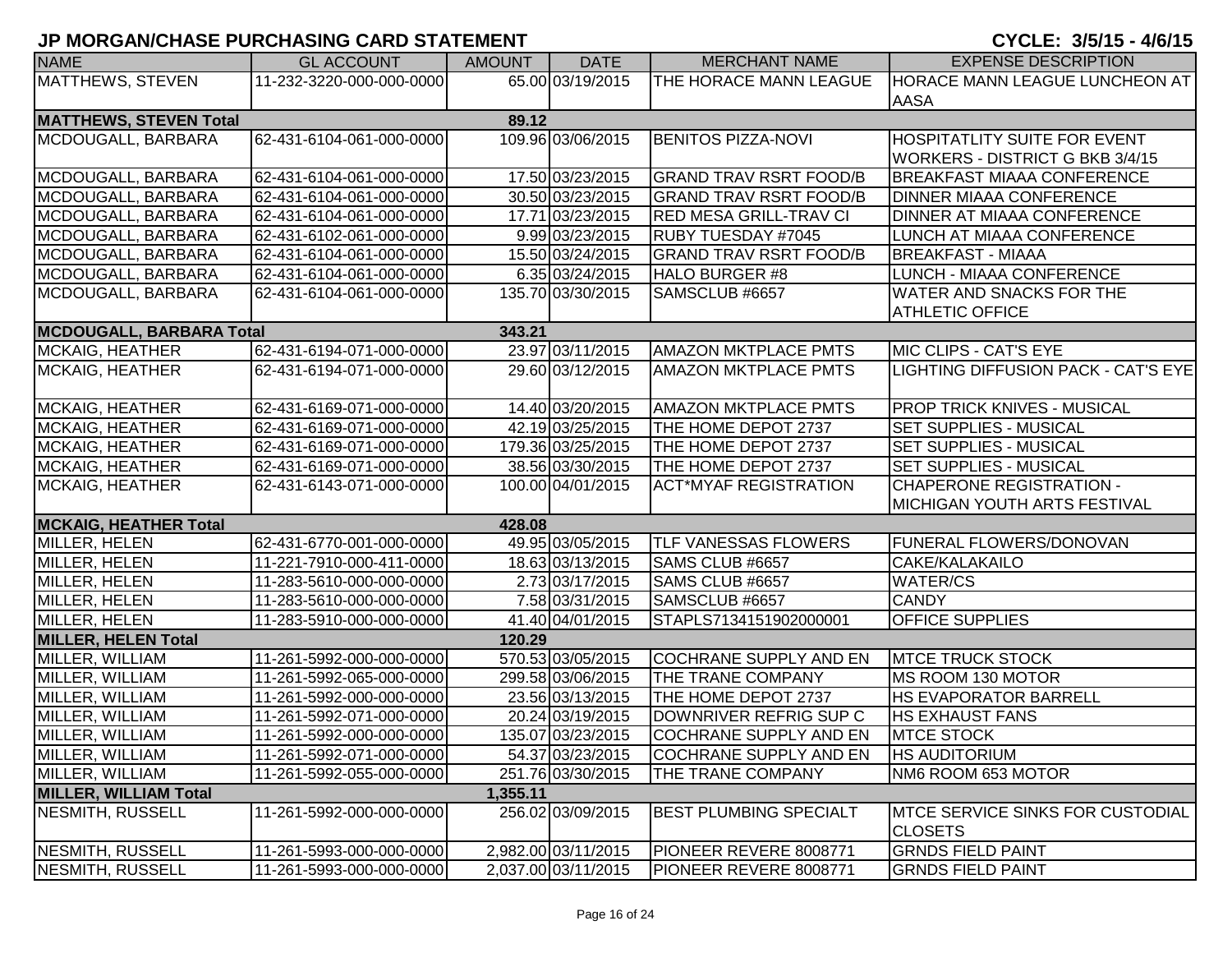| <b>NAME</b>                   | <b>GL ACCOUNT</b>        | <b>AMOUNT</b> | <b>DATE</b>         | <b>MERCHANT NAME</b>          | <b>EXPENSE DESCRIPTION</b>                                                   |
|-------------------------------|--------------------------|---------------|---------------------|-------------------------------|------------------------------------------------------------------------------|
| <b>NESMITH, RUSSELL</b>       | 11-261-5992-000-000-0000 |               | 273.04 03/12/2015   | <b>BEST PLUMBING SPECIALT</b> | <b>IMTCE STOCK FAUCETS</b>                                                   |
| NESMITH, RUSSELL              | 11-261-5993-000-000-0000 |               | 180.00 03/16/2015   | <b>SPORTS TURF MANAGEMENT</b> | <b>GRNDS ATHLETIC FIELDS LINE</b><br><b>MARKER</b>                           |
| <b>NESMITH, RUSSELL</b>       | 11-261-5992-014-000-0000 |               | 254.58 03/18/2015   | <b>BEST PLUMBING SPECIALT</b> | <b>PV BATHROOMS BY GYM</b>                                                   |
| NESMITH, RUSSELL              | 11-261-5992-071-000-0000 |               | 205.48 03/20/2015   | <b>BEST PLUMBING SPECIALT</b> | <b>HS COACHES SHOWER IN BOYS</b><br>LOCKER ROOM BY PERFORMANCE<br><b>GYM</b> |
| NESMITH, RUSSELL              | 11-261-5992-000-000-0000 |               | 823.82 03/24/2015   | <b>BEST PLUMBING SPECIALT</b> | <b>MTCE URINAL SNAKES FOR EACH</b><br>SCHOOL, STOCK SLOAN VALVES             |
| NESMITH, RUSSELL              | 11-261-5992-000-000-0000 |               | 216.08 03/26/2015   | <b>BEST PLUMBING SPECIALT</b> | <b>IMTCE WATER FOUNTAIN CARTRIDGES</b>                                       |
| NESMITH, RUSSELL              | 11-261-5710-000-000-0000 |               | 23.20 03/26/2015    | MARATHON PETRO144568          | <b>MTCE GAS FOR RENTAL TRUCK</b>                                             |
| <b>NESMITH, RUSSELL</b>       | 11-261-5992-000-000-0000 |               | 81.48 03/30/2015    | GFS STORE #1985               | <b>MTCE FOR TRAPS</b>                                                        |
| <b>NESMITH, RUSSELL</b>       | 11-261-4290-000-000-0000 |               | 118.54 03/30/2015   | PENSKE TRK LSG 059110         | <b>MTCE TRUCK RENTAL</b>                                                     |
| <b>NESMITH, RUSSELL</b>       | 11-261-5993-000-000-0000 |               | 323.90 03/30/2015   | PIONEER REVERE 8008771        | <b>GRNDS PAINT FOR SPORTS FIELDS</b>                                         |
| NESMITH, RUSSELL              | 11-261-5992-071-000-0000 |               | 55.86 03/31/2015    | <b>BEST PLUMBING SPECIALT</b> | HS UPSTAIRS BOYS COACHES OFFICE<br><b>SHOWER VALVES</b>                      |
| <b>NESMITH, RUSSELL Total</b> |                          | 7,831.00      |                     |                               |                                                                              |
| NOWICKI, MATTHEW              | 11-271-5730-000-000-0000 |               | 153.44 03/25/2015   | <b>KNIGHTS AUTO SUPPLY IN</b> | <b>TESTER KIT</b>                                                            |
| <b>NOWICKI, MATTHEW Total</b> |                          | 153.44        |                     |                               |                                                                              |
| <b>OCONNOR, GAIL</b>          | 11-118-5110-000-951-0000 |               | 84.74 03/05/2015    | STAPLS7132789277000001        | <b>TEACING SUPPLIES</b>                                                      |
| <b>OCONNOR, GAIL</b>          | 11-118-5110-000-951-0000 |               | 22.12 03/05/2015    | STAPLS7132789277000002        | <b>TEACHING SUPPLIES</b>                                                     |
| <b>OCONNOR, GAIL</b>          | 11-118-5110-000-951-0000 |               | 20.30 03/05/2015    | STAPLS7132789277000004        | <b>TEACHING SUPPLIES</b>                                                     |
| <b>OCONNOR, GAIL</b>          | 11-118-5110-000-000-3430 |               | 79.96 03/06/2015    | <b>DISCOUNT SCHOOL SUPPLY</b> | <b>TEACHING SUPPLIES</b>                                                     |
| <b>OCONNOR, GAIL</b>          | 11-118-5110-000-000-3430 |               | 52.99 03/06/2015    | <b>DISCOUNT SCHOOL SUPPLY</b> | <b>TEACHING SUPPLIES</b>                                                     |
| <b>OCONNOR, GAIL</b>          | 11-118-5110-000-000-3430 |               | 550.00 03/09/2015   | <b>ACCUCUT, LLC</b>           | <b>TEACHING SUPPLIES</b>                                                     |
| <b>OCONNOR, GAIL</b>          | 11-118-5110-000-000-3430 |               | 957.97 03/09/2015   | CONSTRUCT PLAYTHNGS.CO        | <b>TEACHING SUPPLIES</b>                                                     |
| <b>OCONNOR, GAIL</b>          | 11-118-5110-000-000-3430 |               | 57.49 03/09/2015    | <b>LAKESHORE LEARNING MAT</b> | <b>TEACHING SUPPLIES</b>                                                     |
| OCONNOR, GAIL                 | 11-118-5110-000-951-0000 |               | 34.58 03/11/2015    | STAPLS7132789277000003        | <b>TEACHING SUPPLIES</b>                                                     |
| OCONNOR, GAIL                 | 11-351-5110-000-953-0000 |               | 65.70 03/13/2015    | STAPLS7132849944000001        | <b>TEACHING SUUPPLIES</b>                                                    |
| OCONNOR, GAIL                 | 11-118-5110-000-951-0000 |               | 62.81 03/13/2015    | STAPLS7132861279000001        | <b>TEACHING SUPPLIES</b>                                                     |
| <b>OCONNOR, GAIL</b>          | 11-351-5110-000-953-0000 |               | 47.55 03/13/2015    | STAPLS7132868000000001        | <b>TEACHING SUPPLIES</b>                                                     |
| <b>OCONNOR, GAIL</b>          | 11-118-5110-000-000-3430 |               | 1,899.92 03/16/2015 | SSI*SCHOOL SPECIALTY          | <b>TEACHING SUPPLIES</b>                                                     |
| <b>OCONNOR, GAIL</b>          | 11-118-5110-000-000-3430 |               | 187.86 03/18/2015   | SSI*SCHOOL SPECIALTY          | <b>TEACHING SUPPLIES</b>                                                     |
| <b>OCONNOR, GAIL</b>          | 11-351-5110-000-953-0000 |               | 25.81 03/20/2015    | STAPLS7133552121000001        | <b>TEACHING SUPPLIES</b>                                                     |
| OCONNOR, GAIL                 | 11-351-5110-000-953-0000 |               | 17.76 03/20/2015    | STAPLS7133552121000002        | <b>TEACHING SUPPLIES</b>                                                     |
| <b>OCONNOR, GAIL</b>          | 11-118-5110-000-000-3430 |               | 357.39 03/23/2015   | CONSTRUCT PLAYTHNGS.CO        | <b>TEACHING SUPPLIES</b>                                                     |
| OCONNOR, GAIL                 | 11-351-5110-000-953-0000 |               | 19.79 03/23/2015    | STAPLS7132868000000002        | <b>TEACHING SUPPLIES</b>                                                     |
| OCONNOR, GAIL                 | 11-118-5110-000-000-3430 |               | 80.30 03/23/2015    | STAPLS7133742789000002        | <b>TEACHING SUPPLIES</b>                                                     |
| <b>OCONNOR, GAIL</b>          | 11-118-5110-000-000-3430 |               | 14.38 03/23/2015    | STAPLS7133742789000003        | <b>TEACHING SUPPLIES</b>                                                     |
| <b>OCONNOR, GAIL</b>          | 11-118-5110-000-951-0000 |               | 143.71 03/27/2015   | STAPLS7133960351000001        | <b>TEACHING SUPPLIES</b>                                                     |
| <b>OCONNOR, GAIL</b>          | 11-118-5110-000-951-0000 |               | 7.25 03/27/2015     | STAPLS7133960351000002        | <b>TEACHING SUPPLIES</b>                                                     |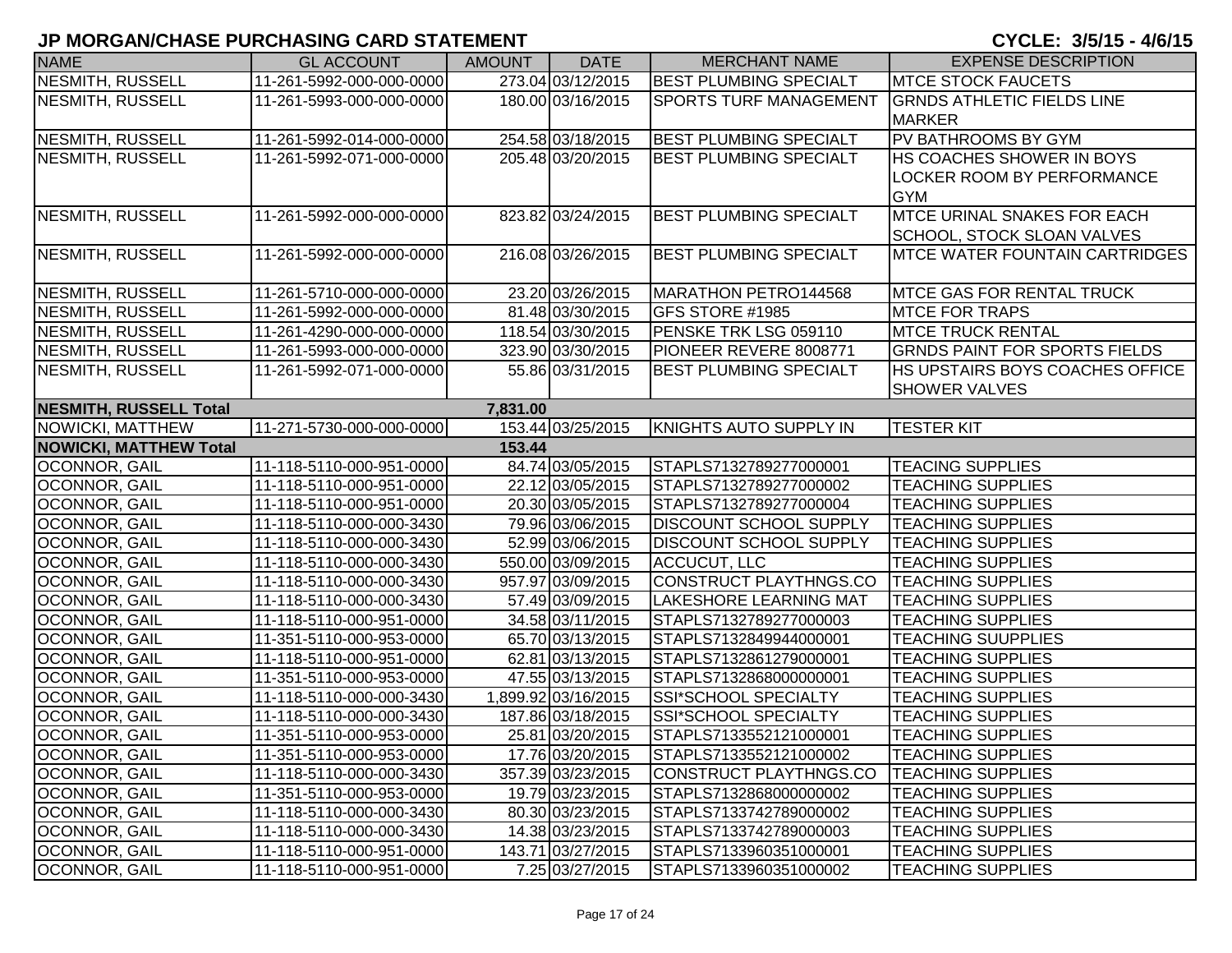| <b>NAME</b>                     | <b>GL ACCOUNT</b>        | <b>AMOUNT</b> | <b>DATE</b>         | <b>MERCHANT NAME</b>          | <b>EXPENSE DESCRIPTION</b>                                                                         |
|---------------------------------|--------------------------|---------------|---------------------|-------------------------------|----------------------------------------------------------------------------------------------------|
| <b>OCONNOR, GAIL</b>            | 11-118-5110-000-951-0000 |               | 13.60 03/27/2015    | STAPLS7133960351000003        | <b>TEACHING SUPPLIES</b>                                                                           |
| <b>OCONNOR, GAIL</b>            | 11-118-5110-000-000-3430 |               | 81.03 03/30/2015    | SSI*SCHOOL SPECIALTY          | <b>TEACHING SUPPLIES</b>                                                                           |
| <b>OCONNOR, GAIL</b>            | 11-118-5110-000-000-3430 |               | 26.49 04/01/2015    | STAPLS7133742789000001        | <b>TEACHING SUPPLIES</b>                                                                           |
| <b>OCONNOR, GAIL</b>            | 11-351-5110-000-953-0000 |               | 29.95 04/02/2015    | <b>NWF*NATIONAL WILDLIFE</b>  | <b>TEACHING SUPPLIES</b>                                                                           |
| OCONNOR, GAIL                   | 11-118-5110-000-000-3430 |               | 6.99 04/02/2015     | STAPLS7133742789000004        | <b>TEACHING SUPPLIES</b>                                                                           |
| <b>OCONNOR, GAIL</b>            | 11-351-5110-000-953-0000 |               | 135.86 04/06/2015   | LAKESHORE LEARNING MAT        | <b>TEACHING SUPPLIES</b>                                                                           |
| <b>OCONNOR, GAIL Total</b>      |                          | 5,084.30      |                     |                               |                                                                                                    |
| <b>OSMONSON, KIMBERLY</b>       | 11-112-5110-065-065-0000 |               | 17.00 03/30/2015    | DOLRTREE 2457 00024570        | MISC. 8TH GRADE SCIENCE LAB<br><b>SUPPLIES</b>                                                     |
| <b>OSMONSON, KIMBERLY</b>       | 11-112-5110-065-065-0000 |               | 27.54 03/30/2015    | LOWES #01847*                 | MISC. 8TH GRADE SCIENCE LAB<br><b>SUPPLIES</b>                                                     |
| <b>OSMONSON, KIMBERLY</b>       | 11-112-5110-065-065-0000 |               | 17.00 04/01/2015    | DOLRTREE 2457 00024570        | MISC. 8TH GRADE SCIENCE LAB<br><b>SUPPLIES</b>                                                     |
| OSMONSON, KIMBERLY              | 11-112-5110-065-065-0000 |               | 45.03 04/01/2015    | LOWES #01847*                 | MISC. 8TH GRADE SCIENCE LAB<br><b>SUPPLIES</b>                                                     |
| <b>OSMONSON, KIMBERLY Total</b> |                          | 106.57        |                     |                               |                                                                                                    |
| POPE, MARY                      | 11-122-4910-000-000-0000 |               | 42.72 03/26/2015    | AMAZON.COM                    | <b>ENHANCING RTI PAPERBACK BOOKS</b><br>REQUESTED BY SHAILEE PATEL FOR<br>PROFESSIONAL DEVELOPMENT |
| POPE, MARY                      | 11-226-5910-000-000-0000 |               | 61.87 03/26/2015    | <b>STAPLES</b><br>00115659    | <b>OFFICE SUPPLIES FOR DEPARTMENT &amp;</b><br>SP. ED. PRESENTATIONS                               |
| <b>POPE, MARY Total</b>         |                          | 104.59        |                     |                               |                                                                                                    |
| <b>QUITIQUIT, PAMELA</b>        | 11-111-5110-012-010-0000 |               | 59.00 03/16/2015    | <b>LEARNING SCIENCES INTL</b> | CONFERENCE/WORKSHOP FOR ART<br><b>TEACHER/EMILY SAMUELS</b>                                        |
| <b>QUITIQUIT, PAMELA Total</b>  |                          | 59.00         |                     |                               |                                                                                                    |
| RAIS, MICHELLE                  | 62-431-6238-065-000-0000 |               | 104.99 03/18/2015   | <b>JW PEPPER</b>              | 7TH GRADE MUSIC FOR SPRING<br><b>CONCERT</b>                                                       |
| RAIS, MICHELLE                  | 62-431-6238-065-000-0000 |               | 63.00 03/25/2015    | <b>JW PEPPER</b>              | 7TH GRADE MUSIC FOR SPRING<br><b>CONCERT</b>                                                       |
| <b>RAIS, MICHELLE Total</b>     |                          | 167.99        |                     |                               |                                                                                                    |
| <b>REICHLEY, CARRIE</b>         | 11-111-5110-015-099-0000 |               | 29.76 03/10/2015    | GFS MKTPLC #1985              | <b>WATER &amp; CHIPS FOR MEETINGS</b>                                                              |
| <b>REICHLEY, CARRIE</b>         | 11-111-5110-015-045-0000 |               | 70.84 03/11/2015    | MHE*MCGRAW-HILL ECOMM         | PATTERN BLOCKS FOR MATH                                                                            |
| <b>REICHLEY, CARRIE</b>         | 62-431-6275-015-000-0000 |               | 87.10 03/13/2015    | JIMMY JOHNS - 1659 - E        | PRINCIPALS MEETING LUNCHEON                                                                        |
| <b>REICHLEY, CARRIE</b>         | 11-111-5110-015-025-0000 |               | 2,052.00 03/13/2015 | <b>XPEDX LLC</b>              | <b>XEROX PAPER</b>                                                                                 |
| <b>REICHLEY, CARRIE</b>         | 11-111-5110-015-010-0000 |               | 61.46 03/25/2015    | <b>TRIARCO MAIL ORDER</b>     | <b>ART SUPPLIES</b>                                                                                |
| <b>REICHLEY, CARRIE</b>         | 11-111-5110-015-010-0000 |               | 530.59 03/27/2015   | <b>TRIARCO MAIL ORDER</b>     | <b>ART SUPPLIES</b>                                                                                |
| <b>REICHLEY, CARRIE</b>         | 11-111-5110-015-099-0000 |               | 119.00 03/30/2015   | PAYPAL *MEMSPA                | SECRETARIES' WORKSHOP-SUSAN<br><b>MCDONALD</b>                                                     |
| <b>REICHLEY, CARRIE</b>         | 62-431-6501-015-000-0000 |               | 425.00 04/01/2015   | DETROIT ZOOLOGICAL SOC        | FIELD TRIP-HENRY & JEUNG'S<br><b>CLASSROOMS</b>                                                    |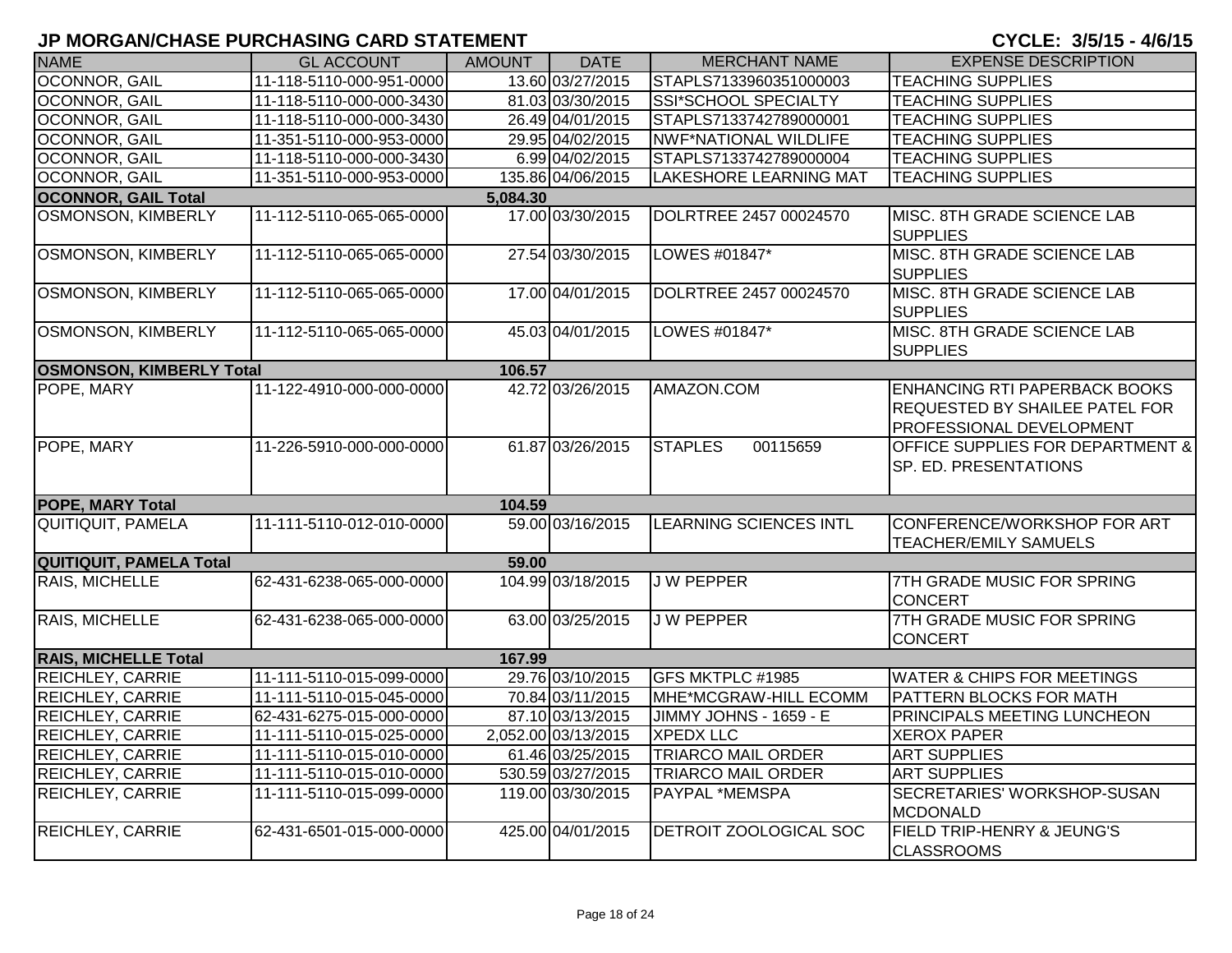| <b>NAME</b>                      | <b>GL ACCOUNT</b>        | <b>AMOUNT</b> | <b>DATE</b>        | <b>MERCHANT NAME</b>          | <b>EXPENSE DESCRIPTION</b>                   |
|----------------------------------|--------------------------|---------------|--------------------|-------------------------------|----------------------------------------------|
| <b>REICHLEY, CARRIE</b>          | 62-431-6501-015-000-0000 |               | 432.00 04/01/2015  | <b>DETROIT ZOOLOGICAL SOC</b> | <b>FIELD TRIP - MCCURDY &amp; THOMPSON'S</b> |
|                                  |                          |               |                    |                               | <b>CLASSROOMS</b>                            |
| <b>REICHLEY, CARRIE</b>          | 11-111-5110-015-060-0000 |               | 450.00 04/02/2015  | SSI*EPSCC                     | <b>WORDLY WISE-GRADE 2 (THREE</b>            |
|                                  |                          |               |                    |                               | CLASSROOMS: BUY TWO GET ONE                  |
|                                  |                          |               |                    |                               | FREE)                                        |
| <b>REICHLEY, CARRIE</b>          | 62-431-6275-015-000-0000 |               | 122.95 04/03/2015  | 00014654<br><b>TARGET</b>     | <b>PLAYGROUND EQUIPMENT</b>                  |
| <b>REICHLEY, CARRIE Total</b>    |                          | 4,380.70      |                    |                               |                                              |
| RODRIGUEZ, SANDRA                | 62-431-6275-013-000-0000 |               | 130.00 03/23/2015  | ANN ARBOR HANDSON ADMN        | KINDERGARTEN DEPOSIT TO THE                  |
|                                  |                          |               |                    |                               | HANS-ON MUSEUM - ANN ARBOR                   |
| <b>RODRIGUEZ, SANDRA Total</b>   |                          | 130.00        |                    |                               |                                              |
| <b>SCHRINER, STEPHANIE</b>       | 62-431-6770-065-000-0000 |               | 2.00 03/20/2015    | <b>UNIV MICH PARKING M22</b>  | VISIT STUDENT AT HOSPITAL                    |
| <b>SCHRINER, STEPHANIE</b>       | 62-431-6770-065-000-0000 |               | 83.10 03/26/2015   | TICKETS* DETROIT TIGR         | <b>NEF BASKET</b>                            |
| <b>SCHRINER, STEPHANIE Total</b> |                          | 85.10         |                    |                               |                                              |
| <b>SCHURIG, CLAIRE</b>           | 62-431-6122-071-000-0000 |               | 502.44 03/30/2015  | <b>HOWARD JOHNSON</b>         | LODGING FOR BUS DRIVER FOR NYC               |
| <b>SCHURIG, CLAIRE Total</b>     |                          | 502.44        |                    |                               |                                              |
| <b>SHAFER, RACHELLE</b>          | 11-111-5110-012-025-0000 |               | 221.25 03/05/2015  | SSI*SCHOOL SPECIALTY          | <b>CONSTRUCTION PAPER</b>                    |
| <b>SHAFER, RACHELLE</b>          | 62-431-6275-012-000-0000 |               | 61.56 03/09/2015   | JIMMY JOHNS - 396             | <b>LUNCH FOR THE SCHOOL</b>                  |
|                                  |                          |               |                    |                               | <b>IMPROVEMENT COMMITTEE</b>                 |
| <b>SHAFER, RACHELLE</b>          | 11-111-5110-012-025-0000 |               | 15.00 03/26/2015   | <b>DUNCAN DISPOSAL SYSTEM</b> | <b>RECYCLING CART SERVICE</b>                |
| <b>SHAFER, RACHELLE</b>          | 11-111-5110-012-025-0000 |               | 111.25 03/26/2015  | SSI*SCHOOL SPECIALTY          | CONSTRUCTION PAPER                           |
| <b>SHAFER, RACHELLE</b>          | 62-431-6708-012-000-0000 |               | 12.89 03/27/2015   | <b>AMAZON MKTPLACE PMTS</b>   | <b>TEACHER GRANT/ ANDERSON</b>               |
| <b>SHAFER, RACHELLE</b>          | 11-111-5110-012-025-0000 |               | 69.95 03/27/2015   | <b>AMAZON MKTPLACE PMTS</b>   | NICOLE GUSTAFSON/CLASSROOM                   |
|                                  |                          |               |                    |                               | <b>BUDGET. SOFT CORD</b>                     |
|                                  |                          |               |                    |                               | METALLOPHONES                                |
| <b>SHAFER, RACHELLE</b>          | 62-431-6708-012-000-0000 |               | 27.40 03/27/2015   | <b>AMAZON MKTPLACE PMTS</b>   | TEACHER GRANT/ ANDERSON                      |
| <b>SHAFER, RACHELLE</b>          | 62-431-6708-012-000-0000 |               | 18.96 03/27/2015   | <b>AMAZON MKTPLACE PMTS</b>   | <b>TEACHER GRANT/ANDERSON</b>                |
| <b>SHAFER, RACHELLE</b>          | 62-431-6708-012-000-0000 |               | 71.03 03/27/2015   | <b>AMAZON MKTPLACE PMTS</b>   | <b>TEACHER GRANT/ANDERSON</b>                |
| <b>SHAFER, RACHELLE</b>          | 62-431-6708-012-000-0000 |               | 7.38 03/27/2015    | <b>AMAZON MKTPLACE PMTS</b>   | <b>TEACHER GRANT/ ANDERSON</b>               |
| <b>SHAFER, RACHELLE</b>          | 62-431-6708-012-000-0000 |               | 27.20 03/27/2015   | <b>AMAZON MKTPLACE PMTS</b>   | <b>TEACHER GRANT/ANDERSON</b>                |
| <b>SHAFER, RACHELLE</b>          | 11-111-5110-012-025-0000 |               | 123.99 03/27/2015  | <b>AMAZON MKTPLACE PMTS</b>   | NICOLE GUSTAFSON/CLASSROOM                   |
|                                  |                          |               |                    |                               | <b>BUDGET. MALLET BUNDLE</b>                 |
| <b>SHAFER, RACHELLE</b>          | 62-431-6708-012-000-0000 |               | 23.64 03/30/2015   | <b>AMAZON MKTPLACE PMTS</b>   | TEACHER GRANT/ ANDERSON                      |
| <b>SHAFER, RACHELLE</b>          | 62-431-6708-012-000-0000 |               | 19.80 03/30/2015   | <b>AMAZON MKTPLACE PMTS</b>   | TEACHER GRANT/ANDERSON                       |
| <b>SHAFER, RACHELLE</b>          | 62-431-6708-012-000-0000 |               | 25.13 03/30/2015   | <b>AMAZON MKTPLACE PMTS</b>   | <b>TEACHER GRANT/ ANDERSON</b>               |
| SHAFER, RACHELLE                 | 62-431-6708-012-000-0000 |               | 12.97 04/01/2015   | <b>AMAZON MKTPLACE PMTS</b>   | NEF GRANT/ SUSAN ANDERSON                    |
| SHAFER, RACHELLE                 | 11-252-7912-000-000-0000 |               | 1.23 04/02/2015    | <b>INTERNATION FEE</b>        | <b>FRAUD, CREDIT RECEIVED</b>                |
| SHAFER, RACHELLE                 | 11-252-7912-000-000-0000 |               | 1.23 04/02/2015    | <b>INTERNATION FEE</b>        | FRAUD, CREDIT RECEIVED                       |
| <b>SHAFER, RACHELLE</b>          | 11-252-7912-000-000-0000 |               | 123.38 04/02/2015  | <b>SZG E-TICKETING</b>        | FRAUD, CREDIT RECEIVED                       |
| <b>SHAFER, RACHELLE</b>          | 11-252-7912-000-000-0000 |               | 123.38 04/02/2015  | <b>SZG E-TICKETING</b>        | <b>FRAUD, CREDIT RECEIVED</b>                |
| SHAFER, RACHELLE                 | 62-431-6708-012-000-0000 |               | 354.94 04/03/2015  | <b>AMAZON MKTPLACE PMTS</b>   | NEF GRANT/ SUSAN ANDERSON                    |
| SHAFER, RACHELLE                 | 11-252-7912-000-000-0000 |               | $-1.23$ 04/06/2015 | <b>INTERNATION FEE</b>        | <b>FRAUD CREDIT</b>                          |
| SHAFER, RACHELLE                 | 11-252-7912-000-000-0000 |               | $-1.23$ 04/06/2015 | <b>INTERNATION FEE</b>        | <b>FRAUD CREDIT</b>                          |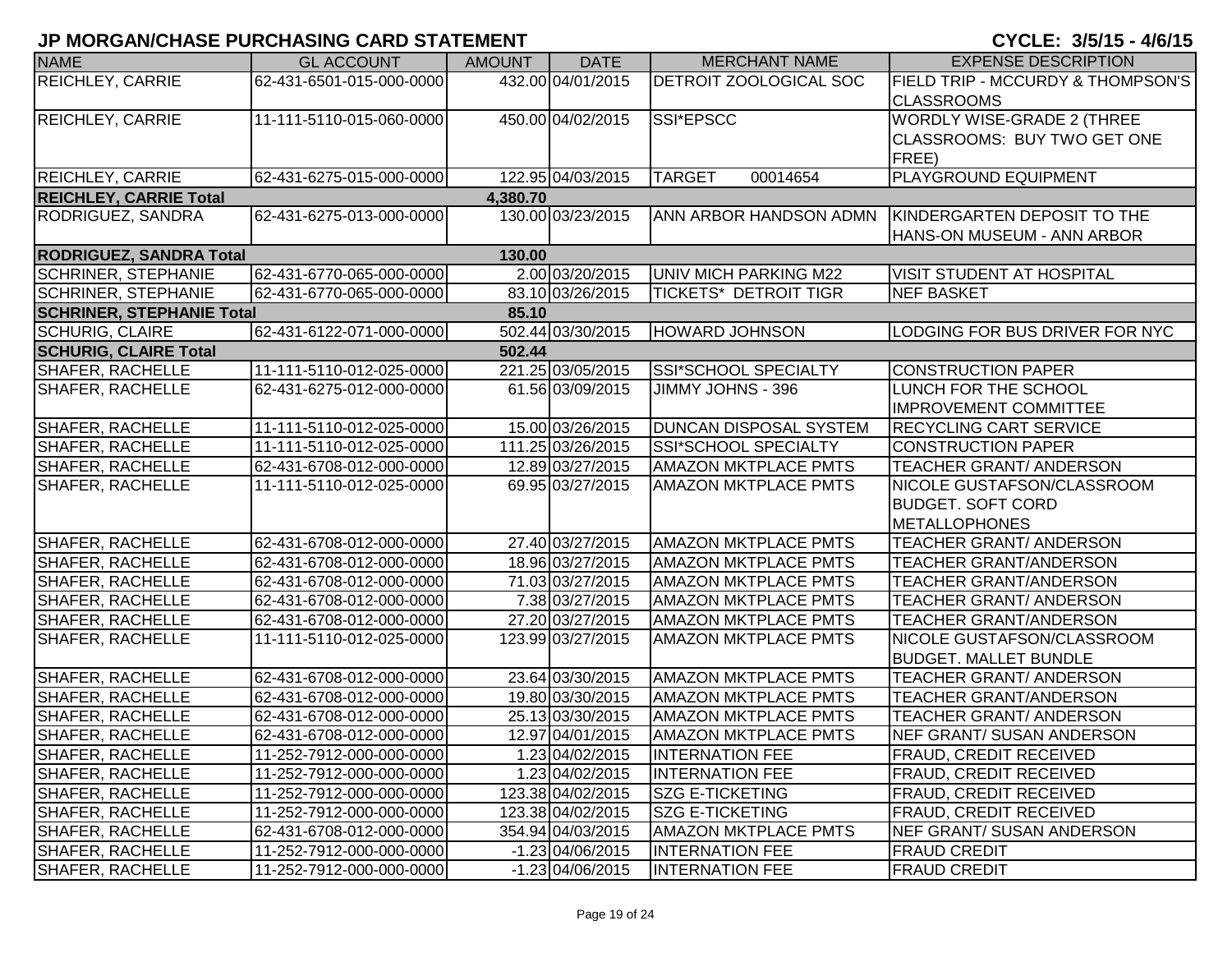| <b>NAME</b>                     | <b>GL ACCOUNT</b>        | AMOUNT   | <b>DATE</b>         | <b>MERCHANT NAME</b>          | <b>EXPENSE DESCRIPTION</b>                                        |
|---------------------------------|--------------------------|----------|---------------------|-------------------------------|-------------------------------------------------------------------|
| SHAFER, RACHELLE                | 11-252-7912-000-000-0000 |          | -123.38 04/06/2015  | <b>SZG E-TICKETING</b>        | <b>FRAUD CREDIT</b>                                               |
| <b>SHAFER, RACHELLE</b>         | 11-252-7912-000-000-0000 |          | -123.38 04/06/2015  | <b>SZG E-TICKETING</b>        | <b>FRAUD CREDIT</b>                                               |
| <b>SHAFER, RACHELLE Total</b>   |                          | 1,204.34 |                     |                               |                                                                   |
| SHPAKOFF, KATHLEEN              | 11-351-5110-000-953-0000 |          | 69.85 03/23/2015    | <b>TARGET</b><br>00014654     | <b>TEACHING MATERIALS</b>                                         |
| <b>SHPAKOFF, KATHLEEN Total</b> |                          | 69.85    |                     |                               |                                                                   |
| SMITH, JENNIFER                 | 11-118-5110-000-951-0000 |          | 130.21 03/31/2015   | <b>TARGET</b><br>00009225     | <b>SUPPLIES</b>                                                   |
| SMITH, JENNIFER                 | 11-118-5110-000-951-0000 |          | 100.90 03/31/2015   | <b>TEACHER'S STORE LIVONI</b> | <b>SUPPLIES</b>                                                   |
| SMITH, JENNIFER                 | 11-118-5110-000-951-0000 |          | 136.14 04/01/2015   | MICHAELS STORES 5054          | <b>SUPPLIES</b>                                                   |
| SMITH, JENNIFER                 | 11-118-5110-000-951-0000 |          | 18.96 04/02/2015    | MEIJER INC #046 Q01           | <b>SUPPLIES</b>                                                   |
| SMITH, JENNIFER                 | 11-118-5110-000-951-0000 |          | 89.25 04/02/2015    | <b>ORIENTAL TRADING CO</b>    | <b>SUPPLIES</b>                                                   |
| SMITH, JENNIFER                 | 11-118-5110-000-951-0000 |          | 96.59 04/06/2015    | <b>ORIENTAL TRADING CO</b>    | <b>SUPPLIES</b>                                                   |
| <b>SMITH, JENNIFER Total</b>    |                          | 572.05   |                     |                               |                                                                   |
| SOVEL, SHEILA                   | 62-431-6355-031-000-0000 |          | 58.93 03/09/2015    | TOYS R US #9274 QPS           | <b>CLASSROOM SUPPLIES</b>                                         |
| SOVEL, SHEILA                   | 62-431-6355-031-000-0000 |          | 16.99 03/10/2015    | <b>TARGET</b><br>00008961     | <b>CLASSROOM SUPPLIES</b>                                         |
| SOVEL, SHEILA                   | 62-431-6355-031-000-0000 |          | 36.63 04/01/2015    | MICHAELS STORES 2071          | <b>CLASSROOM SUPPLIES</b>                                         |
| <b>SOVEL, SHEILA Total</b>      |                          | 112.55   |                     |                               |                                                                   |
| STEC, MEGAN                     | 11-118-5110-000-951-0000 |          | 2.00 03/19/2015     | <b>HILLERS MARKET</b>         | <b>TEACHING MATERIALS</b>                                         |
| STEC, MEGAN                     | 11-118-5110-000-951-0000 |          | 23.35 03/23/2015    | MEIJER INC #122 Q01           | <b>TEACHING MATERIALS</b>                                         |
| <b>STEC, MEGAN Total</b>        |                          | 25.35    |                     |                               |                                                                   |
| STEEH, ROBERT                   | 62-431-6301-033-000-0000 |          | 44.82 03/05/2015    | <b>ROSEWOOD FINE FOODS</b>    | <b>BREAKFAST FOR STUDENTS TAKING</b><br>THE MME -                 |
| <b>STEEH, ROBERT Total</b>      |                          | 44.82    |                     |                               |                                                                   |
| <b>TURNER, NANCY</b>            | 11-226-3220-000-000-0000 |          | 85.00 03/12/2015    | <b>PAYPAL *MAASE</b>          | MAASE MTG SLD ELIGIBILITY USING                                   |
|                                 |                          |          |                     |                               | <b>RTI</b>                                                        |
| <b>TURNER, NANCY</b>            | 11-218-5110-000-063-0000 |          | 1,048.44 03/12/2015 | <b>RVRSIDE EDU *TESTING</b>   | <b>WJIV ACH PROTOCOLS FOR TCS</b>                                 |
| <b>TURNER, NANCY</b>            | 11-214-5110-000-314-0000 |          | 442.34 03/16/2015   | <b>NCS PEARSON</b>            | <b>WISC IV PROTOCOLS FOR SCHOOL</b><br><b>PSYCHOLOGIST</b>        |
| <b>TURNER, NANCY</b>            | 11-122-3220-055-000-0000 |          | 30.00 03/18/2015    | <b>OAKLAND SCHOOLS-RC INT</b> | CPI TRAINING FOR D GARTNER PARA                                   |
| <b>TURNER, NANCY</b>            | 11-122-3220-055-000-0000 |          | 30.00 03/18/2015    | OAKLAND SCHOOLS-RC INT        | CPI TRAINING FOR M TRAINOR PARA                                   |
| <b>TURNER, NANCY Total</b>      |                          | 1,635.78 |                     |                               |                                                                   |
| <b>VALENTINE, CYNTHIA</b>       | 11-271-5910-000-000-0000 |          | 118.24 03/09/2015   | <b>STAPLES</b><br>00115659    | <b>OFFICE SUPPLIES</b>                                            |
| <b>VALENTINE, CYNTHIA</b>       | 11-271-7910-000-000-0000 |          | 94.99 03/11/2015    | <b>AMAZON MKTPLACE PMTS</b>   | CAMERA-TO TAKE PHOTOS FOR<br><b>WARRANTY REPAIRS</b>              |
| <b>VALENTINE, CYNTHIA</b>       | 11-271-7910-000-000-0000 |          | 10.79 03/11/2015    | <b>AMAZON MKTPLACE PMTS</b>   | PROTECTION PLAN FOR CAMERA                                        |
| VALENTINE, CYNTHIA              | 11-271-7910-000-000-0000 |          | 15.48 03/16/2015    | GFS MKTPLC #1985              | <b>TISSUE</b>                                                     |
| <b>VALENTINE, CYNTHIA</b>       | 11-271-7910-000-000-0000 |          | 110.51 03/30/2015   | <b>BORDER CANTINA</b>         | <b>FOOD FOR EXCELLENCE IN</b><br><b>TRANSPORATION AWARD LUNCH</b> |
| <b>VALENTINE, CYNTHIA</b>       | 11-271-7910-000-000-0000 |          | 15.88 03/30/2015    | SAMSCLUB #6657                | FLOWERS FOR EX.IN TRANS WINNER                                    |
| <b>VALENTINE, CYNTHIA</b>       | 11-271-7910-000-000-0000 |          | 39.01 03/31/2015    | <b>TARGET</b><br>00014654     | <b>EASTER EGG HUNT</b>                                            |
| <b>VALENTINE, CYNTHIA</b>       | 11-271-3220-000-000-0000 |          | 90.00 04/06/2015    | OAKLAND SCHOOLS-RC INT        | BEGINNING BUS DRIVER CLASS -<br><b>NEVERS</b>                     |
| <b>VALENTINE, CYNTHIA Total</b> |                          | 494.90   |                     |                               |                                                                   |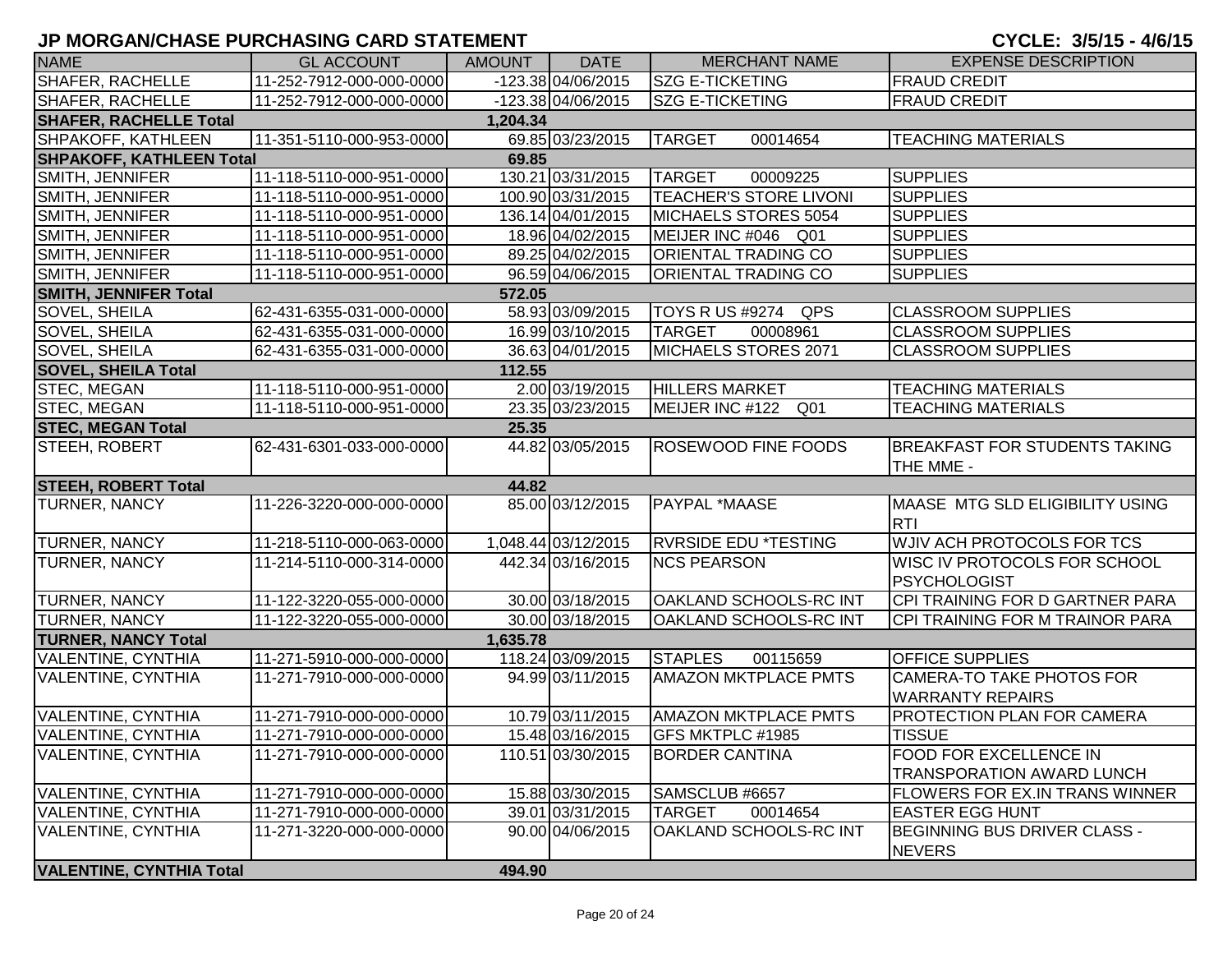| <b>NAME</b>                                    | <b>GL ACCOUNT</b>        | <b>AMOUNT</b> | <b>DATE</b>       | <b>MERCHANT NAME</b>          | <b>EXPENSE DESCRIPTION</b>                                                                                                                                                        |
|------------------------------------------------|--------------------------|---------------|-------------------|-------------------------------|-----------------------------------------------------------------------------------------------------------------------------------------------------------------------------------|
| <b>VAUGHAN, ANGELA</b>                         | 11-231-7910-000-000-0000 |               | 23.99 03/06/2015  | <b>MARIA'S DELI</b>           | <b>TOY RECEPTION</b>                                                                                                                                                              |
| VAUGHAN, ANGELA                                | 11-232-3220-000-000-0000 |               | 70.00 03/20/2015  | <b>MPAAA</b>                  | MPAAA - INTRO TO CEPI - (VAUGHAN)                                                                                                                                                 |
| VAUGHAN, ANGELA                                | 11-231-3170-000-000-0000 |               | 32.89 04/06/2015  | FEDEX 780445067140            | SHIPPING LEGAL DOCUMENTS                                                                                                                                                          |
| <b>VAUGHAN, ANGELA</b>                         | 11-231-3170-000-000-0000 |               | 12.25 04/06/2015  | FEDEX 780448066782            | SHIPPING LEGAL DOCUMENTS                                                                                                                                                          |
| <b>VAUGHAN, ANGELA Total</b>                   |                          | 139.13        |                   |                               |                                                                                                                                                                                   |
| VAUGHAN-SOUTHARD, HEA111-113-5110-071-047-0000 |                          |               | 436.22 03/12/2015 | <b>HFC*DISC DANCE</b>         | <b>COSTUMES</b>                                                                                                                                                                   |
| VAUGHAN-SOUTHARD, HEA111-113-5110-071-047-0000 |                          |               | 89.50 03/19/2015  | <b>HFC*DISC DANCE</b>         | <b>COSTUMES</b>                                                                                                                                                                   |
| VAUGHAN-SOUTHARD, HEA111-113-5110-071-047-0000 |                          |               | 632.77 03/24/2015 | <b>APPLE STORE #R616</b>      | IPAD AND ACCESSORIES FOR<br><b>SCREENDANCE ASSIGNMENTS AND</b><br><b>ARCHIVAL RECORDINGS OF</b><br><b>CLASSWORK</b><br>IPOD FOR MUSIC COLLECTION TO BE<br>USED BY STUDENTS DURING |
|                                                |                          |               |                   |                               | <b>CHOREOGRAPHY ASSIGNMENTS</b>                                                                                                                                                   |
| VAUGHAN-SOUTHARD, HEA111-113-5110-071-047-0000 |                          |               | -35.82 03/25/2015 | APPLE STORE #R616             | <b>REFUND OF SALES TAX</b>                                                                                                                                                        |
| <b>VAUGHAN-SOUTHARD, HEATHER Total</b>         |                          | 1,122.67      |                   |                               |                                                                                                                                                                                   |
| <b>VUICHARD, TATIANA</b>                       | 11-311-5990-000-000-0000 |               | 57.42 03/05/2015  | GFS MKTPLC #1985              | <b>STAFF LUNCHEON</b>                                                                                                                                                             |
| <b>VUICHARD, TATIANA</b>                       | 21-321-5990-000-000-0023 |               | 65.70 03/06/2015  | THE LIFEGUARD STORE IN        | LIFEGUARD WHISTLES AND LANYARDS                                                                                                                                                   |
| <b>VUICHARD, TATIANA</b>                       | 11-311-5910-000-000-0000 |               | 65.85 03/11/2015  | <b>XPEDX LLC</b>              | <b>COLOR COPY PAPER</b>                                                                                                                                                           |
| <b>VUICHARD, TATIANA</b>                       | 11-311-5910-000-000-0000 |               | 105.10 03/11/2015 | <b>XPEDX LLC</b>              | <b>COLOR COPY PAPER</b>                                                                                                                                                           |
| <b>VUICHARD, TATIANA</b>                       | 11-118-5110-000-951-0000 |               | 716.79 03/11/2015 | <b>XPEDX LLC</b>              | COPY PAPER - CARE/PRESCHOOL                                                                                                                                                       |
| <b>VUICHARD, TATIANA</b>                       | 11-311-5910-000-000-0000 |               | 716.79 03/11/2015 | <b>XPEDX LLC</b>              | COPY PAPER FOR COMMUNITY ED                                                                                                                                                       |
| <b>VUICHARD, TATIANA</b>                       | 11-311-7410-000-000-0000 |               | 20.00 03/23/2015  | <b>RADISSON HOTELS</b>        | PARKING - LEGISLATURE ON THE HILL                                                                                                                                                 |
| <b>VUICHARD, TATIANA Total</b>                 |                          | 1,747.65      |                   |                               |                                                                                                                                                                                   |
| <b>WARECK, MICHELE</b>                         | 11-113-5110-071-044-0000 |               | 31.58 03/05/2015  | GFS MKTPLC #1985              | <b>LIFE MANAGEMENT SKILLS</b><br><b>CLASSROOM COOKING SUPPLIES</b>                                                                                                                |
| <b>WARECK, MICHELE</b>                         | 11-113-5110-071-044-0000 |               | 58.26 03/05/2015  | SAMS CLUB #6657               | LIFE MANAGEMENT SKILLS<br><b>CLASSROOM COOKING SUPPLIES</b>                                                                                                                       |
| <b>WARECK, MICHELE</b>                         | 62-431-6186-071-000-0000 |               | 97.54 03/05/2015  | SAMSCLUB #6657                | <b>STUDENT COUNCIL MEETING</b><br><b>BEVERAGES</b>                                                                                                                                |
| <b>WARECK, MICHELE</b>                         | 62-431-6186-071-000-0000 |               | 25.24 03/06/2015  | <b>BENITOS PIZZA-NOVI</b>     | PIZZA FOR STUDENT COUNCIL<br><b>MEETING</b>                                                                                                                                       |
| <b>WARECK, MICHELE</b>                         | 11-113-5110-071-070-0000 |               | 20.00 03/06/2015  | <b>OAKLAND SCHOOLS-RC INT</b> | SOCIAL STUDIES CONFERENCE FEES                                                                                                                                                    |
| <b>WARECK, MICHELE</b>                         | 62-431-6125-071-000-0000 |               | 125.00 03/09/2015 | 4 D DESIGNS CO.               | <b>DECA CONFERENCE SUPPLIES</b>                                                                                                                                                   |
| <b>WARECK, MICHELE</b>                         | 62-431-6111-071-000-0000 |               | 47.90 03/09/2015  | <b>ASSOC SUPERV AND CURR</b>  | <b>CLASSROOM BOOKS</b>                                                                                                                                                            |
| <b>WARECK, MICHELE</b>                         | 11-113-4910-071-092-0000 |               | 332.00 03/09/2015 | <b>BROADCAST MUSIC INC</b>    | <b>WOVI-FM RADIO FEES</b>                                                                                                                                                         |
| <b>WARECK, MICHELE</b>                         | 62-431-6770-071-000-0000 |               | 46.17 03/09/2015  | SAMSCLUB #6657                | <b>OFFICE SUPPLIES</b>                                                                                                                                                            |
| <b>WARECK, MICHELE</b>                         | 62-431-6209-071-000-0000 |               | 86.94 03/09/2015  | <b>TCT*ANDERSON'S</b>         | <b>PROM SUPPLIES</b>                                                                                                                                                              |
| <b>WARECK, MICHELE</b>                         | 62-431-6209-071-000-0000 |               | 166.71 03/10/2015 | <b>STU*SHINDIGZ DECORATIO</b> | <b>PROM SUPPLIES</b>                                                                                                                                                              |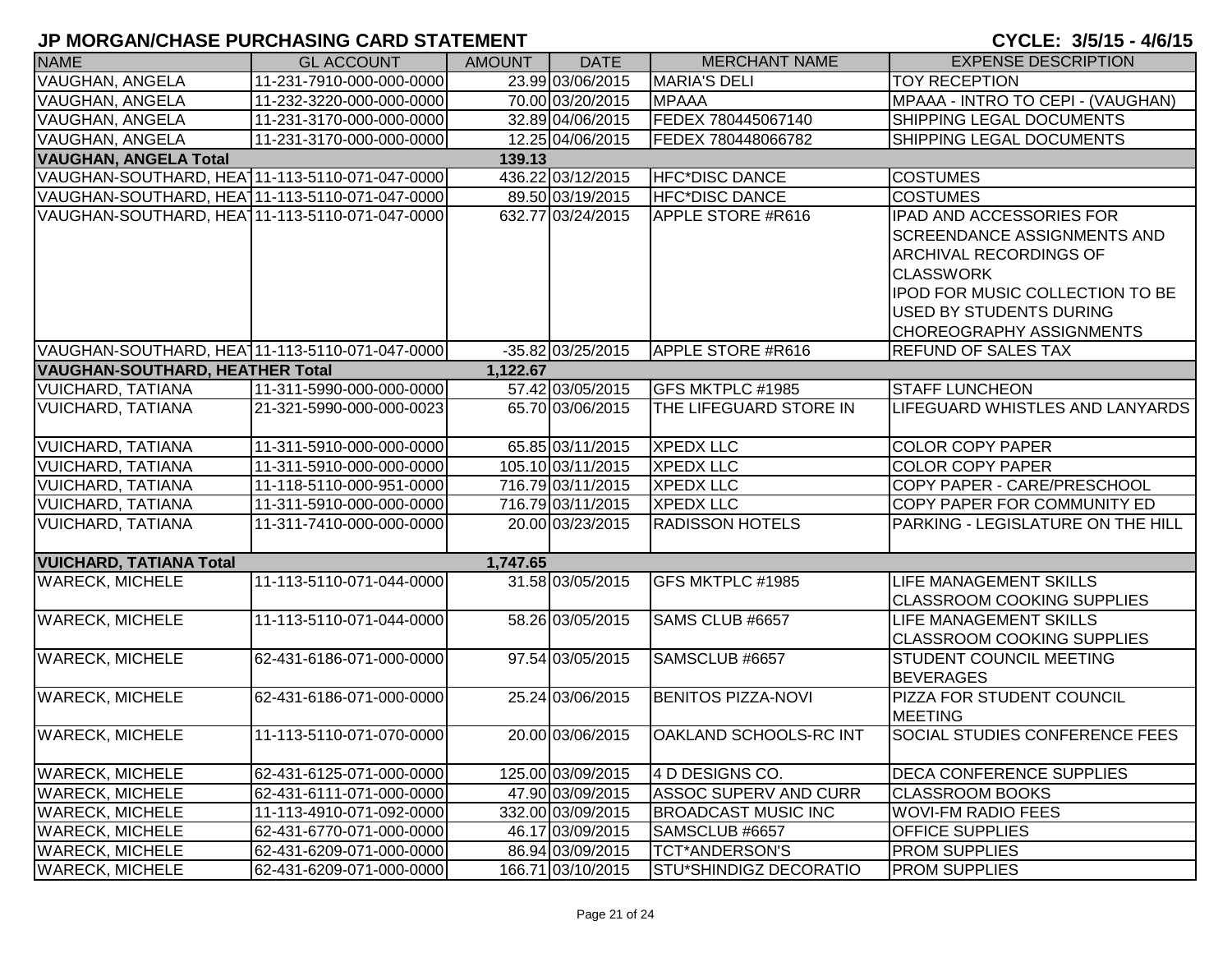| <b>NAME</b>            | <b>GL ACCOUNT</b>        | <b>AMOUNT</b> | <b>DATE</b>         | <b>MERCHANT NAME</b>             | <b>EXPENSE DESCRIPTION</b>        |
|------------------------|--------------------------|---------------|---------------------|----------------------------------|-----------------------------------|
| <b>WARECK, MICHELE</b> | 62-431-6209-071-000-0000 |               | 906.25 03/11/2015   | <b>CHAIR COVERS &amp; LINENS</b> | <b>PROM SUPPLIES</b>              |
| <b>WARECK, MICHELE</b> | 11-113-5110-071-044-0000 |               | 19.92 03/11/2015    | KROGER #632                      | <b>LIFE MANAGEMENT SKILLS</b>     |
|                        |                          |               |                     |                                  | <b>CLASSROOM COOKING SUPPLIES</b> |
| <b>WARECK, MICHELE</b> | 62-431-6275-071-000-0000 |               | 26.22 03/11/2015    | SAMS CLUB #6657                  | <b>STUDENT MEETING TREATS</b>     |
| <b>WARECK, MICHELE</b> | 11-113-5110-071-044-0000 |               | 16.35 03/11/2015    | SAMSCLUB #6657                   | <b>LIFE MANAGEMENT SKILLS</b>     |
|                        |                          |               |                     |                                  | <b>CLASSROOM COOKING SUPPLIES</b> |
| <b>WARECK, MICHELE</b> | 11-113-5110-071-025-0000 |               | 27.49 03/11/2015    | <b>STAPLES</b><br>00115659       | <b>OFFICE SUPPLIES</b>            |
| <b>WARECK, MICHELE</b> | 11-113-5110-071-044-0000 |               | 85.95 03/12/2015    | GFS MKTPLC #0942                 | <b>LIFE MANAGEMENT SKILLS</b>     |
|                        |                          |               |                     |                                  | <b>CLASSROOM SUPPLIES</b>         |
| <b>WARECK, MICHELE</b> | 62-431-6770-071-000-0000 |               | 70.95 03/12/2015    | SAMS CLUB #6665                  | <b>IMEETING SNACKS AND OFFICE</b> |
|                        |                          |               |                     |                                  | <b>FLATBED</b>                    |
| <b>WARECK, MICHELE</b> | 62-431-6125-071-000-0000 |               | 4,312.50 03/13/2015 | <b>DAYS INNS</b>                 | <b>DECA HOTEL FEES</b>            |
| <b>WARECK, MICHELE</b> | 62-431-6186-071-000-0000 |               | 65.54 03/16/2015    | <b>DEALERS DISCOUNT CRAFT</b>    | <b>PROM FASHION SHOW SUPPLIES</b> |
| <b>WARECK, MICHELE</b> | 62-431-6209-071-000-0000 |               | 1,026.86 03/16/2015 | HOBBYLOBBY.COM                   | PROM DECORATIONS                  |
| <b>WARECK, MICHELE</b> | 62-431-6111-071-000-0000 |               | 87.40 03/16/2015    | IN *SUPERIOR TEXT, LLC           | REPLACED CLASSROOM BOOKS          |
| <b>WARECK, MICHELE</b> | 62-431-6125-071-000-0000 |               | -272.50 03/17/2015  | <b>HOLIDAY INNS</b>              | <b>CREDIT HOTEL FEES - DECA</b>   |
| <b>WARECK, MICHELE</b> | 11-113-5110-071-035-0000 |               | 58.14 03/17/2015    | <b>TEACHER'S DISCOVERY</b>       | <b>FOREIGN LANGUAGE SUPPLIES</b>  |
| <b>WARECK, MICHELE</b> | 62-431-6209-071-000-0000 |               | 43.98 03/18/2015    | <b>TCT*ANDERSON'S</b>            | <b>PROM SUPPLIES</b>              |
| <b>WARECK, MICHELE</b> | 11-113-5110-071-017-0000 |               | 15.12 03/23/2015    | <b>OFFICE MAX</b>                | <b>COUNCELING SUPPLIES</b>        |
| <b>WARECK, MICHELE</b> | 62-431-6275-071-000-0000 |               | 197.54 03/24/2015   | SAMS CLUB #6657                  | <b>PARENT TEACHER CONFERENCE</b>  |
|                        |                          |               |                     |                                  | <b>SUPPLIES</b>                   |
| <b>WARECK, MICHELE</b> | 11-113-5110-071-099-0000 |               | 49.99 03/24/2015    | <b>STAPLES</b><br>00115659       | <b>TEACHING SUPPLIES</b>          |
| <b>WARECK, MICHELE</b> | 62-431-6770-071-000-0000 |               | 90.49 03/25/2015    | WM SUPERCENTER #5893             | COMMIT TO GRIT - MEETING ICE      |
|                        |                          |               |                     |                                  | <b>CREAM SOCIAL</b>               |
| <b>WARECK, MICHELE</b> | 11-249-5999-071-000-0000 |               | 118.00 03/27/2015   | <b>STAPLES</b><br>00115659       | <b>SCHOLARSHIP NIGHT PROGRAM</b>  |
| <b>WARECK, MICHELE</b> | 62-431-6111-071-000-0000 |               | 6.81 03/27/2015     | USPS 25948603834307421           | <b>RETURN TEXTBOOK</b>            |
| <b>WARECK, MICHELE</b> | 62-431-6209-071-000-0000 |               | -58.12 03/30/2015   | <b>HOBBYLOBBY.COM</b>            | TAX REFUND ON PURCHASES FOR       |
|                        |                          |               |                     |                                  | <b>PROM</b>                       |
| <b>WARECK, MICHELE</b> | 11-113-5110-071-026-0000 |               | -10.75 03/30/2015   | <b>WALMART.COM</b>               | TAX REFUND FOR DEBATE SUPPLIES    |
| <b>WARECK, MICHELE</b> | 62-431-6108-071-000-0000 |               | $-8.98$ 03/30/2015  | WALMART.COM                      | TAX REFUND FOR CLASSROOM          |
|                        |                          |               |                     |                                  | <b>CHAIRS</b>                     |
| <b>WARECK, MICHELE</b> | 11-113-5110-071-070-0000 |               | 158.68 03/30/2015   | WALMART.COM                      | COLORED COPY PAPER FOR SOCIAL     |
|                        |                          |               |                     |                                  | <b>STUDIES</b>                    |
| <b>WARECK, MICHELE</b> | 62-431-6108-071-000-0000 |               | $-7.17$ 03/30/2015  | <b>WALMART.COM</b>               | <b>TAX REFUND ON PURCHASE</b>     |
| <b>WARECK, MICHELE</b> | 11-113-5110-071-026-0000 |               | 189.95 03/30/2015   | <b>WALMART.COM</b>               | <b>DEBATE SUPPLIES</b>            |
| <b>WARECK, MICHELE</b> | 11-249-5999-071-000-0000 |               | 64.90 03/31/2015    | SAMSCLUB #6657                   | <b>SCHOLARSHIP HONORS</b>         |
|                        |                          |               |                     |                                  | <b>DECORATIONS</b>                |
| <b>WARECK, MICHELE</b> | 11-113-5110-071-044-0000 |               | 53.46 03/31/2015    | SAMSCLUB #6657                   | LIFE MANAGEMENT SKILLS COOKING    |
|                        |                          |               |                     |                                  | <b>SUPPLIES</b>                   |
| <b>WARECK, MICHELE</b> | 11-249-5999-071-000-0000 |               | 34.22 03/31/2015    | WM SUPERCENTER #5893             | <b>SCHOLARSHIP HONORS</b>         |
|                        |                          |               |                     |                                  | <b>DECORATIONS</b>                |
| <b>WARECK, MICHELE</b> | 62-431-6174-071-000-0000 |               | 11.82 03/31/2015    | WM SUPERCENTER #5893             | <b>TESTING SUPPLIES</b>           |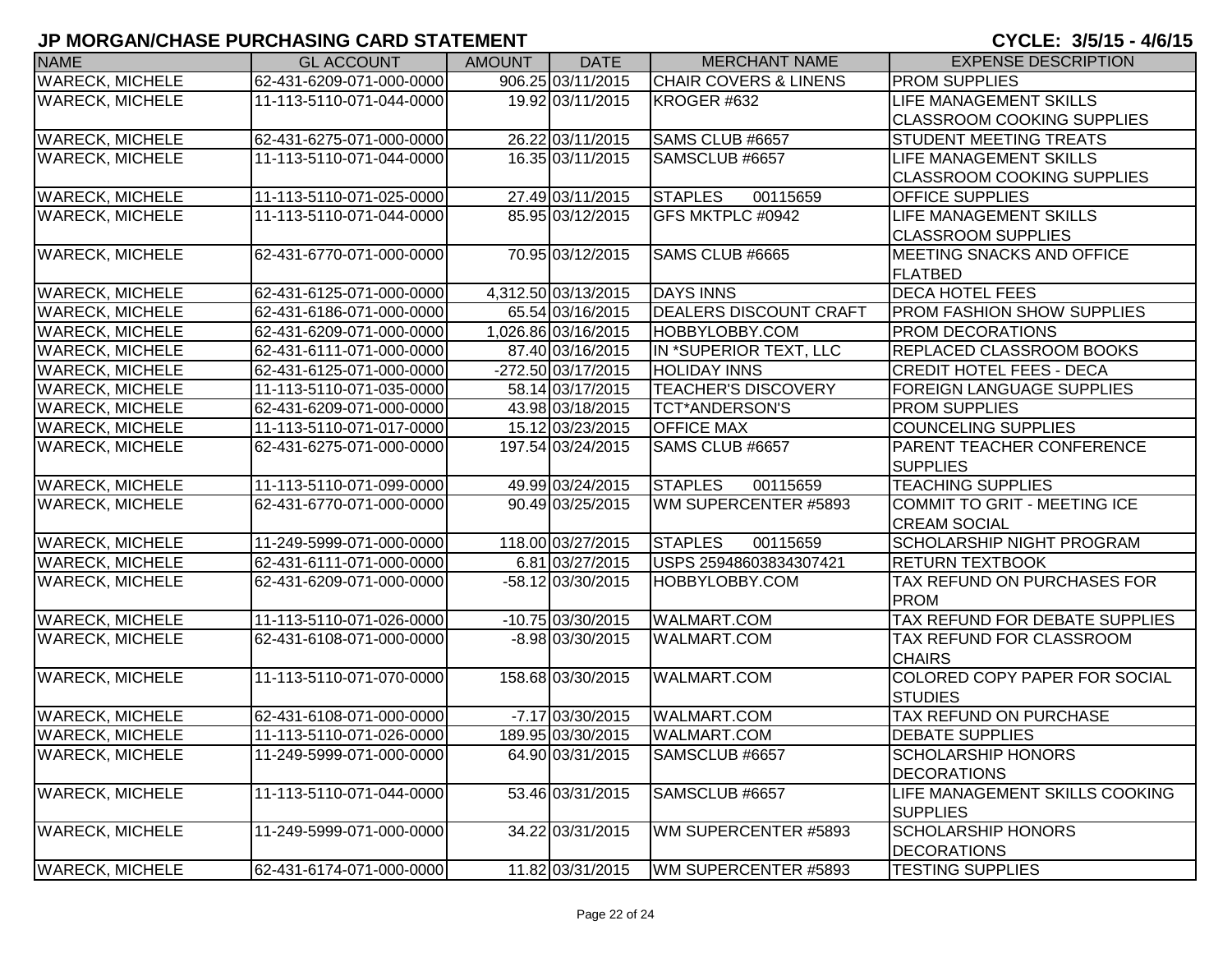| <b>NAME</b>                   | <b>GL ACCOUNT</b>        | <b>AMOUNT</b> | <b>DATE</b>       | <b>MERCHANT NAME</b>          | <b>EXPENSE DESCRIPTION</b>            |
|-------------------------------|--------------------------|---------------|-------------------|-------------------------------|---------------------------------------|
| <b>WARECK, MICHELE</b>        | 62-431-6125-071-000-0000 |               | 384.00 04/01/2015 | <b>THE HENRY FORD</b>         | <b>DECA FIELD TRIP</b>                |
| <b>WARECK, MICHELE</b>        | 11-113-5110-071-044-0000 |               | 55.90 04/02/2015  | GFS STORE #1985               | <b>LIFE MANAGEMENT SKILLS</b>         |
|                               |                          |               |                   |                               | <b>CLASSROOM COOKING SUPPLIES</b>     |
| <b>WARECK, MICHELE</b>        | 62-431-6108-071-000-0000 |               | 126.69 04/02/2015 | <b>WALMART.COM</b>            | <b>CLASSROOM CHAIRS FROM</b>          |
|                               |                          |               |                   |                               | <b>CLASSROOM MAKEOVER GIFT</b>        |
| <b>WARECK, MICHELE</b>        | 11-113-5110-071-044-0000 |               | 10.84 04/02/2015  | WM SUPERCENTER #5893          | <b>LIFE MANAGEMENT SKILLS</b>         |
|                               |                          |               |                   |                               | <b>CLASSROOM COOKING SUPPLIES</b>     |
| <b>WARECK, MICHELE</b>        | 62-431-6209-071-000-0000 |               | 110.62 04/03/2015 | <b>REMINDERBAND</b>           | <b>WRISTBANDS FOR CHARITY WEEK</b>    |
| <b>WARECK, MICHELE Total</b>  |                          | 9,106.40      |                   |                               |                                       |
| <b>WEBBER, RONALD</b>         | 11-221-7910-000-430-0000 |               | 15.18 03/09/2015  | <b>MONROE BAKERY</b>          | <b>INTERSCHOOL COUNCIL MEETING</b>    |
| <b>WEBBER, RONALD</b>         | 11-221-7910-000-411-0000 |               | 15.18 03/30/2015  | <b>MONROE BAKERY</b>          | COUNSELOR/ADMINISTRATOR               |
|                               |                          |               |                   |                               | <b>MEETING</b>                        |
| <b>WEBBER, RONALD</b>         | 11-221-7910-000-411-0000 |               | 15.18 04/02/2015  | <b>MONROE BAKERY</b>          | ADMINISTRATIVE COUNCIL MEETING        |
| <b>WEBBER, RONALD</b>         | 11-221-7910-000-411-0000 |               | 49.00 04/06/2015  | <b>WRIKE.COM</b>              | <b>AUTOMATIC MONTHLY SUBSCRIPTION</b> |
|                               |                          |               |                   |                               | <b>RENEWAL</b>                        |
| <b>WEBBER, RONALD Total</b>   |                          | 94.54         |                   |                               |                                       |
| <b>WESNER, KIMBERLY</b>       | 11-222-5990-065-000-0000 |               | 30.94 03/05/2015  | <b>AMAZON MKTPLACE PMTS</b>   | <b>SUPPLIES FOR DISPLAY</b>           |
| <b>WESNER, KIMBERLY</b>       | 11-222-5990-065-000-0000 |               | 240.55 03/05/2015 | <b>AMAZON MKTPLACE PMTS</b>   | <b>AC ADAPTORS FOR LAPTOPS</b>        |
| <b>WESNER, KIMBERLY</b>       | 11-222-5990-065-000-0000 |               | 11.15 03/09/2015  | WAL-MART #5048                | <b>SUPPLIES FOR MEDIA CENTER</b>      |
| <b>WESNER, KIMBERLY</b>       | 11-222-5410-065-000-0000 |               | 438.76 03/10/2015 | <b>SUBSCRIPTION SVCSAMER</b>  | <b>MAGAZINES AND PERIODICALS FOR</b>  |
|                               |                          |               |                   |                               | <b>LMC</b>                            |
| <b>WESNER, KIMBERLY</b>       | 11-222-5990-065-000-0000 |               | 135.58 03/12/2015 | <b>DEMCO INC</b>              | <b>SUPPLIES FOR LMC</b>               |
| <b>WESNER, KIMBERLY</b>       | 11-222-5310-065-000-0000 |               | 34.36 03/19/2015  | <b>AMAZON MKTPLACE PMTS</b>   | <b>BOOKS</b>                          |
| <b>WESNER, KIMBERLY</b>       | 11-222-5310-065-000-0000 |               | 60.52 03/20/2015  | <b>AMAZON MKTPLACE PMTS</b>   | <b>BOOKS</b>                          |
| <b>WESNER, KIMBERLY</b>       | 62-431-6262-065-000-0000 |               | 63.20 03/20/2015  | SAMS CLUB #6657               | FOOD FOR BOB PIZZA PARTY              |
| <b>WESNER, KIMBERLY</b>       | 62-431-6262-065-000-0000 |               | 103.23 03/23/2015 | <b>JET S PIZZA</b>            | PIZZA FOR BOB PIZZA PARTY             |
| <b>WESNER, KIMBERLY</b>       | 11-222-5410-065-000-0000 |               | 779.90 03/25/2015 | <b>TCD*GALE</b>               | DATABASES AND EBOOKS FOR              |
|                               |                          |               |                   |                               | <b>STUDENT RESEARCH</b>               |
| <b>WESNER, KIMBERLY</b>       | 11-222-5990-065-000-0000 |               | 25.80 03/27/2015  | <b>TEACHING FOR CHANGE/NE</b> | VIDEO FOR US HISTORY DEPARTMENT       |
|                               |                          |               |                   |                               |                                       |
| <b>WESNER, KIMBERLY</b>       | 11-222-5310-065-000-0000 |               | 107.46 03/30/2015 | AMAZON.COM                    | ADDITIONAL BOOKS FOR ELL              |
|                               |                          |               |                   |                               | <b>STUDENTS</b>                       |
| <b>WESNER, KIMBERLY</b>       | 11-222-5310-065-000-0000 |               | 131.34 03/30/2015 | AMAZON.COM                    | <b>BOOKS FOR ELL STUDENTS</b>         |
| <b>WESNER, KIMBERLY</b>       | 11-222-5310-065-000-0000 |               | 41.38 04/02/2015  | AMAZON.COM                    | <b>BOOKS FOR THE LIBRARY</b>          |
| <b>WESNER, KIMBERLY</b>       | 11-222-5310-065-000-0000 |               | 705.58 04/06/2015 | <b>FOLLETT SCHOOL SOLUTIO</b> | <b>BOOKS FOR THE LIBRARY</b>          |
| <b>WESNER, KIMBERLY Total</b> |                          | 2,909.75      |                   |                               |                                       |
| <b>WILSON, KAREN</b>          | 11-118-5110-000-951-0000 |               | 66.44 03/06/2015  | AMAZON.COM                    | <b>CLASSROOM MATERIALS</b>            |
| <b>WILSON, KAREN</b>          | 11-118-5110-000-951-0000 |               | 20.11 03/09/2015  | JOANN ETC #1933               | <b>CLASSROOM MATERIALS</b>            |
| <b>WILSON, KAREN</b>          | 11-118-5110-000-951-0000 |               | 9.32 03/10/2015   | KROGER #632                   | <b>CLASSROOM SUPPLIES</b>             |
| <b>WILSON, KAREN</b>          | 11-118-5110-000-951-0000 |               | 11.90 03/12/2015  | CVS/PHARMACY #08161           | <b>CLASSROOM MATERIALS</b>            |
| <b>WILSON, KAREN</b>          | 11-118-5110-000-951-0000 |               | 8.56 03/20/2015   | <b>TARGET</b><br>00014654     | <b>CLASSROOM MATERIALS</b>            |
| <b>WILSON, KAREN</b>          | 11-118-5110-000-951-0000 |               | 56.18 03/30/2015  | DOLRTREE 738 00007385         | <b>CLASSROOM MATERIALS</b>            |